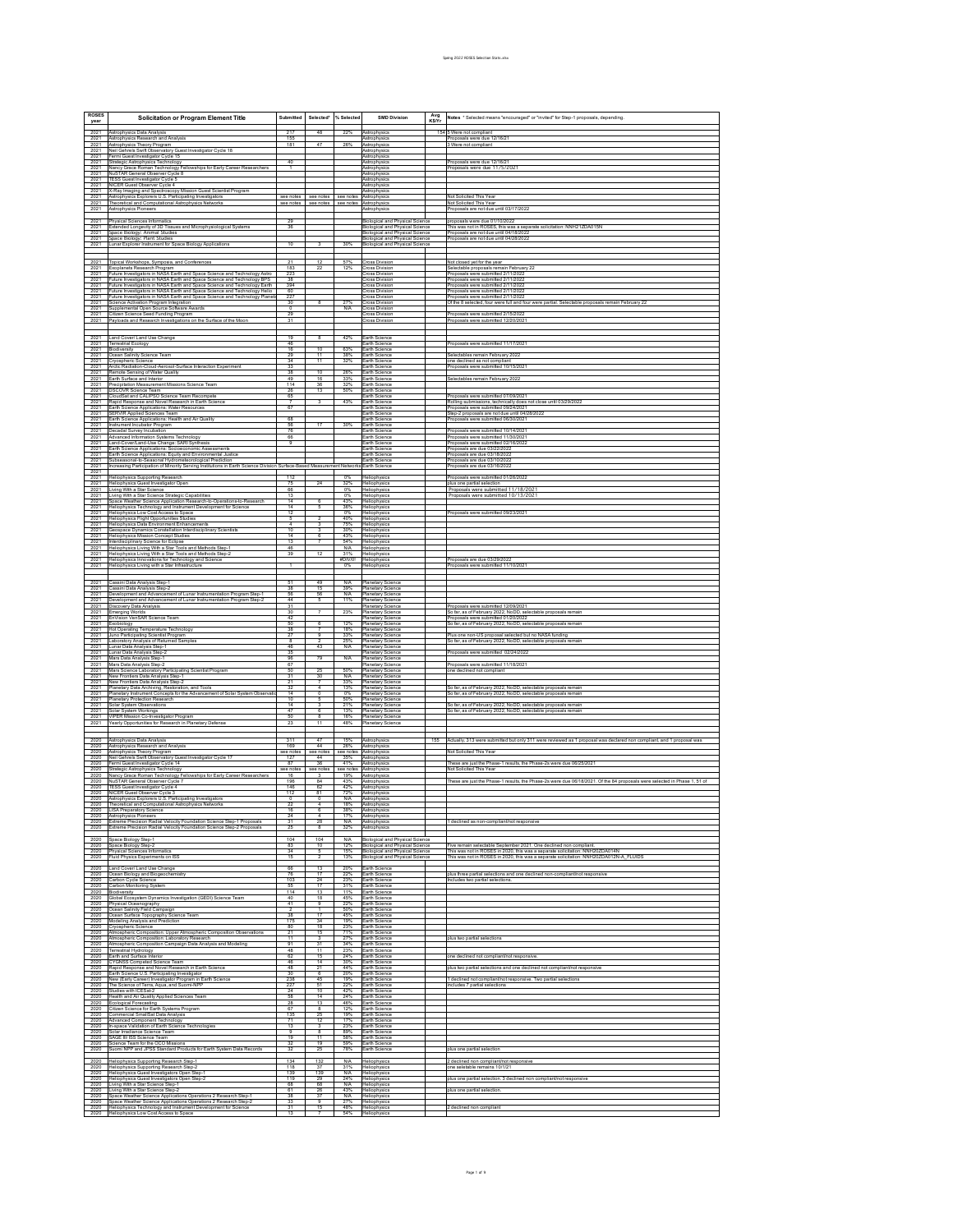|              | Heliophysics Flight Opportunities Studies                                                                                                                    |                        |                                  | 42%                             | Heliophysics                                            |                   |                                                                                                                                                                                                                                                |
|--------------|--------------------------------------------------------------------------------------------------------------------------------------------------------------|------------------------|----------------------------------|---------------------------------|---------------------------------------------------------|-------------------|------------------------------------------------------------------------------------------------------------------------------------------------------------------------------------------------------------------------------------------------|
| 2020<br>2020 | Heliophysics Flight Opportunities for Research and Technology<br>Heliophysics Data Environment Enhancements Step-1                                           | 16<br>20               |                                  | 13%<br>N/A                      | Heliophysics<br>Heliophysics                            |                   |                                                                                                                                                                                                                                                |
| 2020<br>2020 | Heliophysics Data Environment Enhancements Step-2<br>Heliophysics U.S. Participating Investigator Step-1                                                     | 17<br>-14              | $\overline{9}$<br>14             | 53%<br>N/A                      | Heliophysics<br>Heliophysics                            |                   |                                                                                                                                                                                                                                                |
| 2020         | Heliophysics U.S. Participating Investigator Step-2                                                                                                          | 12                     | $\overline{\mathcal{R}}$<br>67   | 25%<br>N/A                      | Heliophysic<br>Heliophysics                             |                   | ne was declined as non-compliant/not responsiv                                                                                                                                                                                                 |
| 2020<br>2020 | Early Career Investigator Program Step-1<br>any Career Investigator Program Step-2                                                                           | 68<br>54               | 14                               | 26%                             | Heliophysics                                            |                   |                                                                                                                                                                                                                                                |
| 2020<br>2020 | <b>SOLD-ICON Guest Investigators Step-1</b><br>GOLD-ICON Guest Investigators Step-2                                                                          | 36<br>32               | 36<br>14                         | N/A<br>44%                      | Heliophysics<br>Heliophysics                            |                   |                                                                                                                                                                                                                                                |
| 2020<br>2020 | arker Solar Probe Guest Investigators Step-1<br>Parker Solar Probe Guest Investigators Step-2                                                                | 46<br>37               | 46<br>14                         | N/A<br>38%                      | Heliophysics<br>Heliophysics                            |                   | Selection rate overall is 11/46 = 30%. Plus one selected partial. 3 declined non complia                                                                                                                                                       |
| 2020<br>2020 | HERMES Interdisciplinary Science Teams Step-<br><b>HERMES Interdisciplinary Science Teams Step</b>                                                           | -12<br>11              | 11<br>$\overline{6}$             | N/A<br>55%                      | Heliophysics<br>Heliophysics                            |                   |                                                                                                                                                                                                                                                |
|              |                                                                                                                                                              | 145                    |                                  |                                 |                                                         |                   |                                                                                                                                                                                                                                                |
| 2020<br>2020 | nerging Worlds Step-1<br>Emerging Worlds Step-2                                                                                                              | 125                    | 142<br>22                        | N/A<br>18%                      | <b>Planetary Science</b><br>Planetary Science           | N/A<br>195        | 22 includes one partial selection. One declined non compliant/not responsive                                                                                                                                                                   |
| 2020<br>2020 | olar System Workings<br>vpoloidox                                                                                                                            | 253<br>156             | $\overline{a}$                   | 19%<br>16%                      | Planetary Science<br>Planetary Science                  | 170<br>221        | Two declined, not compliant/not responsive<br>Two declined, not compliant/not responsive. Of those 25 selected 9 were partial selection:                                                                                                       |
| 2020<br>2020 | olar System Observations Step-1<br>Solar System Observations Step-2                                                                                          | 59<br>47               | 58<br>13                         | N/A<br>28%                      | Planetary Science<br>Planetary Science                  | N/A<br>147        |                                                                                                                                                                                                                                                |
| 2020         | evelopment and Advancement of Lunar Instrumentation Program Step-                                                                                            | 47                     | $\overline{a}$                   | N/A                             | Planetary Scienc                                        | N/A               |                                                                                                                                                                                                                                                |
| 2020<br>2020 | Jevelopment and Advancement of Lunar Instrumentation Program Step-2<br>aboratory Analysis of Returned Samples Step-1                                         | 43<br>36               | 36                               | 12%<br>N/A                      | Planetary Science<br><b>Planetary Science</b>           | 1895<br>N/A       | \$ value is total awarded amount, all sent in year 1                                                                                                                                                                                           |
| 2020<br>2020 | aboratory Analysis of Returned Samples Step-2<br>lanetary Data Archiving, Restoration, and Tools Step-1                                                      | 30<br>172              | 170                              | 23%<br>N/A                      | Planetary Science<br>Planetary Science                  | 329<br>N/A        | Award sizes varied by ~ factor of 10                                                                                                                                                                                                           |
| 2020<br>2020 | lanetary Data Archiving, Restoration, and Tools Step-2<br>assini Data Analysis Step-1                                                                        | 131<br>65              | 23<br>65                         | 18%<br>N/A                      | Planetary Science<br><b>Planetary Science</b>           | 139<br>N/A        | Includes one partial selection                                                                                                                                                                                                                 |
| 2020         | Cassini Data Analysis Step-2                                                                                                                                 | 57<br>61               | 17<br>61                         | 30%<br>N/A                      | Planetary Science                                       | 179<br>N/A        |                                                                                                                                                                                                                                                |
| 2020<br>2020 | New Frontiers Data Analysis Step-1<br>New Frontiers Data Analysis Step-2                                                                                     | -44                    | 16                               | 36%                             | Planetary Scienc<br>Planetary Science                   | 163               | includes one partial Selection. One declined as non-compliant/not responsiv                                                                                                                                                                    |
| 2020<br>2020 | Iscovery Data Analysis Step-1<br>Discovery Data Analysis Step-2                                                                                              | 57<br>48               | 57<br>12                         | N/A<br>25%                      | <b>Planetary Science</b><br>Planetary Science           | N/A<br>164        |                                                                                                                                                                                                                                                |
| 2020<br>2020 | Mars Data Analysis Step-1<br>Mars Data Analysis Step-2                                                                                                       | 134<br>96              | 103                              | N/A<br>32%                      | Planetary Scieno<br>Planetary Science                   | N/A<br>144        |                                                                                                                                                                                                                                                |
| 2020         | Planetary Instrument Concepts for the Advancement of Solar System Observati                                                                                  | 125                    | 118                              | N/A                             | <b>Planetary Science</b>                                | N/A               |                                                                                                                                                                                                                                                |
| 2020<br>2020 | lanetary Instrument Concepts for the Advancement of Solar System Observatio<br>Planetary Protection Research                                                 | 94<br>see not          | 10<br>bee not                    | 11%<br>see notes                | Planetary Science<br>Planetary Science                  | 318<br>N/A        | including a partial selection<br>Not Solicited This Year                                                                                                                                                                                       |
| 2020<br>2020 | Lunar Data Analysis Step-1<br>ınar Data Analysis Step-2                                                                                                      | 66<br>45               | 61                               | N/A<br>16%                      | Planetary Science<br>Planetary Scienc                   | N/A<br>187        |                                                                                                                                                                                                                                                |
| 2020         | opical Workshops, Symposia, and Conferences                                                                                                                  | 38                     | $\overline{a}$                   | 24%                             | cross Division                                          |                   | oposers are instructed to contact funding program manager regarding topic and est, award size                                                                                                                                                  |
| 2020         | Exoplanets Research Program<br>Habitable Worlds Step-1                                                                                                       | 153<br>147             | 30<br>$\overline{71}$            | 20%<br>N/A                      | <b>Cross Division</b>                                   | N/A               | 7 declined not compliant.                                                                                                                                                                                                                      |
| 2020<br>2020 | Habitable Worlds Step-2                                                                                                                                      | 71                     | -8                               | 11%                             | <b>Cross Division</b><br><b>Cross Division</b>          | 169               | declined non compliant.                                                                                                                                                                                                                        |
| 2020<br>2020 | Future Investigators in NASA Earth and Space Science and Technology Astro<br>uture Investigators in NASA Earth and Space Science and Technology Earth        | 198<br>344             | $\overline{\phantom{a}}$<br>58   | 11%<br>17%                      | <b>Cross Divisio</b><br><b>Cross Division</b>           | 45<br>45          | 199 received, 2 returned without review, 3 moved to PSD, 2 received from PSD, 196 total reviewed, 2<br>351 received, 2 withdrawn, 5 non compliant, 58 selected                                                                                 |
| 2020<br>2020 | uture Investigators in NASA Earth and Space Science and Technology Helio<br>uture Investigators in NASA Earth and Space Science and Technology Planet:       | 36<br>247              | 16<br>33                         | 44%<br>13%                      | <b>Cross Division</b><br><b>Cross Division</b>          | 45<br>45          | 36 received. 16 selected. 2 instrument/technology 7 DAP, 1 space weather science application, 6 theory mode                                                                                                                                    |
| 2020<br>2020 | zience Activation Program Integration                                                                                                                        | 32<br>61               | $\overline{a}$                   | 28%<br>13%                      | <b>Cross Divisio</b>                                    | 675               | cludes two partial selections                                                                                                                                                                                                                  |
| 2020         | upport for Open Source Tools, Frameworks, and Libraries<br>upplemental Open Source Software Awards                                                           |                        | $\overline{6}$                   | 100%                            | <b>Cross Division</b><br><b>Cross Division</b>          |                   |                                                                                                                                                                                                                                                |
| 2020<br>2020 | litizen Science Seed Funding Program<br>ayloads and Research Investigations on the Surface of the Moon Step-1                                                | 52                     | 38                               | 26%<br><b>N/A</b>               | <b>Cross Division</b><br><b>Cross Division</b>          | <b>N/A</b>        | 6 declined not compliant                                                                                                                                                                                                                       |
| 2020         | Payloads and Research Investigations on the Surface of the Moon Step-2                                                                                       | 29                     |                                  | 10%                             | <b>Cross Division</b>                                   |                   | 2 declined not compliant                                                                                                                                                                                                                       |
| 2020         | COVID-related Augmentations and Funded Extensions                                                                                                            | 171                    | 95                               | 56%                             | Cross Division                                          |                   |                                                                                                                                                                                                                                                |
| 2019         | Astrophysics Research and Analysis                                                                                                                           | see note               | see notes                        | see notes                       | Astrophysic                                             |                   | Not Solicited This Yea                                                                                                                                                                                                                         |
| 2019<br>2019 | Astrophysics Theory Program<br>wift Guest Investigator - Cycle 16                                                                                            | 236<br>120             | 52<br>44                         | 22%<br>37%                      | Astrophysics<br>Astrophysics                            |                   |                                                                                                                                                                                                                                                |
| 2019<br>2019 | Fermi Guest Investigator - Cycle 13<br>Strategic Astrophysics Technology                                                                                     | 110<br>see note        | 40<br>see notes                  | 36%<br>see notes                | Astrophysics<br>Astrophysics                            |                   | Not Solicited This Year                                                                                                                                                                                                                        |
| 2019<br>2019 | Nancy Grace Roman Technology Fellowships                                                                                                                     | 173                    | $\mathbf{2}$<br>42               | 100%<br>24%                     | Astrophysics                                            |                   |                                                                                                                                                                                                                                                |
| 2019         | NuSTAR General Observer - Cycle 6<br>TESS Guest Investigator - Cycle 3                                                                                       | 155                    | 46                               | 30%                             | Astrophysics<br>Astrophysics                            |                   |                                                                                                                                                                                                                                                |
| 2019<br>2019 | NICER Guest Observer - Cycle 2<br>Astrophysics Science SmallSat Studies                                                                                      | 91<br>32               | 52<br>-8                         | 57%<br>25%                      | Astrophysics<br>Astrophysics                            |                   |                                                                                                                                                                                                                                                |
| 2019         | System-Level Segmented Telescope Design - Technology Maturati                                                                                                |                        |                                  | 67%                             | Astrophysics                                            |                   |                                                                                                                                                                                                                                                |
| 2019         | and Cover Land Use Change Step-1                                                                                                                             | 30                     | 29                               | N/A                             | Earth Science                                           |                   | Step-1 merely "encouraged" vs. discouraged, but all may proceed to submit a Step-2                                                                                                                                                             |
| 2019<br>2019 | Land Cover Land Use Change Step-2<br>hysical Oceanography                                                                                                    | 25<br>40               | $\overline{9}$                   | 36%<br>20%                      | Earth Science<br>Earth Science                          |                   | 6 full selections 2 partial selections                                                                                                                                                                                                         |
| 2019<br>2019 | Ocean Salinity Science Team<br>ea Level Change Science Team                                                                                                  | 30<br>15               | 11                               | 37%<br>47%                      | <b>Farth Scienc</b><br>Earth Science                    |                   | One declined as non compliant. Two partial selections included in the 11/30<br>3 out of the 7 selected were not fully funded.                                                                                                                  |
| 2019<br>2019 | Surface Water and Ocean Topography Science Team<br>Modeling Analysis and Prediction                                                                          | 68<br>19               | 17<br>10                         | 25%<br>53%                      | Farth Science<br>Earth Science                          |                   | The 17 selected includes 2 partial selections                                                                                                                                                                                                  |
| 2019         | Aura Science Team                                                                                                                                            | 66                     | $\overline{17}$                  | 26%                             | Farth Scieno                                            |                   | 7 Includes one partial selection. One remains selectable early Apri                                                                                                                                                                            |
| 2019<br>2019 | Terrestrial Hydrology<br>The Soil Moisture Active-Passive Mission Science Team                                                                               | -53<br>103             | -11<br>29                        | 21%<br>28%                      | Earth Science<br>Earth Scieno                           |                   |                                                                                                                                                                                                                                                |
| 2019<br>2019 | Weather and Atmospheric Dynamics<br>Earth Surface and Interior                                                                                               | 85<br>60               | 20<br>14                         | 24%<br>23%                      | Earth Science<br>Farth Scieno                           |                   |                                                                                                                                                                                                                                                |
| 2019<br>2019 | <b>SRACE-FO Science Team</b><br>Rapid Response and Novel Research in Earth Science                                                                           | 38<br>R                | 21<br>$\overline{4}$             | 55%<br>67%                      | Earth Science<br>Farth Science                          |                   |                                                                                                                                                                                                                                                |
| 2019         | Airborne Instrument Technology Transition                                                                                                                    | 14                     |                                  | 29%                             | Earth Science                                           |                   |                                                                                                                                                                                                                                                |
| 2019<br>2019 | terdisciplinary Research in Earth Science<br>Earth Science Research from Operational Geostationary Satellite Systems                                         | 118<br>152             | 35                               | 30%<br>18%                      | Earth Scieno<br>Earth Science                           |                   |                                                                                                                                                                                                                                                |
| 2019<br>2019 | ICESat-2 Research<br>Slobal Navigation Satellite System Research                                                                                             | 96<br>24               | 24<br>11                         | 25%<br>46%                      | Earth Scieno<br>Earth Science                           |                   |                                                                                                                                                                                                                                                |
| 2019<br>2019 | ACE Science and Applications Team<br>Inderstanding Changes in High Mountain Asia                                                                             | 52                     | 23                               | 44%<br>11%                      | Farth Scieno<br>Earth Science                           |                   | cludes 6 partial selections                                                                                                                                                                                                                    |
| 2019         | dvancing Collaborative Connections for Earth System Science                                                                                                  | 72                     | -11                              | 15%<br>27%                      | Farth Science                                           |                   |                                                                                                                                                                                                                                                |
| 2019<br>2019 | nstrument Incubator Program<br>sustainable Land Imaging - Technology                                                                                         | 70<br>12               | 19<br>$\overline{6}$             | 50%                             | Earth Science<br>Earth Science                          |                   |                                                                                                                                                                                                                                                |
| 2019<br>2019 | Jtilization of Airborne L- and S- Band Synthetic Aperture Radar Imagery over<br>ecadal Survey Incubation Study Teams: Planetary Boundary Layer and Surfac    | 45<br>62               | 11<br>25                         | 24%<br>40%                      | Earth Science<br>Earth Scieno                           |                   | 2 were declined as non compliant                                                                                                                                                                                                               |
| 2019         | eliophysics Supporting Research Step-1                                                                                                                       | 140                    | 140                              | <b>N/A</b>                      | Heliophysics                                            |                   | Step-1 all "Invited                                                                                                                                                                                                                            |
| 2019<br>2019 | Heliophysics Supporting Research Step-2                                                                                                                      | 122<br>RA              | 30<br>64                         | 25%<br><b>N/A</b>               | Heliophysics                                            |                   | one Step-2 proposal was declined as non compliar                                                                                                                                                                                               |
| 2019         | leliophysics Theory, Modeling, and Simulations Step-1<br>Heliophysics Theory, Modeling, and Simulations Step-2                                               | 54                     | 14                               | 26%                             | Heliophysics<br>Heliophysics                            |                   | Step-1 all "Invited"                                                                                                                                                                                                                           |
| 2019<br>2019 | Heliophysics Guest Investigators Open Step-1<br>Heliophysics Guest Investigators Open Step-2                                                                 | 146<br>128             | 146<br>30                        | N/A<br>23%                      | Heliophysics<br>Heliophysics                            |                   | Step-1 all "Invited"<br>8 declined as non compliant                                                                                                                                                                                            |
| 2019<br>2019 | Heliophysics Living With a Star Science Step-1<br>Heliophysics Living With a Star Science Step-2                                                             | 73<br>65               | 73<br>26                         | <b>N/A</b><br>40%               | Heliophysics<br>Heliophysics                            |                   | Step-1 all "Invited"                                                                                                                                                                                                                           |
| 2019<br>2019 | Space Weather Science Applications Operations 2 Research Step-1<br>Space Weather Science Applications Operations 2 Research Step-2                           | 56<br>48               | 56<br>13                         | N/A<br>27%                      | Heliophysics<br>Heliophysics                            |                   | Step-1 all "Invited"                                                                                                                                                                                                                           |
| 2019         | Heliophysics Technology and Instrument Development for Science                                                                                               | 31                     | 12                               | 39%                             | Heliophysics                                            |                   |                                                                                                                                                                                                                                                |
| 2019<br>2019 | Heliophysics Flight Opportunities for Research and Technology<br>iving With a Star Strategic Capabilities                                                    | 42<br>ree notes        | 15<br>ee notes                   | 36%<br>see notes                | Heliophysics<br>Heliophysics                            |                   | one declined non compliant<br>Not solicited in ROSES-2019                                                                                                                                                                                      |
| 2019<br>2019 | Heliophysics Data Environment Emphasis Step-1<br>Heliophysics Data Environment Emphasis Step-2                                                               | 18<br>15               | 18<br>11                         | N/A<br>73%                      | Heliophysics<br>Heliophysics                            |                   | Step-1 all "Invited                                                                                                                                                                                                                            |
| 2019         | Heliophysics U.S. Participating Investigator                                                                                                                 | se note                | ee notes                         | N/A                             | see notes Heliophysics                                  |                   | Not solicited in ROSES-2019                                                                                                                                                                                                                    |
| 2019<br>2019 | Outer Heliosphere Guest Investigators Step-1<br>Outer Heliosphere Guest Investigators Step-2                                                                 | 19<br>16               | 18                               | 31%                             | Heliophysics<br>Heliophysics                            |                   | One Step-1 was declined as non compliant<br>One Step-2 was declined as non complian                                                                                                                                                            |
| 2019         | Heliophysics System Observatory Data Support<br>2019 Heliophysics System Observatory - Connect Step-1                                                        | -6<br>17               | 17                               | 67%<br>N/A                      | Heliophysics<br>Heliophysics                            |                   | Step-1 all "Invited"                                                                                                                                                                                                                           |
| 2019         | Heliophysics System Observatory - Connect Step-2                                                                                                             |                        |                                  | 29%                             | Heliophysics                                            |                   |                                                                                                                                                                                                                                                |
| 2019         | Emerging Worlds Step-1<br>2019 Emerging Worlds Step-2                                                                                                        | 138<br>100             | 130<br>-23                       | N/A<br>23%                      | Planetary Science<br>Planetary Science                  | N/A               |                                                                                                                                                                                                                                                |
| 2019         | Exobiology<br>Solar System Observations Step-1                                                                                                               | 159                    | 18                               | 11%                             | Planetary Science                                       |                   | 244 4 declined non compliant. Of those 23 selected 5 were partial selection<br>259 7 declined non compliant.                                                                                                                                   |
| 2019<br>2019 | Solar System Observations Step-2                                                                                                                             | 66<br>49               | 65                               | N/A<br>18%                      | Planetary Science<br>Planetary Science                  | N/A<br>151        |                                                                                                                                                                                                                                                |
| 2019<br>2019 | Development and Advancement of Lunar Instrumentation Program Step-1<br>Development and Advancement of Lunar Instrumentation Program Step-2                   | 51<br>44               | 49                               | N/A<br>11%                      | Planetary Science<br>Planetary Science                  | N/A<br>1027       | one declined non compliant                                                                                                                                                                                                                     |
| 2019         | Laboratory Analysis of Returned Samples Step-1<br>2019 Laboratory Analysis of Returned Samples Step-2                                                        | 31<br>23               | - 6                              | N/A<br>26%                      | Planetary Science<br><b>Planetary Science</b>           | N/A               | 634 Plus one partial selection. Two declined non compliant. Award sizes range from ~100K-1M                                                                                                                                                    |
|              |                                                                                                                                                              | 144                    | 139                              | N/A                             | Planetary Science                                       | N/A               |                                                                                                                                                                                                                                                |
| 2019         | Planetary Data Archiving, Restoration, and Tools Step-1                                                                                                      |                        |                                  |                                 |                                                         | 150               |                                                                                                                                                                                                                                                |
| 2019<br>2019 | Planetary Data Archiving, Restoration, and Tools Step-2<br>Cassini Data Analysis Step-1                                                                      | 112<br>$R^g$           | 18<br>RF                         | 16%<br>N/A                      | <b>Hanetary Science</b><br>Planetary Science            | N/A               |                                                                                                                                                                                                                                                |
| 2019         | Cassini Data Analysis Step-2<br>2019 New Frontiers Data Analysis Step-2                                                                                      | 61                     | 18<br>11                         | 30%<br>41%                      | <b>Planetary Science</b><br>Planetary Science           | 187<br>159        |                                                                                                                                                                                                                                                |
| 2019<br>2019 | Lunar Data Analysis Step-1                                                                                                                                   | 62<br>31               | 59                               | N/A<br>26%                      | Planetary Science<br>Planetary Science                  | <b>N/A</b><br>127 |                                                                                                                                                                                                                                                |
| 2019         | Lunar Data Analysis Step-2<br>Planetary Science and Technology Through Analog Research Step-1                                                                | 81                     | 69                               | <b>N/A</b>                      | <b>Planetary Science</b>                                | <b>N/A</b>        |                                                                                                                                                                                                                                                |
| 2019<br>2019 | Planetary Science and Technology Through Analog Research Step<br>Discovery Data Analysis Step-1                                                              | 97<br>57               | 56                               | 4%<br>N/A                       | Planetary Science<br><b>Hanetary Science</b>            | 761<br><b>N/A</b> |                                                                                                                                                                                                                                                |
| 2019<br>2019 | Discovery Data Analysis Step-2<br>Mars Data Analysis Step-1                                                                                                  | 43<br>163              | 129                              | 19%<br>N/A                      | Planetary Science<br><b>Planetary Science</b>           | 158<br>N/A        |                                                                                                                                                                                                                                                |
| 2019         | Mars Data Analysis Step-2                                                                                                                                    | 103<br>128             | 116                              | 20%                             | Planetary Science                                       | 160<br>N/A        |                                                                                                                                                                                                                                                |
| 2019<br>2019 | Planetary Instrument Concepts for the Advancement of Solar System Observation<br>Planetary Instrument Concepts for the Advancement of Solar System Observati | 97                     | -12                              | <b>N/A</b><br>12%               | Planetary Science<br>Planetary Science                  | 299               | One of the selections was a feasibility study. Average annual award size of the other 11 = 321                                                                                                                                                 |
| 2019<br>2019 | Planetary Protection Research<br>Planetary Major Equipment and Facilities: Stand-alone proposals                                                             | see notes<br>see notes | see notes see notes<br>see notes |                                 | <b>Planetary Science</b><br>see notes Planetary Science | N/A               | N/A Not solicited in ROSES-2019<br>Not solicited in ROSES-2019                                                                                                                                                                                 |
| 2019<br>2019 | Planetary Science Early Career Award Program<br>Interdisciplinary Consortia for Astrobiology Research Step-1                                                 | 46                     | 34                               | 17%<br>N/A                      | Planetary Science<br>Planetary Science                  | N/A               | Step-1 merely "encouraged" vs. discouraged, but all may proceed to submit a Step-2                                                                                                                                                             |
| 2019<br>2019 | Interdisciplinary Consortia for Astrobiology Research Step-2                                                                                                 | 30<br>44               | - 6                              | 20%<br>18%                      | <b>Planetary Science</b><br>Planetary Science           | 823               | In addtion to the 6 listed, there were also two "partially" selected                                                                                                                                                                           |
| 2019         | Europa Clipper Gravity/Radio Science Team<br>Akatsuki Participating Scientist Program Mandatory NOI                                                          | 18                     | N/A                              | N/A                             | Planetary Science                                       | N/A               | 1/11 for Team Lead, 7/33 for Co-I                                                                                                                                                                                                              |
| 2019<br>2019 | Akatsuki Participating Scientist Program Proposals<br>Mars 2020 Participating Scientist Program Mandatory NOI                                                | 11<br>195              | $\mathbf{A}$<br><b>N/A</b>       | 36%<br>N/A                      | Planetary Science<br><b>Planetary Science</b>           | 191<br><b>N/A</b> |                                                                                                                                                                                                                                                |
| 2019<br>2019 | Mars 2020 Participating Scientist Program Proposals<br>Solar System Workings                                                                                 | 120<br>37 <sup>1</sup> | 13<br>42                         | 11%<br>11%                      | Planetary Science                                       | 83<br>176         | 13 selected includes 3 from foreign organizations                                                                                                                                                                                              |
| 2019         |                                                                                                                                                              | 47                     | 32                               | 68%                             | <b>Planetary Science</b><br><b>Cross Division</b>       |                   |                                                                                                                                                                                                                                                |
| 2019         | Topical Workshops, Symposia, and Conferences<br>Exoplanets Research Program                                                                                  | see note               | see notes                        | see notes                       | <b>Cross Division</b>                                   |                   | Proposers are instructed to contact funding program manager; most proposals are not submitted without NASA acquiescence<br>not solcited in ROSES-19 see Second Exoplanets Research Program in 2018                                             |
| 2019<br>2019 | Habitable Worlds Step-1<br>Habitable Worlds Step-2                                                                                                           | 111<br>65              | 70                               | <b>N/A</b><br>11%               | <b>Cross Division</b><br><b>Cross Division</b>          |                   | Step-1 merely "encouraged" vs. discouraged, but all may proceed to submit a Step-2                                                                                                                                                             |
| 2019<br>2019 | Applied Information Systems Research Step-1<br>Applied Information Systems Research Step-2                                                                   | -21<br>17              | 18                               | <b>N/A</b><br>12%               | <b>Cross Division</b><br><b>Cross Division</b>          |                   | Step-1 merely "encouraged" vs. discouraged, but all may proceed to submit a Step-2                                                                                                                                                             |
| 2019         | Future Investigators in NASA Earth and Space Science and Technology                                                                                          | 797                    | 131                              | 16%                             | <b>Cross Division</b>                                   |                   | Step-2 proposals were due 4/17/2020<br>Astro = 20/158, Earth = 63/341, Helio = 14/44, Planetary = 34/254                                                                                                                                       |
| 2018         | Astrophysics Data Analysis                                                                                                                                   | 246                    | 53                               | 22%                             | Astrophysics                                            | 122               | 6 Declined as Non-Compliant                                                                                                                                                                                                                    |
| 2018<br>2018 | Second Astrophysics Data Analysis<br>Astrophysics Research and Analysis                                                                                      | 747<br>164             | 38                               | 15%<br>16%                      | Astrophysics<br>Astrophysics                            |                   | his takes the place of the 2019 solicitation, it was added to ROSES-2018 to maintain the normal schedule because ROSES-19<br>Ylus 19 partial selections. Including partial selections the rate is 28%. Selectables remain as of early Septembe |
| 2018<br>2018 | Astrophysics Science SmallSat Studies<br>Astrophysics Theory Program                                                                                         | 38<br>see notes        | see notes                        | 24%<br>see notes                | Astrophysics<br>Astrophysics                            | 144               | Not Solicited This Year                                                                                                                                                                                                                        |
| 2018         | Fermi Guest Investigator<br>Cycle 12                                                                                                                         | 97                     | 35                               | 36%                             | Astrophysic                                             |                   | Number submitted based on Phase-1 via ARK RPS                                                                                                                                                                                                  |
| 2018         | K2 Guest Observer - Cycle 7<br>2018 LISA Preparatory Science<br>2018 Nancy Grace Roman Technology Fellowships                                                | see notes<br>30        | see notes<br>$\overline{9}$      | see notes<br><b>N/A</b><br>100% | Astrophysics<br>Astrophysics<br>Astrophysics            | N/A               | Not Solicited This Year<br>219 43 mandatory NOIs received.                                                                                                                                                                                     |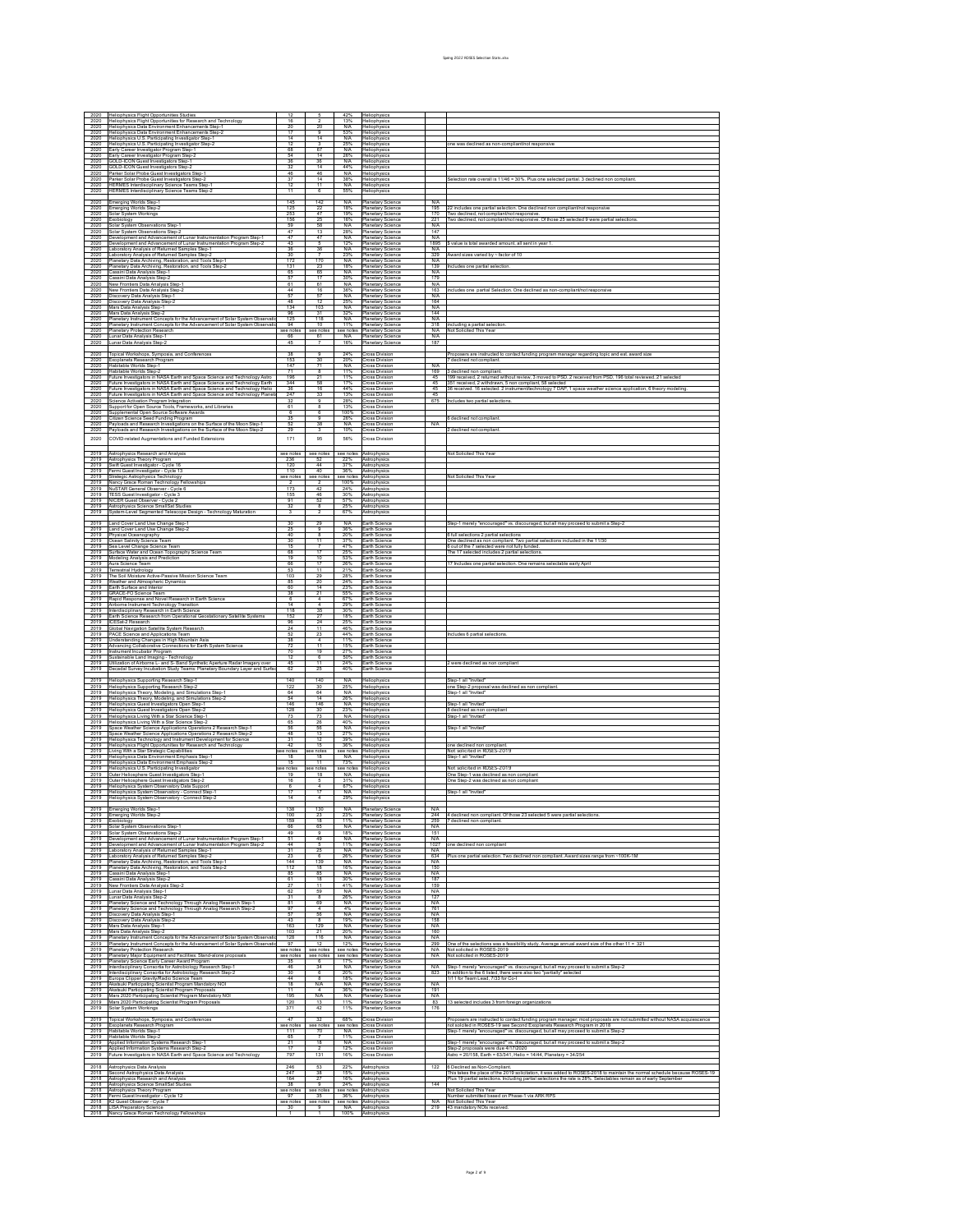| 2018                 | NICER Guest Observer - Cycle 1                                                                                                                                                                                              |                          |                                  |                    | Astrophysic                                                               |                | Number submitted based on Phase-1 via ARK RPS                                                                                                                                                                                                                          |
|----------------------|-----------------------------------------------------------------------------------------------------------------------------------------------------------------------------------------------------------------------------|--------------------------|----------------------------------|--------------------|---------------------------------------------------------------------------|----------------|------------------------------------------------------------------------------------------------------------------------------------------------------------------------------------------------------------------------------------------------------------------------|
| 2018<br>2018         | NuSTAR Guest Observer - Cycle 5<br>SOFIA Next Generation Instrumentation                                                                                                                                                    | 198                      | 67                               | 41%<br>0%          | Astrophysics<br>Astrophysics                                              |                | Number submitted based on Phase-1 via ARK RPS                                                                                                                                                                                                                          |
| 2018<br>2018<br>2018 | Strategic Astrophysics Technology<br>Swift Guest Investigator - Cycle 15                                                                                                                                                    | 30<br>141<br>151         | 12<br>$\overline{2}$<br>37       | 40%<br>16%<br>25%  | Astrophysics<br>Astrophysics                                              |                | Jumber submitted based on Phase-1 via ARK RPS                                                                                                                                                                                                                          |
| 2018                 | ransiting Exoplanet Survey Satellite Cycle-2                                                                                                                                                                                | 23                       | 9                                | 39%                | Astrophysics<br>Planetary Scienc                                          | 286            | Number submitted based on Phase-1 via ARK RPS                                                                                                                                                                                                                          |
| 2018<br>2018         | Apollo Next Generation Sample Analysis Program<br>Astrodynamics in Support of Icy Worlds Missions Step-                                                                                                                     | 38<br>33                 | 37                               | N/A<br>12%         | Planetary Science                                                         | N/A<br>301     |                                                                                                                                                                                                                                                                        |
| 2018<br>2018         | strodynamics in Support of Icy Worlds Missions Step-2<br>assini Data Analysis Step-1                                                                                                                                        | 79<br>61                 | 79<br>18                         | N/A<br>30%         | <b>Planetary Science</b><br>Planetary Science                             | $\frac{N}{41}$ | s one partial selectio                                                                                                                                                                                                                                                 |
| 2018<br>2018         | assini Data Analysis Step-2<br>assini Data Analysis:PDS Cassini Data Release 54 Step-1                                                                                                                                      | 10                       |                                  | N/A<br>29%         | <b>Planetary Science</b><br>Planetary Science                             | N/A<br>125     |                                                                                                                                                                                                                                                                        |
| 2018<br>2018         | assini Data Analysis: PDS Cassini Data Release 54 Step-2<br>evelopment and Advancement of Lunar Instrumentation Program Step-                                                                                               | $\overline{72}$<br>48    | 72<br>10                         | N/A<br>21%         | Planetary Science<br>Planetary Science                                    | N/A<br>1070    |                                                                                                                                                                                                                                                                        |
| 2018<br>2018         | Development and Advancement of Lunar Instrumentation Program Step-2<br>scovery Data Analysis Step-1<br>scovery Data Analysis Step-2                                                                                         | 33<br>$\mathfrak{D}$     | 32                               | N/A<br>23%         | <b>Planetary Science</b><br>Planetary Science                             | N/A<br>129     |                                                                                                                                                                                                                                                                        |
| 2018<br>2018         | nerging Worlds Step-1<br>Emerging Worlds Step-2                                                                                                                                                                             | 110                      | 135<br>26                        | NIA<br>24%         | <b>Planetary Science</b><br>Planetary Science<br>Planetary Science        | N/A<br>187     | us one partial selectio                                                                                                                                                                                                                                                |
| 2018<br>2018         | <b>Exobiology</b><br>nstrument Concepts for Europa Exploration 2 Step-1                                                                                                                                                     | 156<br>49                | 24<br>48                         | 15%<br>N/A         | <b>Planetary Science</b><br>Planetary Science                             | 215<br>N/A     |                                                                                                                                                                                                                                                                        |
| 2018                 | Instrument Concepts for Europa Exploration 2 Step-2<br>2018 Korea Pathfinder Lunar Orbiter Participating Scientist Program Step-1                                                                                           | 44<br>40                 | 14<br>40                         | 32%<br><b>N/A</b>  | Planetary Science<br>Planetary Science                                    | 1020<br>N/A    |                                                                                                                                                                                                                                                                        |
| 2018<br>2018         | Korea Pathfinder Lunar Orbiter Participating Scientist Program Step-2<br>Laboratory Analysis of Returned Samples Step-1                                                                                                     | 26<br>33                 | $\overline{9}$<br>29             | 35%<br>N/A         | <b>Planetary Science</b><br>Planetary Science                             | 110<br>N/A     | aunch date delayed review postponed. Selections made late 202                                                                                                                                                                                                          |
| 2018                 | aboratory Analysis of Returned Samples Step-<br>2018 Lunar Data Analysis Step-1                                                                                                                                             | 26<br>66                 | 9<br>63                          | 35%<br>N/A         | <b>Planetary Science</b><br>Planetary Science                             | 299<br>N/A     |                                                                                                                                                                                                                                                                        |
| 2018<br>2018         | unar Data Analysis Step-2<br>Lunar Surface Instrument and Technology Payloads Step-1                                                                                                                                        | $\overline{37}$<br>69    | $\overline{a}$<br>61             | 24%<br>N/A         | <b>Planetary Science</b><br>Planetary Science                             | 110<br>N/A     |                                                                                                                                                                                                                                                                        |
| 2018                 | unar Surface Instrument and Technology Payloads Step-2<br>2018 Mars 2020 Returned Sample Science Participating Scientist Program                                                                                            | 51<br>54                 | 12<br>10                         | 24%<br>19%         | Planetary Science<br>Planetary Science                                    | 1275<br>87     | Of the 10 awards one was to a foreign proposer                                                                                                                                                                                                                         |
| 2018                 | Mars Data Analysis Step-1<br>2018 Mars Data Analysis Step-2                                                                                                                                                                 | 160<br>103               | 129<br>23                        | N/A<br>22%         | <b>Planetary Science</b><br>Planetary Science                             | N/A<br>136     | Plus one partial selection                                                                                                                                                                                                                                             |
| 2018                 | Maturation of Instruments for Solar System Exploration Step-1<br>2018 Maturation of Instruments for Solar System Exploration Step-2                                                                                         | 75<br>55                 | 66<br>-6                         | N/A<br>11%         | <b>Planetary Science</b><br>Planetary Science                             | N/A<br>1000    |                                                                                                                                                                                                                                                                        |
| 2018                 | New Frontiers Data Analysis Step-1<br>2018 New Frontiers Data Analysis Step-2                                                                                                                                               | 44                       | 34<br>$\theta$                   | N/A<br>36%         | <b>Planetary Science</b><br>Planetary Science                             | N/A<br>129     |                                                                                                                                                                                                                                                                        |
| 2018                 | Planetary Data Archiving, Restoration, and Tools Step-1<br>2018 Planetary Data Archiving, Restoration, and Tools Step-2                                                                                                     | 122<br>91                | 113<br>16                        | N/A<br>18%         | Planetary Science<br>Planetary Science                                    | N/A<br>157     |                                                                                                                                                                                                                                                                        |
| 2018<br>2018         | Planetary Instrument Concepts for the Advancement of Solar System Observati<br>Planetary Instrument Concepts for the Advancement of Solar System Observati                                                                  | 124<br>91                | 116<br>11                        | <b>N/A</b><br>12%  | <b>Planetary Science</b><br>Planetary Science                             | N/A<br>318     |                                                                                                                                                                                                                                                                        |
| 2018<br>2018         | Planetary Major Equipment and Facilities Step-1<br>Planetary Major Equipment and Facilities Step-2                                                                                                                          | 22                       | 14                               | N/A<br>11%         | <b>Planetary Science</b><br>Planetary Science                             | N/A<br>1,053   |                                                                                                                                                                                                                                                                        |
| 2018<br>2018         | Planetary Mission Concept Studies<br>Planetary Protection Research                                                                                                                                                          | 54                       | 10<br>10                         | 19%<br>29%         | <b>Planetary Science</b><br>Planetary Science                             | 120<br>195     | l-year awards only<br>one declined non compliant                                                                                                                                                                                                                       |
| 2018<br>2018         | Planetary Science and Technology Through Analog Research Step-1                                                                                                                                                             | N/A<br>N/A               | N/A<br>N/A                       | N/A<br>N/A         | Planetary Science<br>Planetary Science                                    |                | N/A Not Solicited This Year<br>N/A Not Solicited This Year                                                                                                                                                                                                             |
| 2018<br>2018         | Planetary Science and Technology Through Analog Research Step-2<br>Scientific Exploration Subsurface Access Mechanism for Europa Technology D<br>Scientific Exploration Subsurface Access Mechanism for Europa Technology D | 10                       | 10                               | N/A<br>56%         | <b>Planetary Science</b><br>Planetary Science                             | N/A<br>1087    |                                                                                                                                                                                                                                                                        |
| 2018<br>2018         | Solar System Observations Step-1<br>Solar System Observations Step-2                                                                                                                                                        | 82<br>66                 | 81<br>10                         | N/A<br>15%         | Planetary Science<br>Planetary Science                                    | N/A            | 146 10 selected as of May 29 includes two partial selections. Selectables remai                                                                                                                                                                                        |
| 2018<br>2018         | Solar System Workings<br>Rosetta Data Analysis Step-1                                                                                                                                                                       | 338<br>26                | 74<br>26                         | 22%<br>N/A         | <b>Planetary Science</b><br>Planetary Science                             | 149<br>N/A     |                                                                                                                                                                                                                                                                        |
| 2018                 | Rosetta Data Analysis Step-2                                                                                                                                                                                                | 23                       |                                  | 30%                | <b>Planetary Science</b>                                                  | 174            |                                                                                                                                                                                                                                                                        |
| 2018<br>2018         | oplanets Research Program Step-1<br>Exoplanets Research Program Step-2                                                                                                                                                      | 152<br>117               | 151<br>16                        | N/A<br>14%         | <b>Cross Division</b><br>Cross Division                                   | N/A<br>159     | ate proposal returned without review                                                                                                                                                                                                                                   |
| 2018<br>2018         | econd Exoplanets Research Program Step-<br>Second Exoplanets Research Program Step-2                                                                                                                                        | 184<br>139               | 184<br>21                        | N/A<br>15%         | <b>Cross Division</b><br><b>Cross Division</b>                            | N/A            | his takes the place of the 2019 solicitation, it was added to ROSES-2018 to maintain the normal schedule because ROSES-19<br>of the 21 selected, two were partial and of those declined, one was non compliant.                                                        |
| 2018<br>2018         | Habitable Worlds Step-1<br>Habitable Worlds Step-2                                                                                                                                                                          | 127<br>60                | $\overline{72}$<br>10            | N/A<br>17%         | <b>Cross Division</b><br><b>Cross Division</b>                            | N/A<br>185     | full selection and one partial selection and one decline as non compliant                                                                                                                                                                                              |
| 2018                 | Topical Workshops, Symposia, and Conferences                                                                                                                                                                                | 52                       | 38                               | 73%                | <b>Cross Division</b>                                                     |                | roposers are instructed to contact funding program manager; most proposals are not submitted without NASA acquiescence                                                                                                                                                 |
| 2018<br>2018         | ean Salinity Field Campaign SPURS-2 Processing and Synthesis<br>Earth Surface and Interior                                                                                                                                  | 55                       | $\overline{4}$<br>19             | 100%<br>35%        | Earth Science<br>Earth Science                                            | 137<br>169     |                                                                                                                                                                                                                                                                        |
| 2018<br>2018         | ustaining Living Systems in a Time of Climate Variability and Change<br>Earth Science Applications: Disaster Risk Reduction and Response                                                                                    | 63<br>40                 | $\overline{17}$<br>10            | 27%<br>25%         | Earth Science<br>Earth Science                                            | 358            |                                                                                                                                                                                                                                                                        |
| 2018<br>2018         | Precipitation Measurement Missions (PMM) Science Team<br>Physical Oceanography                                                                                                                                              | 130<br>56                | 40<br>12                         | 31%<br>21%         | Earth Science<br>Earth Science                                            | 131<br>153     |                                                                                                                                                                                                                                                                        |
| 2018                 | Earth Science U.S. Participating Investigator<br>2018 CloudSat and CALIPSO Science Team Recompete                                                                                                                           | 26<br>101                | 8<br>-21                         | 31%<br>21%         | Earth Science<br>Earth Science                                            |                | The 8th was funded later by Physical Oceanography program funds                                                                                                                                                                                                        |
| 2018<br>2018         | Earth Science Applications: Water Resources Step-1<br>Earth Science Applications: Water Resources Step-2                                                                                                                    | 106<br>46                | 49<br>$\theta$                   | 46%<br>20%         | Earth Science<br>Earth Science                                            | N/A<br>312     | Plus four more partial selections                                                                                                                                                                                                                                      |
| 2018                 | Atmospheric Composition: Modeling and Analysis<br>2018 NASA Energy and Water Cycle Study                                                                                                                                    | 114<br>13<br>51          | 24                               | 21%<br>15%<br>49%  | Earth Science<br>Earth Science                                            | 179            | Plus one bridge funding                                                                                                                                                                                                                                                |
| 2018                 | 2018 Science Team for the NASA ISRO Synthetic Aperture Radar (NISAR) Mission<br>2018 Land Cover Land Use Change Step-1                                                                                                      | 52<br>22                 | 25<br>23<br>9                    | 44%<br>41%         | Earth Science<br>Earth Science                                            | N/A            |                                                                                                                                                                                                                                                                        |
| 2018                 | and Cover Land Use Change Step-2<br>2018 Rapid Response and Novel Research in Earth Science<br>SERVIR Applied Sciences Team Step-1                                                                                          | 94                       | 58                               | 88%<br>62%         | Earth Science<br>Earth Science<br>Earth Science                           |                | Dverall selection rate vs. Step-1s is 17%                                                                                                                                                                                                                              |
| 2018                 | 2018 SERVIR Applied Sciences Team Step-2<br><b>Terrestrial Ecology</b>                                                                                                                                                      | 54<br>72                 | 20<br>$\overline{17}$            | 37%<br>24%         | Earth Science<br>Earth Science                                            |                |                                                                                                                                                                                                                                                                        |
| 2018                 | 2018 DSCOVR Science Team<br><b>ECOSTRESS Science Team</b>                                                                                                                                                                   | 29<br>73                 | 13<br>15                         | 45%<br>21%         | Earth Science<br>Earth Science                                            | 154            |                                                                                                                                                                                                                                                                        |
| 2018                 | 2018 Advanced Information Systems Technology<br>Remote Sensing Theory for Earth Science                                                                                                                                     | 100<br>134               | -22<br>23                        | 22%<br>17%         | Earth Science<br>Earth Science                                            |                |                                                                                                                                                                                                                                                                        |
| 2018                 | 2018 Plankton, Aerosol, Cloud, Ocean Ecosystem (PACE) Mission System Vicarious<br>Carbon Monitoring System: Continuing Prototype Product Development                                                                        | 54                       | 15                               | 50%<br>28%         | Earth Science<br>Earth Science                                            |                |                                                                                                                                                                                                                                                                        |
| 2018                 | Heliophysics Data Environment Enhancements Step-1                                                                                                                                                                           | 9                        | $\overline{6}$                   | N/A                | Heliophysics                                                              | N/A            |                                                                                                                                                                                                                                                                        |
|                      | 2018 Heliophysics Data Environment Enhancements Step-2<br>2018 Heliophysics - Early Career Investigator Program Step-1                                                                                                      | 101                      | 4<br>55                          | 100%<br>54%        | Heliophysics<br>Heliophysic                                               | 59<br>N/A      |                                                                                                                                                                                                                                                                        |
| 2018                 | 2018 Heliophysics - Early Career Investigator Program Step-2<br>Heliophysics Guest Investigators Step-1                                                                                                                     | 50<br>160                | 159                              | 18%<br>N/A         | Heliophysics<br>Heliophysic                                               | N/A            | full selection and three partial selection                                                                                                                                                                                                                             |
|                      | 2018 Heliophysics Guest Investigators Step-2<br>2018 Heliophysics Living With a Star Science Step-1                                                                                                                         | 142<br>120               | 37<br>120                        | 26%<br>N/A         | Heliophysics<br>Heliophysic                                               | N/A            |                                                                                                                                                                                                                                                                        |
|                      | 2018 Heliophysics Living With a Star Science Step-2<br>2018 Heliophysics Phase I DRIVE Science Centers Step-1                                                                                                               | 104<br>44                | 29<br>43                         | 28%<br>N/A         | Heliophysics<br>Heliophysic                                               | N/A            | two declined as non compliant                                                                                                                                                                                                                                          |
|                      | 2018 Heliophysics Phase I DRIVE Science Centers Step-2<br>2018 Heliophysics Space Weather Operations-to-Research                                                                                                            | 39<br>19                 | $\overline{9}$<br>$\overline{9}$ | 23%<br>47%         | Heliophysics<br>Heliophysic                                               |                |                                                                                                                                                                                                                                                                        |
| 2018                 | 2018 Second Heliophysics Space Weather Operations-to-Research Step-1<br>Second Heliophysics Space Weather Operations to Research Step-2                                                                                     | -12<br>12                | 12                               | N/A<br>58%         | Heliophysics<br>Heliophysic                                               | N/A            |                                                                                                                                                                                                                                                                        |
|                      | 2018 Heliophysics Supporting Research Step-1<br>2018 Heliophysics Supporting Research Step-2                                                                                                                                | 190<br>169               | 189<br>33                        | N/A<br>20%         | Heliophysics<br>Heliophysic                                               |                | N/A Step-1 break out by discipline: HSPHR: 42, ITM: 19, MAG: 71, Sun: 58<br>Step-2 break out by discipline: HSPHR: 8/37, ITM: 4/18 , MAG: 12/59 , Sun: 9/54                                                                                                            |
| 2018                 | 2018 Heliophysics Technology and Instrument Development for Science Step-1<br>Heliophysics Technology and Instrument Development for Science Step-                                                                          | 74                       | 92<br>$\overline{4}$             | N/A<br>5%          | Heliophysics<br>Heliophysic                                               | N/A            |                                                                                                                                                                                                                                                                        |
| 2017<br>2017         | strophysics Data Analysis                                                                                                                                                                                                   | 264<br>169               | 43<br>33                         | 16%                | Astrophysic                                                               |                |                                                                                                                                                                                                                                                                        |
| 2017<br>2017         | Astrophysics Research and Analysis<br>Astrophysics Theory Program<br>Fermi Guest Investigator - Cycle 11 Phase-1                                                                                                            | 219<br>138               | 51<br>41                         | 20%<br>23%<br>30%  | Astrophysics<br>Astrophysic<br>Astrophysic                                |                | 47 total selections, of which 14 were partial selections. 1 remains selectable as of July 2019<br>Four proposals were declined as non compliant.<br>138 proposals were received for Fermi Cycle 11 via ARK RPS 02/23/2018. That includes 5 Large Project proposals. Th |
| 2017<br>2017         | K2 Guest Observer - Cycle 6 Phase-1<br>K2 Guest Observer - Cycle 6 Phase-2                                                                                                                                                  | 69<br>42                 | 65<br>23                         | N/A<br>55%         | Astrophysic<br>Astrophysics                                               |                | 65 proposals were ranked "Good" or better and received pixel resources                                                                                                                                                                                                 |
| 2017                 | Nancy Grace Roman Technology Fellowships<br>2017 NuSTAR Guest Observer - Cycle 4                                                                                                                                            | 196                      | $\overline{0}$<br>83             | 0%<br>42%          | Astrophysic<br>Astrophysics                                               |                | The two proposals that were submitted were declined as non-compliant                                                                                                                                                                                                   |
|                      | 2017 Strategic Astrophysics Technology<br>2017 Swift Guest Investigator - Cycle 14                                                                                                                                          | 25<br>146                | $\overline{11}$<br>30            | 44%<br>21%         | Astrophysic<br>Astrophysics                                               |                | 8 were from non-US organizations and thus not funded and 1 belongs to a category of unfunded proposals (the                                                                                                                                                            |
| 2017                 | Theoretical and Computational Astrophysics Network<br>2017 Transiting Exoplanet Survey Satellite Cycle-1                                                                                                                    | 32<br>143                | 3<br>-38                         | 9%                 | Astrophysic<br>27% Astrophysics                                           |                | One proposal declined non compliant<br>Of those selected 4 were programs from non-US Organizations and thus not eligible for funding                                                                                                                                   |
|                      | 2017 Exoplanets Research Program Step-1<br>2017 Exoplanets Research Program Step-2                                                                                                                                          | 146<br>111               | 145<br>19                        | N/A<br>17%         | <b>Cross Division</b><br><b>Cross Division</b>                            | N/A<br>148     |                                                                                                                                                                                                                                                                        |
|                      | 2017 Habitable Worlds Step-1<br>2017 Habitable Worlds Step-2                                                                                                                                                                | 101<br>46                | 59                               | <b>N/A</b><br>17%  | <b>Cross Division</b><br><b>Cross Division</b>                            | N/A<br>186     |                                                                                                                                                                                                                                                                        |
|                      | 2017 Topical Workshops, Symposia, and Conferences<br>2017 Advanced Component Technology                                                                                                                                     | <b>54</b><br>88          | $\overline{\mathcal{X}}$<br>-12  | 59%<br>14%         | <b>Cross Division</b><br>Earth Science                                    |                |                                                                                                                                                                                                                                                                        |
|                      | 2017 Advancing Collaborative Connections for Earth System Science<br>2017 Atmospheric Composition: Laboratory Research                                                                                                      | 39<br>20                 |                                  | 13%<br>40%         | Earth Science<br>Earth Science                                            |                | 52 NOIs were submitted.                                                                                                                                                                                                                                                |
|                      | 2017 Computational Modeling Algorithms and Cyberinfrastructure<br>2017 Cryospheric Science                                                                                                                                  | 13<br>67                 | -13                              | 38%<br>19%         | Earth Science<br>Earth Science                                            |                | 10 NOIs submitted                                                                                                                                                                                                                                                      |
|                      | 2017 CYGNSS Competed Science Team<br>2017 Earth Science Applications: Health and Air Quality                                                                                                                                | 44<br>62                 | 14<br>11                         | 32%<br>18%         | Earth Science<br>Earth Science                                            |                |                                                                                                                                                                                                                                                                        |
|                      | 2017 Earth Surface and Interior<br>2017 Earth Venture Suborbital-3                                                                                                                                                          | 39                       | 13                               | 33%<br>17%         | Earth Science<br>Earth Science                                            |                | One of the 5 was a partial selection                                                                                                                                                                                                                                   |
|                      | 2017 Fire Impacts on Regional to Global Scales: Emissions, Chemistry, Transport,<br>2017 In-space Validation of Earth Science Technologies                                                                                  | 38                       | $\overline{17}$<br>4             | 45%<br>16%         | Earth Science<br>Earth Science                                            |                | Only 9 were fully funded. One proposal was from a foreign organization 7 were partially funded                                                                                                                                                                         |
|                      | 2017 Land Cover/Land Use Change<br>2017 Making Earth Systems Data Records for Use in Research Environments                                                                                                                  | $\overline{\mathcal{X}}$ | $\overline{\mathbf{8}}$<br>24    | 24%                | Earth Science<br>Earth Science                                            |                | One declined non compliant.                                                                                                                                                                                                                                            |
|                      | 2017 New (Early Career) Investigator Program in Earth Science<br>2017 Ocean Salinity Science Team                                                                                                                           | 141<br>28                | 33                               | 23%<br>25%         | Earth Science<br>Earth Science                                            |                | One declined non compliant                                                                                                                                                                                                                                             |
|                      | 2017 Ocean Vector Winds Science Team<br>2017 Phyical Oceanography                                                                                                                                                           | 48                       | 15<br>12                         | 31%<br>44%         | Earth Science<br>Earth Science                                            |                | 2 declined non compliant<br>29 NOIs submitted                                                                                                                                                                                                                          |
|                      | 2017 Rapid Response and Novel Research in Earth Science<br>2017 Rapid Response and Novel Research in Earth Science                                                                                                          | 34                       | 10                               | 40%<br>29%         | Earth Science<br>Earth Science                                            |                | 4 declined non compliant                                                                                                                                                                                                                                               |
|                      | 2017 Science Team for the OCO Missions<br>2017 Solar Irradiance Science Team                                                                                                                                                | 41<br>11                 | $\overline{17}$<br>-8            | 41%<br>73%         | Earth Science<br>Earth Science                                            |                | a cucumus rusmomum.<br>Plus four proposals from foreign organizations not eligible for NASA funding<br>10 NOIs were submitted. Proposals came in 10/06/2017. One proposal was declined as non compliant                                                                |
|                      | 2017 Terrestrial Hydrology<br>2017 The Science of Terra, Agua, Suomi, NPP, and JPSS                                                                                                                                         | 92<br>230                | 20<br>66                         | 22%<br>29%         | Earth Science<br>Earth Science                                            |                | 17 fully funded, 3 partially funded                                                                                                                                                                                                                                    |
|                      | 2017 Heliophysics Guest Investigators Step-1<br>2017 Heliophysics Guest Investigators Step-2                                                                                                                                | 193<br>175               | 191<br>-32                       | N/A<br>18%         | Heliophysics<br>Heliophysics                                              |                | Sun = 12/69; MAG = 10/53 (incl a partial); ITM =4/20 (incl a partial); HSPH = 6/33                                                                                                                                                                                     |
|                      | 2017 Heliophysics Infrastructure and Data Environment Enhancements Step-1<br>2017 Heliophysics Infrastructure and Data Environment Enhancements Step-2                                                                      | 15                       | $\overline{11}$                  | N/A<br>100%<br>N/A | Heliophysics<br>Heliophysics                                              | N/A<br>53      |                                                                                                                                                                                                                                                                        |
|                      | 2017 Heliophysics Living With a Star Science Step-1<br>2017 Heliophysics Living With a Star Science Step-2                                                                                                                  | 136<br>117               | 136<br>30                        | 26%                | Heliophysics<br>Heliophysics                                              | N/A            |                                                                                                                                                                                                                                                                        |
|                      | 2017 Heliophysics Space Weather Operations-to-Research<br>2017 Heliophysics Supporting Research Step-1                                                                                                                      | 21<br>198<br>177         | $\overline{R}$<br>198<br>37      | 38%<br>N/A<br>21%  | Heliophysics<br>Heliophysics                                              |                | 2 proposals are under consideration for funding by another Agency.                                                                                                                                                                                                     |
|                      | 2017 Heliophysics Supporting Research Step-2<br>2017 Heliophysics Technology and Instrument Development for Science Step-1                                                                                                  | 101                      | 100                              | N/A                | Heliophysics<br>Heliophysics                                              |                | The 37 (21%) selected doesnt include the 7 partial selections. Sun 56 submitted, 12 selected, 3 partially selected, 0 de                                                                                                                                               |
|                      | 2017 Heliophysics Technology and Instrument Development for Science Step-2<br>2017 Magnetospheric Multiscale Guest Investigators Step-1                                                                                     | 88<br>54<br>47           | 33<br>54<br>16                   | 38%<br>N/A<br>34%  | Heliophysics<br>Heliophysics                                              |                |                                                                                                                                                                                                                                                                        |
| 2017                 | 2017 Magnetospheric Multiscale Guest Investigators Step-2<br>2017 Cassini Data Analysis Step-1                                                                                                                              | 92<br>73                 | -84<br>20                        | N/A                | Heliophysics<br>Planetary Science                                         | N/A<br>120     | wo declined as non compliant                                                                                                                                                                                                                                           |
|                      | assini Data Analysis Step-2<br>2017 Discovery Data Analysis Step-1<br>2017 Discovery Data Analysis Step-2                                                                                                                   | 54<br>35                 | 53                               | 27%<br>N/A<br>20%  | <b>Planetary Science</b><br>Planetary Science<br><b>Planetary Science</b> | N/A<br>165     |                                                                                                                                                                                                                                                                        |
| 2017<br>2017         | Emerging Worlds Step-1<br>Emerging Worlds Step-2                                                                                                                                                                            | 172<br>128               | 158<br>30                        | N/A<br>23%         | Planetary Science<br>Planetary Science                                    | N/A<br>164     | he 30 (23%) selected dont include 5 partial selections                                                                                                                                                                                                                 |
| 2017<br>2017         | Exobiology Step-1<br>Exobiology Step-2                                                                                                                                                                                      | 200<br>150               | 177<br>30                        | N/A<br>20%         | Planetary Science<br><b>Planetary Science</b>                             | N/A<br>230     | e 27 (20%) selected does include the three partially selected                                                                                                                                                                                                          |
|                      | 2017 InSight Participating Scientist Program<br>2017 Laboratory Analysis of Returned Samples Step-1                                                                                                                         | 67<br>27                 | 19<br>27                         | 28%<br><b>N/A</b>  | Planetary Science<br>Planetary Science                                    | N/A            | Plus four proposals from foreign organizations are selectable and under consideration for funding by a foreign government                                                                                                                                              |
|                      | 2017 Laboratory Analysis of Returned Samples Step-2                                                                                                                                                                         |                          |                                  | 27%                | Planetary Science                                                         | 221            |                                                                                                                                                                                                                                                                        |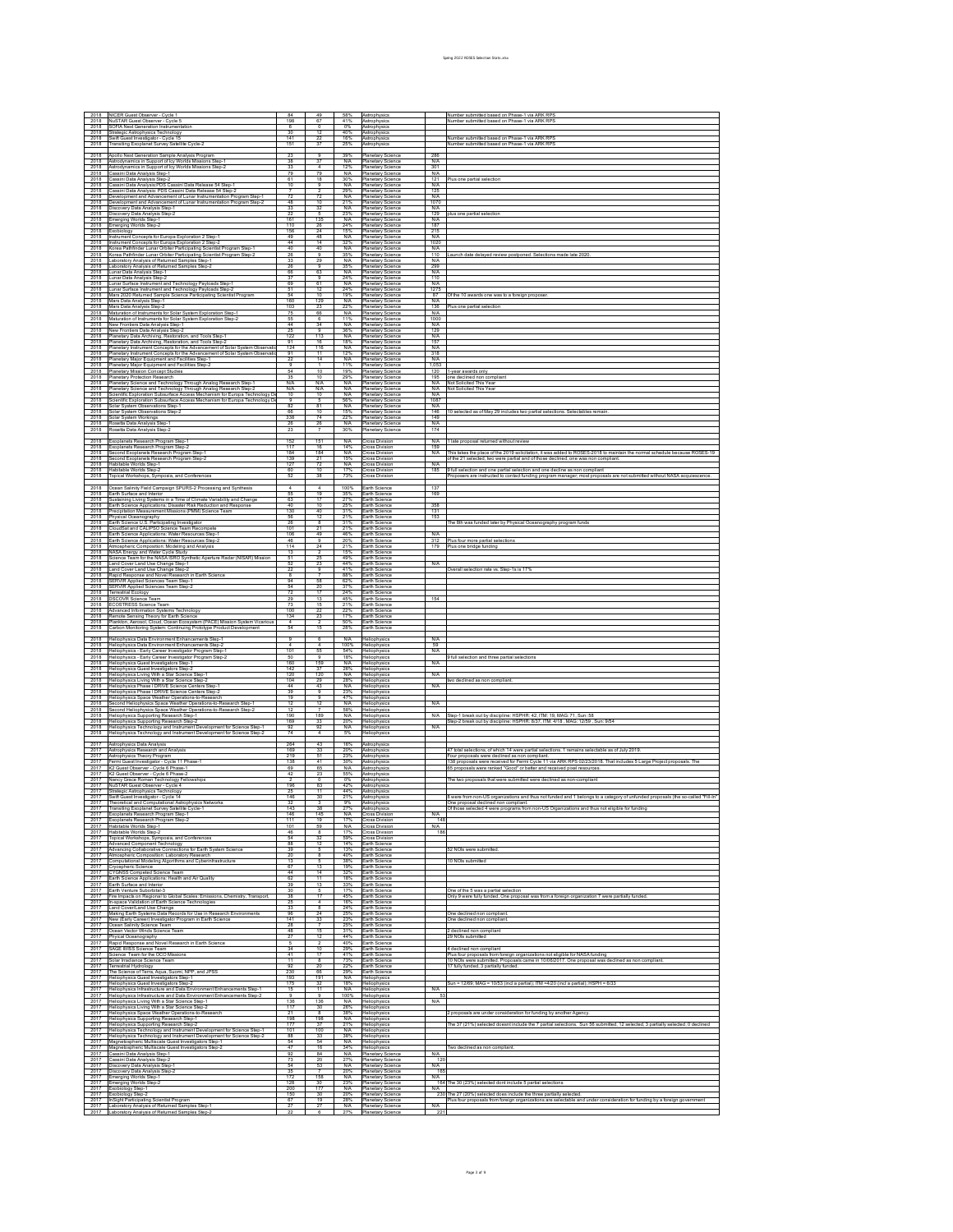|                                                                               | Lunar Data Analysis Step-                                                                                                                                                                                                                                                                                                                                                                                                                                                                                                                                                                                                                                  |                        |                                                                                |                           |                                                      |                            |                                                                                                                                                                                         |
|-------------------------------------------------------------------------------|------------------------------------------------------------------------------------------------------------------------------------------------------------------------------------------------------------------------------------------------------------------------------------------------------------------------------------------------------------------------------------------------------------------------------------------------------------------------------------------------------------------------------------------------------------------------------------------------------------------------------------------------------------|------------------------|--------------------------------------------------------------------------------|---------------------------|------------------------------------------------------|----------------------------|-----------------------------------------------------------------------------------------------------------------------------------------------------------------------------------------|
| $\frac{2017}{2017}$                                                           | Lunar Data Analysis Step-2<br>Mars Data Analysis Step-1                                                                                                                                                                                                                                                                                                                                                                                                                                                                                                                                                                                                    | $rac{65}{48}$<br>154   | $\begin{array}{r} 64 \\ \hline 11 \\ 131 \\ 21 \\ \hline 77 \end{array}$       | N/A<br>23%<br>N/A         | Planetary Science                                    | N/A                        | N/A<br>127 Pus three partial selections                                                                                                                                                 |
| 2017                                                                          | Mars Data Analysis Step-2                                                                                                                                                                                                                                                                                                                                                                                                                                                                                                                                                                                                                                  | 103                    |                                                                                | 20%                       | Planetary Science<br>Planetary Science               | 131                        |                                                                                                                                                                                         |
| 2017<br>2017                                                                  | OSIRIS REx Participating Scientists Program Step-1<br>SIRIS REx Participating Scientists Program Step-2                                                                                                                                                                                                                                                                                                                                                                                                                                                                                                                                                    | 79<br>61               | 13                                                                             | <b>NA</b><br>21%          | Planetary Science<br><b>Planetary Science</b>        |                            | N/A<br>93 Two were from foreign proposers                                                                                                                                               |
| 2017                                                                          | Manetary Data Archiving, Restoration, and Tools Step-1                                                                                                                                                                                                                                                                                                                                                                                                                                                                                                                                                                                                     | 108                    | 100                                                                            | <b>NA</b>                 | <b>Planetary Science</b>                             |                            |                                                                                                                                                                                         |
| 2017<br>2017                                                                  | Planetary Data Archiving, Restoration, and Tools Step-2<br>Planetary Instrument Concepts for the Advancement of Sola                                                                                                                                                                                                                                                                                                                                                                                                                                                                                                                                       | 80<br>136              | $\frac{16}{125}$<br>$\frac{125}{12}$                                           | 20%                       | Planetary Science                                    |                            | 157 plus one partial selection not included in data to the left<br>2 non-compliant, 9 discouraged.                                                                                      |
| 2017<br>2017                                                                  | lanetary Instrument Concepts for the Advancement of Solar System<br>fanetary Protection Research                                                                                                                                                                                                                                                                                                                                                                                                                                                                                                                                                           | 106<br>14              |                                                                                | $\frac{NA}{11%}$<br>7%    | Planetary Science<br>Planetary Science               | N/A<br>308                 | 97 1 was fully selected, four were partially selected, and one was declined as non compliant. The remainder were                                                                        |
| 2017                                                                          | anetary Science and Technology Through Analog Research Step-                                                                                                                                                                                                                                                                                                                                                                                                                                                                                                                                                                                               | 60                     | $\frac{49}{6}$                                                                 | $\frac{N}{13\%}$          | Planetary Science<br>Planetary Science               | N/A                        |                                                                                                                                                                                         |
| 2017<br>2017                                                                  | Planetary Science and Technology Through Analog Research Step-2<br>lar System Observations Step-1                                                                                                                                                                                                                                                                                                                                                                                                                                                                                                                                                          | 47<br>90               | 90                                                                             |                           | Planetary Science<br>Planetary Science               | N/A                        | 820 wide range of award sizes                                                                                                                                                           |
| 2017<br>2017                                                                  | Solar System Observations Step-2<br>olar System Workings                                                                                                                                                                                                                                                                                                                                                                                                                                                                                                                                                                                                   | 71<br>366              | 19                                                                             | $\frac{N/A}{27\%}$<br>20% | Planetary Science<br>lanetary Science                |                            | 370 plus 5 partial selections in NEOO not included in the 19 listed. Avg award size for 10 PAST selections is ~157/year and for the 9                                                   |
| 2017                                                                          | Rosetta Data Analysis Step-1                                                                                                                                                                                                                                                                                                                                                                                                                                                                                                                                                                                                                               | 45                     | $\frac{74}{43}$                                                                | $\frac{N/A}{29\%}$        | Planetary Science<br>Planetary Science               | 146                        | N/A one non compliant and one is<br>one non compliant and one discouraged                                                                                                               |
| 2017<br>2016                                                                  | osetta Data Analysis Step-2                                                                                                                                                                                                                                                                                                                                                                                                                                                                                                                                                                                                                                | 31<br>238              | 52                                                                             | 22%                       | Astrophysics                                         |                            | 120 3 Proposals not reviewed as non-responsive/non-compliant. Total of awards: 17,900,460 over the period FY17-FY20. Selectio                                                           |
| 2016                                                                          |                                                                                                                                                                                                                                                                                                                                                                                                                                                                                                                                                                                                                                                            |                        | $\frac{1}{10}$                                                                 |                           | Astrophysics                                         |                            |                                                                                                                                                                                         |
| 2016<br>2016                                                                  | Nuxeus Loan Avraryars august<br>Astrophysics Data Analysis<br>Astrophysics Explorers U.S. Participating Investigators<br>Astrophysics Probe Mission Concept Studies<br>Astrophysics Research and Analysis                                                                                                                                                                                                                                                                                                                                                                                                                                                  | 28<br>140              | 54                                                                             | $\frac{0\%}{36\%}$        | Astrophysics<br>Astrophysics                         |                            | 16 of there were partial awards.                                                                                                                                                        |
| 2016<br>2016                                                                  |                                                                                                                                                                                                                                                                                                                                                                                                                                                                                                                                                                                                                                                            | 200<br>50              | 31                                                                             | 16%<br>18%                | Astrophysics<br>Astrophysics                         | 162                        |                                                                                                                                                                                         |
| 2016                                                                          | naaciju pasa nouseucu nan zemanjana<br>Astrophysics Theory Program<br>Exorphysics Theory Program<br>Fermi Guest Investigator - Cycle 10<br>Fermi Guest Investigator - Cycle 10<br>X2 Guest Observer - Cycle 5 Step-1                                                                                                                                                                                                                                                                                                                                                                                                                                       | 183                    | $\frac{9}{42}$                                                                 | 23%                       | Astrophysics<br>Astrophysics                         |                            |                                                                                                                                                                                         |
| 2016<br>2016                                                                  |                                                                                                                                                                                                                                                                                                                                                                                                                                                                                                                                                                                                                                                            | 104<br>91              | 104<br>24                                                                      | <b>N/A</b><br>26%         | Astrophysics                                         |                            | See also https://keplerscience.arc.nasa.gov/                                                                                                                                            |
| 2016                                                                          |                                                                                                                                                                                                                                                                                                                                                                                                                                                                                                                                                                                                                                                            | <b>N/A</b>             | <b>N/A</b>                                                                     | <b>N/A</b>                | strophysics                                          | NA                         | 4 foreign PI's selected with no funding.<br>Not solicited this year                                                                                                                     |
| 2016<br>2016                                                                  | nd Causa Courvert - Cycle 5 Step-2<br>K2 Guest Observer - Cycle 5 Step-2<br>Nancy Grace Roman Technology Fellowships<br>NuSTAR Guest Observer - Cycle 3<br>Strategic Astrophysics Technology                                                                                                                                                                                                                                                                                                                                                                                                                                                               | $\frac{216}{30}$       | $\frac{47}{9}$                                                                 | 22%<br>30%                | Astrophysics<br>Astrophysics                         |                            | 47 awards include foreign investigators. 33 proposers from US organizations received fund                                                                                               |
| 2016<br>2016                                                                  | iwift Guest Investigator - Cycle 13<br>Exoplanets Research Program Step-1                                                                                                                                                                                                                                                                                                                                                                                                                                                                                                                                                                                  | 156<br>140             | 23<br>139                                                                      | 15%                       | Astrophysics<br>Cross Division                       | <b>NA</b>                  |                                                                                                                                                                                         |
| 2016                                                                          | Exoplanets Research Program Step-2                                                                                                                                                                                                                                                                                                                                                                                                                                                                                                                                                                                                                         | 110                    | $rac{20}{66}$                                                                  | N/A<br>18%                | <b>Cross Division</b>                                |                            | 123 Plus a couple of partial selections                                                                                                                                                 |
| 2016<br>2016                                                                  | abitable Worlds Step-1<br>Habitable Worlds Step-2                                                                                                                                                                                                                                                                                                                                                                                                                                                                                                                                                                                                          | 117<br>61              | 14                                                                             | NA<br>23%                 | ross Division<br>ross Division                       | $\frac{NA}{175}$           |                                                                                                                                                                                         |
| 2016<br>2016                                                                  | terdisciplinary Science For Eclipse 2017 Step-1                                                                                                                                                                                                                                                                                                                                                                                                                                                                                                                                                                                                            | 41<br>39               | $\frac{41}{11}$                                                                | $\frac{NA}{28%}$          | ross Division<br><b>Cross Division</b>               | NA<br>95                   |                                                                                                                                                                                         |
| 2016                                                                          | nterdisciplinary Science For Eclipse 2017 Step-2<br>Topical Workshops, Symposia, and Conferences                                                                                                                                                                                                                                                                                                                                                                                                                                                                                                                                                           | 51                     | $\frac{42}{27}$                                                                | 82%                       | ross Division                                        |                            | roposers are instructed to contact funding program manager; most prop:                                                                                                                  |
| 2016<br>2016                                                                  | Land Cover/Land Use Change Step-1<br>Land Cover/Land Use Change Step-2<br>Ocean Biology and Biogeochemistry-1                                                                                                                                                                                                                                                                                                                                                                                                                                                                                                                                              | 53                     | 9                                                                              | <b>NA</b><br>36%          | Earth Science<br>Earth Science                       |                            |                                                                                                                                                                                         |
| 2016                                                                          |                                                                                                                                                                                                                                                                                                                                                                                                                                                                                                                                                                                                                                                            | $rac{25}{67}$          | $rac{65}{13}$                                                                  | $\frac{NA}{27\%}$         | Earth Science                                        |                            |                                                                                                                                                                                         |
| 2016<br>2016                                                                  | cean Biology and Biogeochemistry-2<br>errestrial Ecology<br>Carbon Cycle Science                                                                                                                                                                                                                                                                                                                                                                                                                                                                                                                                                                           | 49<br>34               | $\overline{9}$                                                                 | 26%                       | Earth Science<br>Earth Science                       |                            |                                                                                                                                                                                         |
| 2016<br>2016                                                                  | arbon Monitoring System                                                                                                                                                                                                                                                                                                                                                                                                                                                                                                                                                                                                                                    | 135<br>76              | $\frac{28}{16}$                                                                | 21%<br>21%                | Earth Science<br>Earth Science                       |                            |                                                                                                                                                                                         |
| 2016                                                                          |                                                                                                                                                                                                                                                                                                                                                                                                                                                                                                                                                                                                                                                            | 34                     | $\overline{11}$                                                                | 32%                       | Earth Science                                        |                            |                                                                                                                                                                                         |
| 2016<br>2016                                                                  | Cation monitoing system<br>Chysical Oceanography<br>Clean Salinity Science Team<br>Sea Level Change Science Team<br>Clean Surface Topography Science Team<br>Modeling, Analysis, and Prediction                                                                                                                                                                                                                                                                                                                                                                                                                                                            | 38<br>20               | 17                                                                             | 45%<br>40%                | Earth Science<br>Earth Science                       |                            |                                                                                                                                                                                         |
| 2016<br>2016                                                                  |                                                                                                                                                                                                                                                                                                                                                                                                                                                                                                                                                                                                                                                            | 56<br>161              | $rac{8}{26}$                                                                   | 46%<br>24%                | Earth Science<br>Earth Science                       |                            |                                                                                                                                                                                         |
| 2016                                                                          | Imospheric Composition: Upper Atmospheric Composition Observatio<br>Ioud and Aerosol Monsoonal Processes - Philippines Experiment                                                                                                                                                                                                                                                                                                                                                                                                                                                                                                                          | 35                     | 24                                                                             | 69%                       | Earth Science                                        |                            |                                                                                                                                                                                         |
| 2016<br>2016                                                                  | Atmospheric Composition: Aura Science Team and Atmospheric Co                                                                                                                                                                                                                                                                                                                                                                                                                                                                                                                                                                                              | $\frac{32}{100}$       | $\frac{14}{39}$                                                                | 44%<br>39%                | Earth Science<br>Earth Science                       |                            |                                                                                                                                                                                         |
| 2016<br>2016                                                                  | rrestrial Hydrology                                                                                                                                                                                                                                                                                                                                                                                                                                                                                                                                                                                                                                        | 29<br>68               | $\overline{14}$<br>28                                                          | 48%<br>41%                | Earth Science<br>Earth Science                       |                            |                                                                                                                                                                                         |
| 2016                                                                          | Neather and Almospheric Dynamics<br>:arth Surface and Interior                                                                                                                                                                                                                                                                                                                                                                                                                                                                                                                                                                                             | 45                     | 18                                                                             | 40%                       | Earth Science                                        |                            |                                                                                                                                                                                         |
| 2016<br>2016                                                                  | Rapid Response and Novel Research in Earth Science<br>Applied Science - Water Resources Step-1                                                                                                                                                                                                                                                                                                                                                                                                                                                                                                                                                             | $\overline{13}$<br>75  | 6<br>44                                                                        | 46%<br>59%                | Earth Science<br>Earth Science                       |                            |                                                                                                                                                                                         |
| 2016                                                                          | Applied Science - Water Resources Step-2                                                                                                                                                                                                                                                                                                                                                                                                                                                                                                                                                                                                                   | 45                     | $\overline{8}$                                                                 | 18%                       | Earth Science                                        |                            |                                                                                                                                                                                         |
| 2016<br>2016                                                                  | .<br>ceBridge Science Team<br>Studies with ICESat and CryoSat-2                                                                                                                                                                                                                                                                                                                                                                                                                                                                                                                                                                                            | 16<br>28               | $\overline{6}$<br>13                                                           | 38%<br>46%<br>17%         | Earth Science<br>Earth Science                       |                            |                                                                                                                                                                                         |
| 2016<br>2016                                                                  | rborne Instrument Technology Transition                                                                                                                                                                                                                                                                                                                                                                                                                                                                                                                                                                                                                    | 24<br>$\overline{17}$  | 7                                                                              | 41%                       | Earth Science<br>Earth Science                       |                            |                                                                                                                                                                                         |
| 2016                                                                          | Earth Science U.S. Participating Investigator<br>Interdisciplinary Science<br>NASA Data for Operation and Assessment                                                                                                                                                                                                                                                                                                                                                                                                                                                                                                                                       | 96                     | $\frac{28}{15}$                                                                | 29%<br>27%<br>20%<br>37%  | Earth Science                                        |                            |                                                                                                                                                                                         |
| 2016<br>2016                                                                  | emote Sensing of Water Quality                                                                                                                                                                                                                                                                                                                                                                                                                                                                                                                                                                                                                             | 56<br>44               |                                                                                |                           | Earth Science<br>Earth Science                       |                            |                                                                                                                                                                                         |
| 2016                                                                          | Utilization of Airborne Visible/Infrared Imaging Spectrometer - Next Generation                                                                                                                                                                                                                                                                                                                                                                                                                                                                                                                                                                            | 27<br>137              | 10                                                                             | 15%                       | Earth Science<br>Earth Science                       |                            |                                                                                                                                                                                         |
| $\frac{2016}{2016}$                                                           | dvanced Information Systems Technology<br>strument Incubator Program<br>strument Incubator Program<br>arth Science Applications: Ecological Forecasting                                                                                                                                                                                                                                                                                                                                                                                                                                                                                                    | 80                     | $\frac{21}{19}$                                                                | 24%<br>39%                | Earth Science                                        |                            |                                                                                                                                                                                         |
| 2016<br>2016                                                                  |                                                                                                                                                                                                                                                                                                                                                                                                                                                                                                                                                                                                                                                            | 33<br>103              | 16                                                                             | 16%                       | Earth Science<br>Earth Science                       |                            |                                                                                                                                                                                         |
| 2016                                                                          | Cuter Science for Earth Systems Program<br>Citizen Science for Earth Systems Program<br>Space Geodesy Research Program<br>Group on Earth Observations Work Programme<br>Earth Science Applications: Food Security and Agriculture                                                                                                                                                                                                                                                                                                                                                                                                                          | $\frac{8}{111}$        |                                                                                | 50%                       | Earth Science                                        |                            |                                                                                                                                                                                         |
| 2016<br>2016                                                                  |                                                                                                                                                                                                                                                                                                                                                                                                                                                                                                                                                                                                                                                            | 12                     | $\begin{array}{c} 4 \\ 33 \\ 1 \end{array}$                                    | 30%<br>8%                 | Earth Science<br>Earth Science                       |                            |                                                                                                                                                                                         |
| 2016<br>2016                                                                  | Heliophysics Grand Challenges Research Step-1<br>Heliophysics Grand Challenges Research Step-2                                                                                                                                                                                                                                                                                                                                                                                                                                                                                                                                                             | 44<br>40               | 44<br>10                                                                       | <b>NA</b><br>25%          | Heliophysics<br>Heliophysics                         |                            |                                                                                                                                                                                         |
| 2016                                                                          | Heliophysics Guest Investigators Step-1                                                                                                                                                                                                                                                                                                                                                                                                                                                                                                                                                                                                                    | 198                    | $\frac{197}{30}$                                                               | <b>NA</b>                 | Heliophysics<br>Heliophysics                         |                            |                                                                                                                                                                                         |
| 2016<br>2016                                                                  | sliophysics Guest Investigators Step-2<br>Heliophysics Infrastructure and Data Environment Enhancements Step-1                                                                                                                                                                                                                                                                                                                                                                                                                                                                                                                                             | 181<br>28              | 28                                                                             | 17%<br><b>N/A</b>         | Heliophysics                                         | N/A                        |                                                                                                                                                                                         |
| 2016                                                                          | leliophysics Infrastructure and Data Environment Enhancements Step-2                                                                                                                                                                                                                                                                                                                                                                                                                                                                                                                                                                                       | 24                     | $\frac{7}{7}$                                                                  | 29%                       | Heliophysics                                         |                            |                                                                                                                                                                                         |
| 2016<br>2016                                                                  | Heliophysics Living With a Star Science Step-1<br>Heliophysics Living With a Star Science Step-2                                                                                                                                                                                                                                                                                                                                                                                                                                                                                                                                                           | 74<br>63               | 21                                                                             | 33%                       | Heliophysics<br>Heliophysics                         |                            |                                                                                                                                                                                         |
| 2016<br>2016                                                                  | Tutue/prasa Erms Tutu Tutue/Search Step-1<br>Heliophysics Supporting Research Step-1<br>Heliophysics Supporting Research Step-1<br>Heliophysics Technology and Instrument Development for Science Step-1<br>Heliophysics Technology an                                                                                                                                                                                                                                                                                                                                                                                                                     | 235                    | 233                                                                            | <b>N/A</b><br>15%         | Heliophysics<br>Heliophysics                         |                            |                                                                                                                                                                                         |
| 2016                                                                          |                                                                                                                                                                                                                                                                                                                                                                                                                                                                                                                                                                                                                                                            | $\frac{211}{87}$       | $\frac{31}{86}$                                                                | N/A<br>23%                | Heliophysics<br>Heliophysics                         |                            |                                                                                                                                                                                         |
| 2016<br>2016                                                                  |                                                                                                                                                                                                                                                                                                                                                                                                                                                                                                                                                                                                                                                            | $\overline{7}$         | $\overline{7}$                                                                 | <b>N/A</b>                | Heliophysics                                         |                            |                                                                                                                                                                                         |
| 2016<br>2016                                                                  | russipprassa russinoongi uuta raamaman burussigator Step-T<br>Heliophysics U.S. Participating Investigator Step-T<br>Heliophysics U.S. Participating Investigator Step-T<br>Magnetospheric Multiscale Guest Investigators Step-Z<br>Magnet                                                                                                                                                                                                                                                                                                                                                                                                                 | $rac{6}{57}$           | $\frac{2}{55}$                                                                 | 40%                       | Heliophysics                                         |                            |                                                                                                                                                                                         |
| 2016                                                                          |                                                                                                                                                                                                                                                                                                                                                                                                                                                                                                                                                                                                                                                            | 40                     |                                                                                | NA<br>25%                 | <b>Heliophysics</b><br>Heliophysics                  |                            |                                                                                                                                                                                         |
| 2016<br>2016                                                                  | assini Data Analysis Step-1<br>assini Data Analysis Step-2                                                                                                                                                                                                                                                                                                                                                                                                                                                                                                                                                                                                 | 87<br>66               | 71                                                                             | N/A<br>18%                | Planetary Science<br>Planetary Science               | N/A                        |                                                                                                                                                                                         |
| 2016                                                                          | .<br>Concepts for Ocean worlds Life Detection Technology Step-1<br>Concepts for Ocean worlds Life Detection Technology Step-2                                                                                                                                                                                                                                                                                                                                                                                                                                                                                                                              | 104                    | $\frac{12}{104}$                                                               | <b>N/A</b>                | Planetary Science<br>Planetary Science               | N/A                        |                                                                                                                                                                                         |
| 2016<br>2016                                                                  |                                                                                                                                                                                                                                                                                                                                                                                                                                                                                                                                                                                                                                                            | 83<br>55               | 53                                                                             | 19%<br><b>N/A</b>         |                                                      | N/A                        | .<br>The state as a state with the matter of the state of the state of the state of the state of the state of 135 p<br>135 plus one partial selection not included in data to the left. |
| 2016<br>2016                                                                  | xancepar son<br>Discovery Data Analysis Step-1<br>Discovery Data Analysis Step-2<br>Dynamic Power Convertors for Radioisotope Power Systems Step-1                                                                                                                                                                                                                                                                                                                                                                                                                                                                                                         | $\frac{34}{17}$        | 10                                                                             |                           | Planetary Science<br>Planetary Science               | N/A                        |                                                                                                                                                                                         |
| 2016                                                                          | Dynamic Power Convertors for Radioisotope Power Systems Step-2                                                                                                                                                                                                                                                                                                                                                                                                                                                                                                                                                                                             | $\overline{14}$        | $\frac{16}{4}$                                                                 | 29%<br>N/A<br>29%         | Planetary Science<br>Planetary Science               | ee note                    | hase 1s were around \$800k each. Total cost estimates for Phase 1, 2, and 3, all came in at around \$3M eac                                                                             |
| 2016<br>2016                                                                  | nerging Worlds Step-1<br>nerging Worlds Step-2                                                                                                                                                                                                                                                                                                                                                                                                                                                                                                                                                                                                             | 204<br>155             | 201                                                                            | N/A<br>$\frac{22\%}{N/A}$ | Planetary Science<br>Planetary Science               | N/A<br>177                 | his does not include stand alone PMEs which are funded from a separate source. One of the 34 se                                                                                         |
| 2016<br>2016                                                                  | Exobiology Step-1<br>xobiology Step-2                                                                                                                                                                                                                                                                                                                                                                                                                                                                                                                                                                                                                      | 239<br>173             | $\frac{34}{217}$<br>$\frac{27}{27}$<br>11                                      | 16%                       | Planetary Science<br>Planetary Science               | N/A<br>178                 |                                                                                                                                                                                         |
| 2016                                                                          |                                                                                                                                                                                                                                                                                                                                                                                                                                                                                                                                                                                                                                                            | 60                     |                                                                                | 18%                       | Planetary Science<br>Planetary Science               | 123                        |                                                                                                                                                                                         |
| $\frac{2016}{2016}$                                                           | Lauxistory Teatres.<br>Exoplanet Research Program Step-2 PSD only, redundant with Xdiv XRP row<br>Hot Operating Temperature Technology.<br>Laboratory Analysis of Returned Samples Step-1.                                                                                                                                                                                                                                                                                                                                                                                                                                                                 | 30<br>31               | $\frac{12}{31}$<br>$\frac{31}{12}$                                             | 40%<br><b>N/A</b>         | Planetary Science<br>Planetary Science               | 600                        |                                                                                                                                                                                         |
| 2016<br>2016                                                                  | boratory Analysis of Returned Samples Step-2                                                                                                                                                                                                                                                                                                                                                                                                                                                                                                                                                                                                               | 28<br>63               | 63                                                                             | 43%<br><b>N/A</b>         |                                                      | $\frac{N/A}{252}$ F<br>N/A | fus one partial selection                                                                                                                                                               |
| 2016                                                                          | unar Data Analysis Step-1<br>unar Data Analysis Step-1                                                                                                                                                                                                                                                                                                                                                                                                                                                                                                                                                                                                     | 48                     | 10                                                                             | 21%                       | Planetary Science<br>Planetary Science               | 120                        |                                                                                                                                                                                         |
| 2016<br>2016                                                                  | Mars Data Analysis Step-1<br>Mars Data Analysis Step-2                                                                                                                                                                                                                                                                                                                                                                                                                                                                                                                                                                                                     | 166<br>118             | $\frac{156}{29}$                                                               | $\frac{N/A}{25\%}$        | Planetary Science<br>Planetary Science               | $\frac{N/A}{123}$          | fus two partial selection                                                                                                                                                               |
| 2016<br>2016                                                                  | Maturation of Instruments for Solar System Exploration (MatISSE) Step-1                                                                                                                                                                                                                                                                                                                                                                                                                                                                                                                                                                                    | 80<br>62               |                                                                                | <b>N/A</b><br>13%         | <b>Planetary Science</b><br>Hanetary Science         | N/A<br>906                 |                                                                                                                                                                                         |
| 2016                                                                          | Maturation of Instruments for Solar System Exploration (MattSSE) Step-2<br>New Frontiers Data Analysis Program Step-1                                                                                                                                                                                                                                                                                                                                                                                                                                                                                                                                      | 50                     | $\begin{array}{c}\n\phantom{0}8 \\ \phantom{0}33 \\ \phantom{0}6\n\end{array}$ | NA<br>22%                 | Planetary Science<br>Planetary Science               | N/A                        |                                                                                                                                                                                         |
| 2016<br>2016                                                                  | ew Frontiers Data Analysis Program Step-2<br>Planetary Data Archiving, Restoration, and Tools Step-1                                                                                                                                                                                                                                                                                                                                                                                                                                                                                                                                                       | 116                    | 113                                                                            | <b>N/A</b>                | <b>Planetary Science</b>                             | N/A                        |                                                                                                                                                                                         |
|                                                                               | 2016 Planetary Data Archiving, Restoration, and Tools Step-2<br>2016 Planetary Data Archiving, Restoration, and Tools Step-2<br>2016 Planetary Instrument Concepts for the Advancement of Solar System Observation<br>2016 Planetary In                                                                                                                                                                                                                                                                                                                                                                                                                    | $\frac{89}{119}$       | 19                                                                             | 21%                       | Hanetary Science                                     | 146                        | fus two partial selections                                                                                                                                                              |
|                                                                               |                                                                                                                                                                                                                                                                                                                                                                                                                                                                                                                                                                                                                                                            | 85                     | $\frac{113}{17}$                                                               | <b>N/A</b><br>20%         | Planetary Science<br>Planetary Science               | $\frac{N/A}{311}$          |                                                                                                                                                                                         |
|                                                                               | 2016 Planetary Science and Technology Through Analog Research Step-1<br>2016 Planetary Science and Technology Through Analog Research Step-1                                                                                                                                                                                                                                                                                                                                                                                                                                                                                                               | 82<br>50               | 62                                                                             | <b>N/A</b><br>12%         | Planetary Science<br>Planetary Science               | N/A                        | 855 wide range of award sizes                                                                                                                                                           |
| 2016<br>2016                                                                  | Planetary Science Deep Space SmallSat Studies NOI's<br>Planetary Science Deep Space SmallSat Studies Step-2                                                                                                                                                                                                                                                                                                                                                                                                                                                                                                                                                | 107<br>102             | 107<br>19                                                                      | N/A<br>19%                | Planetary Science<br>Planetary Science               | $\frac{N/A}{348}$          |                                                                                                                                                                                         |
| 2016                                                                          | Solar System Observations Step-1                                                                                                                                                                                                                                                                                                                                                                                                                                                                                                                                                                                                                           | 110                    | 104                                                                            | <b>N/A</b>                | Planetary Science                                    | N/A                        |                                                                                                                                                                                         |
| 2016                                                                          | Solar System Observations Step-2                                                                                                                                                                                                                                                                                                                                                                                                                                                                                                                                                                                                                           | 90<br>429              | 376                                                                            | 33%<br>N/A                | <b>Planetary Science</b><br><b>Planetary Science</b> |                            | plus 5 partial selections                                                                                                                                                               |
| 2015                                                                          | 2016 Solar System Workings Step-1<br>2016 Solar System Workings Step-2<br>Astrophysics Data Analysis                                                                                                                                                                                                                                                                                                                                                                                                                                                                                                                                                       | 299<br>252             | 60<br>51                                                                       | 20%<br>20%                | Planetary Science<br>Astrophysics                    | N/A<br>156<br>120          |                                                                                                                                                                                         |
| 2015                                                                          | Astrophysics Research and Analysis                                                                                                                                                                                                                                                                                                                                                                                                                                                                                                                                                                                                                         | 159                    | 54                                                                             | 34%                       | Astrophysics                                         |                            |                                                                                                                                                                                         |
| 2015<br>2015                                                                  | Astrophysics Theory Program<br>Exoplanet Research Program Step-2 Astro only, redundant with Xdiv XRP row                                                                                                                                                                                                                                                                                                                                                                                                                                                                                                                                                   | $\frac{N}{39}$         | <b>N/A</b>                                                                     | <b>N/A</b><br>15%         | Astrophysics<br>Astrophysics                         |                            | not solicited this year<br>this line is redundant with Xdiv XRP line, its here so that one can see all of the APD selections in one plar                                                |
| 2015<br>2015                                                                  | Fermi Guest Investigator - Cycle 9<br>K2 Guest Observer - Cycle 3 Step-1                                                                                                                                                                                                                                                                                                                                                                                                                                                                                                                                                                                   | 184<br>83              | 36<br><b>N/A</b>                                                               | 20%<br><b>N/A</b>         | Astrophysics<br>Astrophysics                         |                            |                                                                                                                                                                                         |
|                                                                               | 2015 K2 Guest Observer - Cycle 3 Step-2<br>2015 K2 Guest Observer - Cycle 4 Step-1                                                                                                                                                                                                                                                                                                                                                                                                                                                                                                                                                                         | 75                     | 31                                                                             | 41%                       | Astrophysics                                         |                            |                                                                                                                                                                                         |
| 2015                                                                          |                                                                                                                                                                                                                                                                                                                                                                                                                                                                                                                                                                                                                                                            | 127<br>109             | <b>N/A</b><br>36                                                               | <b>N/A</b><br>33%         | Astrophysics<br>Astrophysics                         |                            |                                                                                                                                                                                         |
|                                                                               | 2015 G. Guest Observer - Cycle 4 Step-2<br>2015 Nancy Grace Roman Technology Fellowships<br>2015 NuSTAR Guest Observer - Cycle 4 Step-2<br>2015 SOFIA Third Generation Science Instrument Step-1<br>$\begin{tabular}{ c c } \hline \hline \textbf{Gr} & \textbf{Max} & \textbf{Gr} & \textbf{C} \\ \hline \textbf{Gr} & \textbf{Max} & \textbf{Gr} & \textbf{C} \\ \hline \textbf{Gr} & \textbf{G} & \textbf{G} & \textbf{C} & \textbf{C} \\ \hline \textbf{Gr} & \textbf{G} & \textbf{G} & \textbf{G} & \textbf{C} \\ \hline \textbf{Gr} & \textbf{G} & \textbf{G} & \textbf{G} & \textbf{C} & \textbf{C} \\ \hline \textbf{Gr} & \textbf{G} & \textbf{G$ | $\frac{5}{185}$        | 50                                                                             | 60%<br>27%                | Astrophysics                                         |                            |                                                                                                                                                                                         |
|                                                                               |                                                                                                                                                                                                                                                                                                                                                                                                                                                                                                                                                                                                                                                            |                        | <b>N/A</b>                                                                     | <b>N/A</b>                | Astrophysics<br>Astrophysics                         |                            |                                                                                                                                                                                         |
|                                                                               |                                                                                                                                                                                                                                                                                                                                                                                                                                                                                                                                                                                                                                                            | 3                      | $\overline{2}$                                                                 | 67%<br>24%                | Astrophysics<br>Astrophysics                         | 843                        |                                                                                                                                                                                         |
|                                                                               |                                                                                                                                                                                                                                                                                                                                                                                                                                                                                                                                                                                                                                                            | $\frac{29}{185}$<br>38 | 29<br>$\overline{8}$                                                           | 16%<br>21%                | Astrophysics<br>Astrophysics                         |                            |                                                                                                                                                                                         |
|                                                                               |                                                                                                                                                                                                                                                                                                                                                                                                                                                                                                                                                                                                                                                            | 137                    | <b>N/A</b>                                                                     | <b>N/A</b>                | <b>Cross division</b>                                | N/A                        | 8 fully funded plus 5 partial selections as well.                                                                                                                                       |
|                                                                               | Advancing Collaborative Connections for Earth System Science                                                                                                                                                                                                                                                                                                                                                                                                                                                                                                                                                                                               | 112<br>52              | 20<br>$\overline{\mathbf{8}}$                                                  | 18%<br>15%                | <b>Cross division</b><br>Earth Science               |                            | 114 Astro funded 7 and PSD funded 13 and one pilot study so a total of 20 not including pilot study                                                                                     |
| 2015                                                                          | iodiversity                                                                                                                                                                                                                                                                                                                                                                                                                                                                                                                                                                                                                                                | 21                     |                                                                                | 33%                       | Earth Science                                        |                            |                                                                                                                                                                                         |
| $\begin{array}{r} 2015 \\ 2015 \\ 2015 \\ 2015 \\ 2015 \\ \hline \end{array}$ | .<br>Carbon Monitoring System<br>CloudSat and CALIPSO Science Team Recompete                                                                                                                                                                                                                                                                                                                                                                                                                                                                                                                                                                               | 68<br>97               | 15<br>25                                                                       | 22%<br>26%                | Earth Science<br>Earth Science                       |                            |                                                                                                                                                                                         |
| 2015                                                                          | Cryospheric Science<br>Earth Science Applications: Socioeconomic Benefits                                                                                                                                                                                                                                                                                                                                                                                                                                                                                                                                                                                  | 84<br>20               | 17                                                                             | 20%<br>5%                 | Earth Science<br>Earth Science                       |                            |                                                                                                                                                                                         |
|                                                                               |                                                                                                                                                                                                                                                                                                                                                                                                                                                                                                                                                                                                                                                            | 59                     | 25                                                                             | 42%                       | Earth Science                                        |                            |                                                                                                                                                                                         |
|                                                                               | GRACE and GRACE-FO Science Team<br>2015 Health and Air Quality Applied Sciences Team                                                                                                                                                                                                                                                                                                                                                                                                                                                                                                                                                                       | 32<br>58               | 20                                                                             | 63%<br>22%                | Earth Science<br>Earth Science                       |                            |                                                                                                                                                                                         |
|                                                                               | In-Soace Validation of Earth Science Technologies                                                                                                                                                                                                                                                                                                                                                                                                                                                                                                                                                                                                          | 24                     | $\frac{13}{5}$<br>$\overline{4}$                                               | 63%<br>17%                | Earth Science<br>Earth Science                       |                            |                                                                                                                                                                                         |
|                                                                               | $\begin{tabular}{ c c } \hline $2015$ & Each Sistness and Whichof $515$ & Each Sistness and Whichof $2015$ & [434034] & Acl 24462E-FO 5 denotesof $2015$ & [446018 and Atr 0.0allly Apple 50 denotesof $2015$ & [4460194] & Acl 0.001408 & Acl 0.001408 & Acl 0.001408 & Acl 0.001408 & Acl 0.001408 & Acl 0.001408 & Acl 0.001408 & Acl 0.0014$<br>KORUS-AQ: An International Cooperative Air Quality Field Study in Korea                                                                                                                                                                                                                                | 66                     | $22\,$                                                                         | 33%                       | Earth Science                                        |                            |                                                                                                                                                                                         |
|                                                                               |                                                                                                                                                                                                                                                                                                                                                                                                                                                                                                                                                                                                                                                            | 70                     | 13                                                                             | 19%<br>63%                | Earth Science<br>Earth Science                       |                            | This program uses a binding two Step submission. The 13/70 reflects the fact that 70 were submitted to Step-1, only 27 were                                                             |
|                                                                               | NASA ISRO Synthetic Aperture Radar mission Science Definition Team<br>New (Early Career) Investigator Program in Earth Science                                                                                                                                                                                                                                                                                                                                                                                                                                                                                                                             | 44<br>115              | 20<br>22                                                                       | 45%<br>19%                | Earth Science                                        |                            |                                                                                                                                                                                         |
|                                                                               |                                                                                                                                                                                                                                                                                                                                                                                                                                                                                                                                                                                                                                                            | 71                     | 15                                                                             | 21%                       | Earth Science<br>Earth Science                       |                            |                                                                                                                                                                                         |
|                                                                               |                                                                                                                                                                                                                                                                                                                                                                                                                                                                                                                                                                                                                                                            | 37<br>136              | 60                                                                             | 22%<br>44%                | Earth Science<br>Earth Science                       |                            |                                                                                                                                                                                         |
|                                                                               | -<br>Trecipitation Measurement Missions Science Team<br>Satellite Calibration Interconsistency Studies                                                                                                                                                                                                                                                                                                                                                                                                                                                                                                                                                     | $rac{65}{117}$         | 12                                                                             | 18%                       | Earth Science                                        |                            |                                                                                                                                                                                         |
|                                                                               | Science Utilization of the Soil Moisture Active-Passive Mission                                                                                                                                                                                                                                                                                                                                                                                                                                                                                                                                                                                            | 43                     | 37<br>16                                                                       | 32%<br>37%                | Earth Science<br>Earth Science                       |                            |                                                                                                                                                                                         |
|                                                                               | Surface Water and Ocean Topography Science Team<br>Sustainable Land Imaging-Technology                                                                                                                                                                                                                                                                                                                                                                                                                                                                                                                                                                     | 67<br>30               | 22                                                                             | 33%<br>20%                | Earth Science<br>Earth Science                       |                            |                                                                                                                                                                                         |
|                                                                               | 2015<br>2016 - Marc Convilled Use Change<br>2015 - MacAin Convilled International Conviction School Internation<br>2015 - Concel Biology and Biogeoche-mission School Internation<br>2015 - Concel Biology and Biogeoche-mission<br>201                                                                                                                                                                                                                                                                                                                                                                                                                    | 61                     | 12                                                                             | 20%                       | Earth Science                                        |                            |                                                                                                                                                                                         |
|                                                                               | Heliophysics Guest Investigators Step-2                                                                                                                                                                                                                                                                                                                                                                                                                                                                                                                                                                                                                    | 202<br>150             | 137<br>24                                                                      | 68%<br>16%                | Heliophysics<br>Heliophysics                         |                            |                                                                                                                                                                                         |
| 2015                                                                          | 2015 Heliophysics Infrastructure and Data Environment Enhancements Step-1                                                                                                                                                                                                                                                                                                                                                                                                                                                                                                                                                                                  | 15                     | $\overline{15}$                                                                |                           | 100% Heliophysics                                    | <b>NA</b>                  |                                                                                                                                                                                         |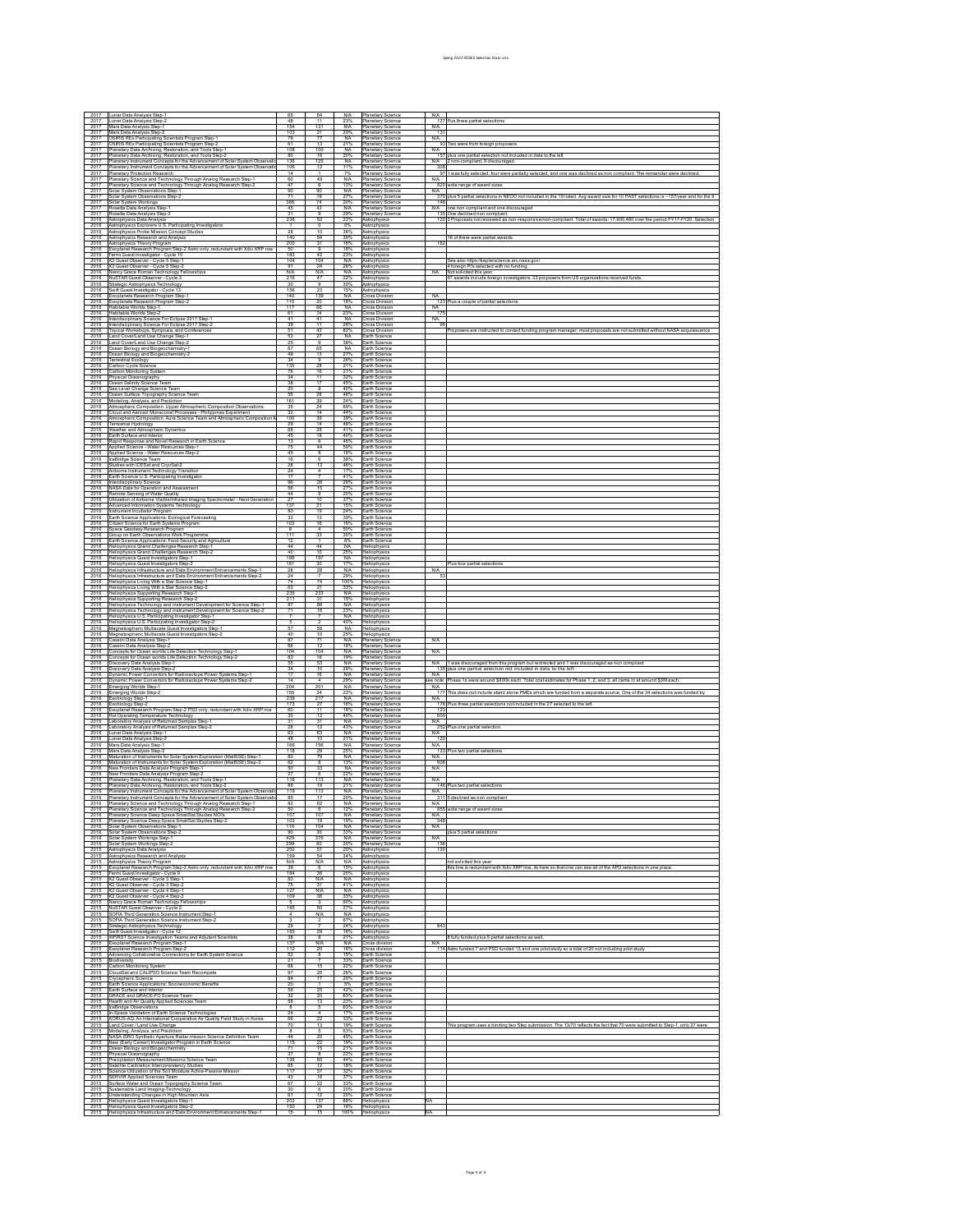| 2015<br>2015                                                         | leliophysics Infrastructure and Data Environment Enhance                                                                                                                      |                         |                               |                          | leliophysii                                       |            |                                                                                                                                                                                                                                                                        |
|----------------------------------------------------------------------|-------------------------------------------------------------------------------------------------------------------------------------------------------------------------------|-------------------------|-------------------------------|--------------------------|---------------------------------------------------|------------|------------------------------------------------------------------------------------------------------------------------------------------------------------------------------------------------------------------------------------------------------------------------|
| 2015                                                                 | Heliophysics Living With a Star Science Step-1<br>Heliophysics Living With a Star Science Step-                                                                               | 103<br>$\frac{92}{377}$ | 101<br>20                     | 98%<br>22%               | Heliophysics<br>Heliophysics                      |            | In this program selected at Step-1 really is binding these were "invited" to submit a Step-2. Normally, Step-1 proposals no                                                                                                                                            |
| 2015<br>2015                                                         | Heliophysics Supporting Research Step-1<br>Heliophysics Supporting Research Step-2                                                                                            | 251                     | 226<br>4 <sub>R</sub>         | N/A<br><b>18%</b>        | leliophysics<br>Heliophysics                      |            | SOLR = 14/78; MAG = 15/77; ITM = 6/30; HSPHR = 11/66 (three were returned as non-compliant)                                                                                                                                                                            |
| 2015<br>2015                                                         | Heliophysics Technology and Instrument Development for Science Step-1<br>eliophysics Technology and Instrument Development for Science Step-                                  | 135<br>106              | 134<br>14                     | N/A<br>13%               | leliophysics<br>Heliophysics                      |            |                                                                                                                                                                                                                                                                        |
| 2015<br>$\frac{2015}{2015}$                                          | Cassini Data Analysis Step-1<br>ssini Data Analysis Step-2                                                                                                                    | 84                      | -85<br>$\overline{21}$        | N/A<br>25%               | Hanetary Science<br>Planetary Science             | 116        |                                                                                                                                                                                                                                                                        |
| 2015                                                                 | itizen science Asteroid Data, Education, and Tools Step-1<br>litizen science Asteroid Data, Education, and Tools Step-                                                        | 10<br>$\overline{R}$    | 10                            | N/A<br>25%               | lanetary Science<br><b>Planetary Science</b>      |            | This program is actually being run by another Directorate, see solicitation<br>112 This program is actually being run by another Directorate, see solicitation                                                                                                         |
| 2015<br>$\frac{2015}{2015}$                                          | Iiscovery Data Analysis Step-1<br>iscovery Data Analysis Step-2                                                                                                               | 50<br>39                | 47<br>$\overline{9}$          | N/A<br>23%               | Hanetary Science<br>Hanetary Science              | 137        | us two partial selections                                                                                                                                                                                                                                              |
| 2015                                                                 | merging Worlds Step-1<br>nerging Worlds Step-2                                                                                                                                | 169<br>132              | 164<br>29                     | N/A<br>22%               | lanetary Science<br><b>Planetary Science</b>      |            | 167 There were 29 selections include three partial selections one of which was a very narrow pilot to preserve a collection o                                                                                                                                          |
| 2015                                                                 | Exobiology Step-1<br>xobiology Step-2                                                                                                                                         | 247<br>190              | 225<br>30                     | N/A<br>16%               | Hanetary Science<br>Hanetary Science              |            |                                                                                                                                                                                                                                                                        |
| $\frac{2015}{2015}$<br>2015                                          | xoplanet Research Program Step-2 PSD only, redundant with Xdiv XRP row<br>labitable Worlds Step-1                                                                             | 121                     | 13<br>81                      | 18%<br>N/A               | 'Ianetary Science<br>Hanetary Science             |            | 167 There were 30 selections include two descopes and three pilot studies. The average award size not including those five<br>99 This line is redundant with Xdiv XRP line, its here so that one can see all of the PSD selection                                      |
| 2015                                                                 | Habitable Worlds Step-2<br>layabusa2 Participating Scientist Step-1                                                                                                           | 63<br>69                | 10<br>69                      | 16%<br>N/A               | lanetary Science<br>lanetary Science              | 151        |                                                                                                                                                                                                                                                                        |
| $\frac{2015}{2015}$<br>2015                                          | Hayabusa2 Participating Scientist Step-2<br>aboratory Analysis of Returned Samples Step-1                                                                                     | 46<br>22                | 20                            | 20%<br>N/A               | lanetary Science<br>Hanetary Science              |            | 56 One is a partial selection                                                                                                                                                                                                                                          |
| 2015<br>2015                                                         | aboratory Analysis of Returned Samples Step-2<br>unar Data Analysis Step-1                                                                                                    | 18<br>71                | 8<br>70                       | 44%<br>99%               | Hanetary Science<br>lanetary Science              |            | 230 The average award size in year 1 ranges from ~\$65K to nearly \$600!                                                                                                                                                                                               |
| 2015<br>2015                                                         | unar Data Analysis Step-2<br>Mars Data Analysis Step-1                                                                                                                        | 133                     | 12<br>126                     | 26%<br>N/A               | lanetary Science<br>Hanetary Science              | 115        |                                                                                                                                                                                                                                                                        |
| 2015                                                                 | Mars Data Analysis Step-2<br>Mars Science Laboratory Participating Scientist Program Step-1                                                                                   | 101<br>105              | 20<br>104                     | 20%<br>N/A               | lanetary Science<br>lanetary Science              | 102        |                                                                                                                                                                                                                                                                        |
| $\frac{2015}{2015}$                                                  | Mars Science Laboratory Participating Scientist Program Step-2<br>New Frontiers Homesteader-1                                                                                 | 88<br>134               | 28<br>117                     | 32%<br>N/A               | lanetary Science<br><b>Planetary Science</b>      | N/A        | Of the 28 selected four were not for NASA funding and four were partial selectio                                                                                                                                                                                       |
| 2015<br>2015                                                         | New Frontiers Homesteader-2                                                                                                                                                   | 84<br>117               | 8<br>113                      | 10%<br>N/A               | Hanetary Science<br>Planetary Scienc              | 990        |                                                                                                                                                                                                                                                                        |
| 2015<br>2015                                                         | Planetary Data Archiving, Restoration, and Tools Step-<br>anetary Data Archiving, Restoration, and Tools Step-2                                                               | 97<br>$\overline{a}$    | 24                            | 25%                      | lanetary Science                                  |            | one of the 24 was a partial selection, but it had no effect on the average award size                                                                                                                                                                                  |
| 2015<br>2015                                                         | <b>Manetary Protection Research</b><br>lanetary Science and Technology Through Analog Research Step-1                                                                         | 68<br>48                | 3<br>57                       | 33%<br>N/A<br>17%        | Hanetary Science<br>lanetary Science              | 152        | were funded as proposed, two were one-year pilot studies                                                                                                                                                                                                               |
| $\frac{2015}{2015}$                                                  | Planetary Science and Technology Through Analog Research Step-2<br>olar System Observations Step-1                                                                            | 70                      | $\overline{R}$<br>69          | N/A                      | Hanetary Scieno<br>lanetary Science               | 558        | vards range from ~\$100K to ~\$1M                                                                                                                                                                                                                                      |
| 2015<br>2015                                                         | olar System Observations Step-2<br>Solar System Workings Step-1                                                                                                               | 52<br>485               | 13<br>403                     | 25%<br>N/A               | <b>Planetary Science</b><br>Hanetary Science      | 118        |                                                                                                                                                                                                                                                                        |
| 2015<br>2014                                                         | Solar System Workings Step-2<br>Astrophysics Data Analysis                                                                                                                    | 314<br>303              | 66<br>71                      | 21%<br>23%               | Planetary Scier<br>Astrophysics                   | 132<br>118 |                                                                                                                                                                                                                                                                        |
| 2014<br>2014                                                         | strophysics Explorer U.S. Participating Investigators<br>Astrophysics Research and Analysis                                                                                   | 151                     | $\overline{0}$<br>35          | 0%<br>23%                | strophysic<br>Astrophysics                        |            | olus 10 partial selections                                                                                                                                                                                                                                             |
| 2014<br>2014                                                         | strophysics Theory Program<br>ixoplanet Research Program Step-2 Astro only, redundant with Xdiv XRP row                                                                       | 216<br>62               | 32<br>14                      | 15%<br>23%               | <i>strophysii</i><br>Astrophysics                 | 155        |                                                                                                                                                                                                                                                                        |
| 2014<br>2014                                                         | xtreme Precision Doppler Spectrometer Instrument Step-1<br>Extreme Precision Doppler Spectrometer Instrument Step-2                                                           |                         | N/A                           | N/A<br>33%               | <i>strophysic</i><br>Astrophysics                 |            |                                                                                                                                                                                                                                                                        |
| 2014<br>2014                                                         | ermi Guest Investigator - Cycle 8<br>2 Guest Observer - Cycle 1 Step-1                                                                                                        | 190<br>110              | 35<br>N/A                     | 18%<br>N/A               | strophysi<br>Astrophysic                          |            |                                                                                                                                                                                                                                                                        |
| 2014<br>2014                                                         | 2 Guest Observer - Cycle 1 Step-2<br>2 Guest Observer - Cycle 2 Step-1                                                                                                        | 93<br>90                | 27<br>N/A                     | 29%<br>N/A               | strophysic<br>Astrophysic                         |            | here were also 9 selected with no funding, presumably proposal from foreign organization                                                                                                                                                                               |
| 2014<br>2014                                                         | 2 Guest Observer - Cycle 2 Step-2<br>Nancy Grace Roman Technology Fellowships                                                                                                 | 76                      | 26                            | 34%<br>38%               | <i>strophysii</i><br>Astrophysics                 | 166        | here were also 9 selected with no funding, presumably proposal from foreign organizat                                                                                                                                                                                  |
| 2014<br>2014                                                         | NuSTAR Guest Observer - Cycle 1<br>Strategic Astrophysics Technology                                                                                                          | 194<br>28               | 33<br>10                      | 17%<br>36%               | <i>strophysic</i><br>Astrophysics                 |            | were fully funded, the 10th was a partial selection                                                                                                                                                                                                                    |
| 2014<br>2014                                                         | wift Guest Investigator - Cycle 11<br><b>NFIRST Preparatory Science</b>                                                                                                       | 168<br>53               | $\frac{32}{17}$               | 19%<br>32%               | <i>strophysii</i><br>Astrophysics                 |            | 131 wide range, from \$50K-\$200H                                                                                                                                                                                                                                      |
| 2014<br>2014                                                         | xoplanet Research Program Step-1<br>Exoplanet Research Program Step-2                                                                                                         | 169<br>134              | 163<br>24                     | 96%<br>18%               | ross division<br>ross division                    |            | >SD funded 10 out of 72 = 14%, average award size = \$131K. Plus, later, PSD funded two more with a one time                                                                                                                                                           |
| 2014<br>2014                                                         | Advanced Information Systems Technology<br><b>Imospheric Composition: Laboratory Research</b>                                                                                 | 124<br>45               | 24<br>13                      | 19%<br>29%               | arth Science<br>arth Science                      |            |                                                                                                                                                                                                                                                                        |
| 2014<br>2014                                                         | <b>Imospheric Composition: Modeling and Analysis</b>                                                                                                                          | 95<br>21                | 18                            | 19%<br>33%               | arth Science<br>arth Science                      |            |                                                                                                                                                                                                                                                                        |
| 2014                                                                 | Atmospheric Composition: Spectral Climate Signa<br>arbon Monitoring System                                                                                                    | 71                      | 15                            | 21%<br>27%               | arth Science                                      |            |                                                                                                                                                                                                                                                                        |
| 2014<br>2014                                                         | limate Indicators and Data Products for Future National Climate Assessments<br>mputational Modeling Algorithms and Cyberinfrastructure<br>SCOVR Earth Science Algorithms      | 94<br>23                |                               | 30%<br>47%               | arth Science<br>arth Science                      |            |                                                                                                                                                                                                                                                                        |
| 2014<br>2014                                                         | arth Science U.S. Participating Investigator                                                                                                                                  | 19<br>20                |                               | 35%                      | arth Science<br>arth Science                      |            |                                                                                                                                                                                                                                                                        |
| 2014<br>2014                                                         | <b>SNSS Remote Sensing Science Team</b><br>lyspIRI Preparatory Airborne Activities and Associated Science: Coral Reef an                                                      | 30<br>$\overline{21}$   | 10<br>10                      | 33%<br>48%               | arth Science<br>arth Science                      |            |                                                                                                                                                                                                                                                                        |
| 2014<br>2014                                                         | ceBridge Research<br>CESat2 Science Definition Team                                                                                                                           | 25                      | 12                            | 39%<br>48%               | arth Science<br>arth Science                      |            |                                                                                                                                                                                                                                                                        |
| 2014<br>2014                                                         | and Cover / Land Use Change: Multi-Source Land Imaging Science<br>cean Biology and Biogeochemistry: Ocean Color Remote Sensing Vicarious                                      | 12                      |                               | 17%<br>25%               | arth Science<br>arth Science                      |            |                                                                                                                                                                                                                                                                        |
| 2014<br>2014                                                         | Cean Salinity Field Campaign<br>hysical Oceanography                                                                                                                          | 21<br>35                | 12                            | 57%<br>20%               | arth Science<br>arth Science                      |            |                                                                                                                                                                                                                                                                        |
| 2014<br>2014                                                         | Rapid Response and Novel Research in Earth Science<br>Remote Sensing Theory for Earth Science                                                                                 | 118                     | $\overline{2}$                | 33%<br>19%               | arth Science<br>arth Science                      |            |                                                                                                                                                                                                                                                                        |
| 2014<br>2014                                                         | Science Team for the OCO-2 Mission<br>evere Storm Research                                                                                                                    | 47<br>37                | 12                            | 45%<br>32%               | arth Science<br>arth Science                      |            |                                                                                                                                                                                                                                                                        |
| 2014<br>2014                                                         | olar Irradiance Science Team<br>Terrestrial Ecology                                                                                                                           | 101                     | 21                            | 54%<br>21%               | arth Science<br>arth Science                      |            |                                                                                                                                                                                                                                                                        |
| 2014<br>2014                                                         | Weather<br>leliophysics Guest Investigators Step-1                                                                                                                            | 37<br>117               | 12<br>96                      | 32%<br>N/A               | arth Science<br>feliophysics                      |            |                                                                                                                                                                                                                                                                        |
| 2014<br>2014                                                         | Heliophysics Guest Investigators Step-2<br>leliophysics Infrastructure and Data Environment Enhancements Step-1                                                               | 90<br>22                | $\overline{21}$               | 41%<br>N/A               | leliophysics<br>feliophysics                      | N/A        | nterface Region Imaging Spectrograph 9/21 selected. Open Data Development Element 20/51 selected. Van Allen Pro<br>1 discouraged                                                                                                                                       |
| 2014                                                                 | Heliophysics Infrastructure and Data Environment Enhancements Step-2                                                                                                          |                         |                               |                          |                                                   |            |                                                                                                                                                                                                                                                                        |
| 2014                                                                 | leliophysics Living With a Star Science Step-1                                                                                                                                | 118                     | 10<br><b>N/A</b>              | 59%<br>N/A               | leliophysics<br>leliophysics                      |            | lep-1 proposals in this program are not evaluated, selected or declined                                                                                                                                                                                                |
| 2014<br>2014                                                         | Heliophysics Living With a Star Science Step-2                                                                                                                                | 103<br>323              | 168                           | 21%<br>N/A               | leliophysics<br>feliophysics                      | N/A        | he 168 encouraged break down as follows: Heliosphere 45/91, ITM = 21/40, Magnetosphere = 41/105 and Solar: = 61/102                                                                                                                                                    |
| 2014<br>2014                                                         | leliophysics Supporting Research Step-1<br>Heliophysics Supporting Research Step-2                                                                                            | 221<br>98               | 39<br><b>N/A</b>              | 18%<br>N/A               | leliophysics<br>leliophysics                      |            | Submitted proposals break down as follows: Heliosphere 60, ITM 24, Magnetosphere 61, and Solar 76. no decisions that I know<br>Step-1 proposals in this program are not evaluated, selected or declined.                                                               |
| 2014<br>2014                                                         | Heliophysics Technology and Instrument Development for Science Step-1<br>Heliophysics Technology and Instrument Development for Science Step-2<br>assini Data Analysis Step-1 | 85<br>101               | 14<br>100                     | 16%<br>N/A               | leliophysics<br><b>Planetary Science</b>          |            | Only 1 Step-1 was discouraged for non compliance.                                                                                                                                                                                                                      |
| 2014<br>2014                                                         | Cassini Data Analysis Step-2<br>wwn at Ceres Guest Investigator Program Step-1                                                                                                | 78<br>80                | 19<br>N/A                     | 24%<br>N/A               | Planetary Science<br>Hanetary Scieno              |            | 122 Of the 78 proposals submitted to CDAPS, 18 US organizations were seleted, plus one foreign investigator was selected.<br>Step-1 proposals in this program are not evaluated, selected or declined.                                                                 |
| 2014<br>2014                                                         | awn at Ceres Guest Investigator Program Step-2<br>iscovery Data Analysis Step-1                                                                                               | 48<br>32                | $\theta$<br>30                | 19%<br>N/A               | 'Ianetary Science<br>Hanetary Science             |            | selected from US organizations and one to a foreign PI. The award sizes spanned a wide range<br>was discouraged from this program but redirected and 1 was discouraged as non compliant                                                                                |
| 2014<br>2014                                                         | )iscovery Data Analysis Step-2<br>merging Worlds Step-1                                                                                                                       | 27<br>219               | 196                           | 33%<br>N/A               | lanetary Science<br>lanetary Science              |            | Yus one partial selection.<br>19 were discouraged from this program but redirected and 4 were discouraged as                                                                                                                                                           |
| 2014<br>2014                                                         | merging Worlds Step-2<br>xobiology Step-1                                                                                                                                     | 155<br>186              | 33<br>174                     | 21%<br>N/A               | lanetary Science<br>Hanetary Science              |            | One selection was bridge funding, and was done as an augmentation. First year budgets: mean = \$160<br>were discouraged from this program but redirected and 3 were discouraged as non compliant                                                                       |
| 2014<br>2014                                                         | Exobiology Step-2<br>oplanet Research Program Step-2 PSD only, redundant with Xdiv XRP row                                                                                    | 144<br>70               | 30<br>10                      | 21%<br>14%               | Hanetary Science<br>lanetary Science              |            | 183 The 30 selected and the average award size for year 1 include 4 partial selections.<br>131 PSD funded 10 out of 72 = 14%, average award size = \$131K. Plus, later, PSD funded two more                                                                            |
| 2014<br>2014                                                         | Habitable Worlds Step-1<br>Habitable Worlds Step-2                                                                                                                            | 110<br>72               | 100<br>15                     | N/A<br>21%               | lanetary Science<br>Hanetary Science              | 160        | 10 were discouraged                                                                                                                                                                                                                                                    |
| 2014<br>2014                                                         | Laboratory Analysis of Returned Samples Step-1<br>aboratory Analysis of Returned Samples Step-2                                                                               | 29<br>24                | 29<br>$\overline{a}$          | <b>N/A</b><br>38%        | lanetary Science<br>lanetary Science              | 245        |                                                                                                                                                                                                                                                                        |
| 2014<br>2014                                                         | unar Data Analysis Step-1<br>unar Data Analysis Step-2                                                                                                                        | 51                      | 72<br>14                      | N/A<br>27%               | lanetary Science<br><b>Planetary Science</b>      | 102        | 8 were discouraged from this program but redirected and 2 were discouraged as non compliar                                                                                                                                                                             |
| 2014<br>2014                                                         | Mars Data Analysis Step-1<br>Mars Data Analysis Step-2                                                                                                                        | 139<br>104              | N/A<br>28                     | N/A<br>27%               | Hanetary Science<br>Hanetary Science              | 105        | e was a descope, one other asked for 4 years but is only getting 3 (not exactly a descope). No                                                                                                                                                                         |
| 2014<br>2014                                                         | Maturation of Instruments for Solar System Exploration (MatISSE) Step-1<br>Maturation of Instruments for Solar System Exploration (MatISSE) Step-2                            | 44                      | 54<br>$\overline{\mathbf{s}}$ | N/A<br>11%               | lanetary Science<br>Hanetary Science              | 937        | Only one was discouraged as non compliant                                                                                                                                                                                                                              |
| 2014<br>2014                                                         | Planetary Data Archiving, Restoration, and Tools Step-1<br>Planetary Data Archiving, Restoration, and Tools Step-2                                                            | 143                     | 129<br>$\overline{23}$        | N/A<br>22%               | Hanetary Science<br><b>Planetary Science</b>      |            | 14 were discouraged from this program but redirected<br>120 The 105 is a combination of 100 proposals submitted to PDART directly and an                                                                                                                               |
|                                                                      | 2014 Planetary Instrument Concepts for the Advancement of Solar System Observation<br>2014 Planetary Instrument Concepts for the Advancement of Solar System Observation      | $\frac{105}{112}$<br>96 | N/A<br>12                     | <b>N/A</b><br>13%        | Planetary Science<br><b>Planetary Science</b>     | 323        | Three were discouraged.                                                                                                                                                                                                                                                |
|                                                                      | 2014 Planetary Protection Research<br>2014 Planetary Science and Technology Through Analog Research Step-1                                                                    | 19<br>69                | -4<br>55                      | <b>N/A</b>               | 21% Planetary Science<br><b>Planetary Science</b> | <b>N/A</b> | 135 There were also three one year pilot studies. In this case the average award size is average of all years, not just year 1, as FY 15<br>14 were discouraged from this program but redirected                                                                       |
| 2014                                                                 | Planetary Science and Technology Through Analog Research Step-2<br>Small, Innovative Missions for Planetary Exploration Step-1                                                | 56                      | 50                            | 16%<br>N/A               | Planetary Science<br><b>Planetary Science</b>     | N/A        | 600 Awards ranged from ~\$100K to ~\$1M                                                                                                                                                                                                                                |
| 2014<br>2014                                                         | Small, Innovative Missions for Planetary Exploration Step-2<br>Solar System Observations Step-1                                                                               | 99                      | 86                            | 23%<br>N/A               | Planetary Science<br>Planetary Science            |            | Two were fully selected, but three others were selected for technology development<br>13 were discouraged from this program without redirect                                                                                                                           |
| 2014                                                                 | Solar System Observations Step-2<br>Solar System Workings Step-1                                                                                                              | 71<br>509               | 474                           | 30%<br>N/A               | Hanetary Science<br><b>Planetary Science</b>      | 284        | For SSO as a whole, the average is \$284K. For the NEOO part it's \$423K and for PAST (non-NEOO) it's \$117<br>35 were discouraged from this program but redirected                                                                                                    |
| 2014<br>2013                                                         | Solar System Workings Step-2<br>Astrophysics Data Analysis                                                                                                                    | 386<br>276              | -82<br>33                     | 21%<br>12%               | Planetary Science<br>Astrophysics                 |            | 126 The average award size is based on the 76 in the SSW portfolio, it doesn't include those that were moved and funded out of other<br>109 278 proposals submitted but 2 proposals were returned as non-responsive. 33 selected, so Success Rate by proposal number = |
| 2013<br>2013                                                         | Astrophysics Research and Analysis<br>Astrophysics Theory Program                                                                                                             | 198                     | 38<br>27                      | 21%<br>14%               | Astrophysics<br>Astrophysics                      |            | 181 were submitted but only 177 were deemed compliant. 5 were partially funded                                                                                                                                                                                         |
| 2013<br>2013                                                         | Fermi Guest Investigator - Cycle 7<br>Origins of Solar Systems (Astro)                                                                                                        | 217<br>39               | 43<br>-5                      | 20%<br>13%               | Astrophysics<br>Astrophysics                      | 121        |                                                                                                                                                                                                                                                                        |
| 2013                                                                 | Strategic Astrophysics Technology<br>wift Guest Investigator - Cycle 10                                                                                                       | 18<br>175               | 35                            | 50%<br>20%               | Astrophysics<br>strophysics                       |            | 599 All proposers notified by18-Aug-14, 150 days after the proposal due date                                                                                                                                                                                           |
| 2013<br>2013                                                         | Advanced Component Technology<br>Advancing Collaborative Connections for Earth System Science                                                                                 | 82<br>58                | -11<br>12                     | 13%<br>21%               | Earth Science<br>arth Science                     |            |                                                                                                                                                                                                                                                                        |
| 2013                                                                 | Atmospheric Composition Campaign Data Analysis and Modeling                                                                                                                   | 116<br>68               | 36<br>27                      | 31%<br>40%               | arth Science<br>arth Science                      |            |                                                                                                                                                                                                                                                                        |
| 2013<br>2013                                                         | Almospheric Composition: Aura Science Team<br>Carbon Cycle Science<br>arbon Monitoring System                                                                                 | 235<br>37               | 41<br>17                      | 17%<br>46%               | arth Science<br>arth Science                      |            | 310 This was an interagency call and the 41/235 = 17% reflects the overall selections. Here is the breakout: 23 % selected by NASA                                                                                                                                     |
| 2013<br>2013                                                         | Cryospheric Science<br>arth Science Applications: Health and Air Quality                                                                                                      | 67                      | 10<br>9                       | 31%<br>13%               | arth Science<br>arth Science                      | 100        |                                                                                                                                                                                                                                                                        |
| 2013                                                                 | Earth Science Applications: Water Resources                                                                                                                                   | 75<br>37                | 18                            | 12%<br>49%               | arth Science                                      |            |                                                                                                                                                                                                                                                                        |
| 2013                                                                 | Earth Surface and Interior<br>Earth Venture Suborbital -2                                                                                                                     | 33<br>18                | 10                            | 15%<br>56%               | arth Science<br>arth Science                      |            |                                                                                                                                                                                                                                                                        |
| 2013<br>2013                                                         | ceBridge Science Team<br>Land Cover / Land Use Change                                                                                                                         | 31<br>71                | 33                            | 29%<br>46%               | arth Science<br>arth Science                      |            |                                                                                                                                                                                                                                                                        |
| 2013                                                                 | and Cover / Land Use Change Step-1<br>NASA Data for Operation and Assessment                                                                                                  | 44<br>60                | 13<br>19                      | 30%                      | arth Science<br>arth Science                      |            |                                                                                                                                                                                                                                                                        |
| 2013<br>2013                                                         | NASA Energy and Water Cycle Study<br>New (Early Career) Investigator Program in Earth Science                                                                                 | 131<br>11               |                               | 32%<br>17%<br><b>18%</b> | arth Science<br>arth Science                      | 79         |                                                                                                                                                                                                                                                                        |
| 2013                                                                 | cean Biology and Biogeochemistry<br>Icean Salinity Field Campaign Analysis and Planning                                                                                       | 31                      | 14                            | 100%<br>45%              | arth Science<br>arth Science                      |            |                                                                                                                                                                                                                                                                        |
| 2013<br>2013                                                         | cean Salinity Science Team<br>Icean Vector Winds Science Team                                                                                                                 | 53                      | 20                            | 38%                      | arth Science<br>arth Science                      |            |                                                                                                                                                                                                                                                                        |
| 2013<br>2013                                                         | ACE Science Team<br>Physical Oceanography                                                                                                                                     | 49<br>41                | 19<br>11                      | 39%<br>27%               | arth Science<br>arth Science                      |            |                                                                                                                                                                                                                                                                        |
| 2013<br>2013                                                         | sea Level Rise                                                                                                                                                                | 36<br>119               | 9<br>45                       | 25%<br>38%               | arth Science<br>arth Science                      |            | 520 proposers notified by 2/20/2014                                                                                                                                                                                                                                    |
| 2013<br>2013                                                         | Suomi NPP Science Team and Processing Systems for Data Records<br>Terra and Aqua – Algorithms – Existing Data Products<br>Terrestrial Ecology                                 | 40<br>56                | 32                            | 80%<br>11%               | arth Science<br>arth Science                      | 162        |                                                                                                                                                                                                                                                                        |
| 2014<br>2014<br>2013<br>2013<br>2013<br>2013<br>2013<br>2013<br>2013 | Ferrestrial Hydrology<br>The GLOBE Program Implementation Office                                                                                                              | 70                      | 15                            | 21%<br>25%               | arth Science<br>arth Science                      |            |                                                                                                                                                                                                                                                                        |
| 2013<br>2013                                                         | The Science of Terra and Aqua<br>Weather                                                                                                                                      | 208                     | 56<br>16                      | 27%<br>31%               | arth Science<br>arth Science                      |            | 214 submitted. 2 were moved to A.46 and others withdrawn or non compliant<br>500 All decisions communicated by email on 10/24                                                                                                                                          |
| 2013<br>2013                                                         | Heliophysics Grand Challenges<br>Heliophysics Guest Investigators Step-1                                                                                                      | 47<br>174               | 11<br>73                      | 23%<br>N/A               | Heliophysics<br>leliophysics                      |            | this is the theory program in 2013<br>Only 73 were encouraged to submit a Step-2 proposal but more than that did, see Heliophysics Guest Investigators Step-                                                                                                           |
| 2013<br>2013                                                         | Heliophysics Guest Investigators Step-2<br>Heliophysics Infrastructure and Data Environment Enhancements<br>2013 Heliophysics Living With a Star Science                      | 83<br>34<br>187         | 22<br>14<br>25                | 27%<br>41%<br>13%        | Heliophysics<br>Heliophysics<br>Heliophysics      |            |                                                                                                                                                                                                                                                                        |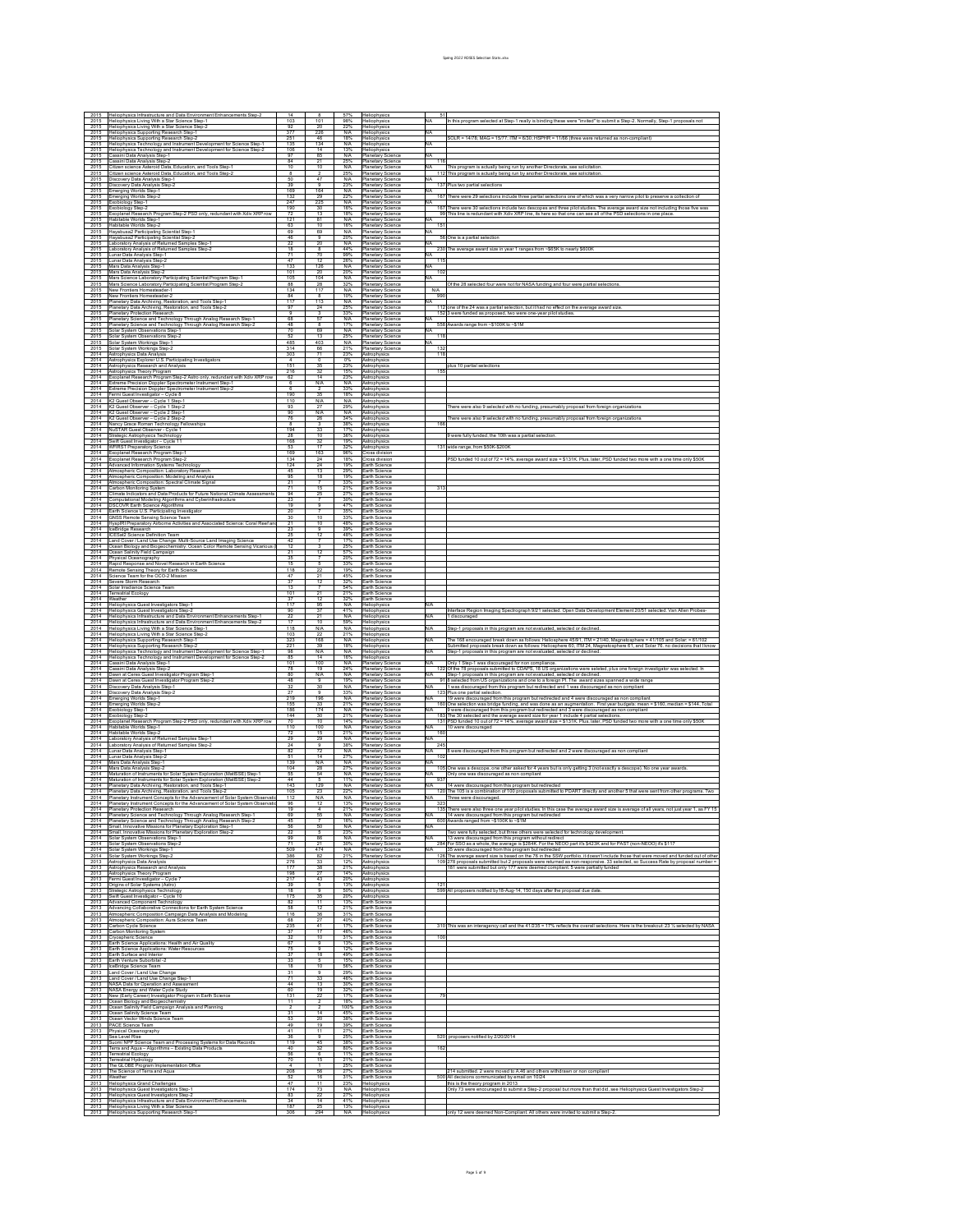| 2013                 | Heliophysics Supporting Research Step-2                                                                                                       |                        |                          |                         | Heliophysics                                 |                       |                                                                                                                                                                                                                                                                           |
|----------------------|-----------------------------------------------------------------------------------------------------------------------------------------------|------------------------|--------------------------|-------------------------|----------------------------------------------|-----------------------|---------------------------------------------------------------------------------------------------------------------------------------------------------------------------------------------------------------------------------------------------------------------------|
| 2013<br>2013         | Heliophysics Technology and Instrument Development for Scie<br>Solar and Heliospheric Physics                                                 | N/A                    | 13<br>N/A                | 14%<br>N/A              | Heliophysics<br>Heliophysics                 |                       | Nasn't competed                                                                                                                                                                                                                                                           |
| 2013                 | Astrobiology: Exobiology and Evolutionary Biology                                                                                             | 148                    | 27                       | 18%                     | Planetary Scien                              |                       | 158 Note: only 144 were reviewed                                                                                                                                                                                                                                          |
| 2013<br>2013         | Cassini Data Analysis<br>smochemistry                                                                                                         | 99<br>92               | 10<br>2 <sub>d</sub>     | 10%<br>26%              | lanetary Science<br><b>Planetary Science</b> |                       | 108 proposals total, 99 from US institutions. 10 DAPs were funded, three of which include participating scienitst; 6 partial awards<br>155 There were 6 severe descopes in COS, one of which was a partial-year bridge award which I don't normally count as a selection. |
| 2013<br>2013         | nstrument Concepts for Europa Exploration<br>aboratory Analysis of Returned Samples                                                           | 30<br>$\overline{23}$  | 15<br>12                 | 50%<br>52%              | lanetary Science<br>Planetary Scienc         | 1080<br>212           | 2 noncompliant proposals were not reviewed. ICEE was limited to one year grants. Average awarded budget was \$1.080M                                                                                                                                                      |
| 2013                 | Mars Data Analysis<br>Mars Fundamental Research (MFRP)                                                                                        | 102<br>135             | 30<br>27                 | 29%<br>20%              | lanetary Science                             | 112<br>138            | 30 were selected for funding (in full or in part) out of 103 submiitted but one declared non compliant                                                                                                                                                                    |
| 2013<br>2013         | Moon and Mars Analog Mission Activities (MMAMA)                                                                                               | 20                     |                          | 10%                     | Planetary Science<br>lanetary Science        | 95                    |                                                                                                                                                                                                                                                                           |
| 2013<br>2013         | Near Earth Object Observations (NEOO)<br>trigins of Solar Systems (Planetary)                                                                 | $\overline{3}$<br>90   | 11<br>13                 | 34%<br>14%              | Planetary Scienc<br>lanetary Science         | 252<br>124            | remain selectable. Award sizes range from ~85 to ~600 K<br>On 12/05 first 5 selections have been made. In spring more selections were made bringing the total up to 13. 2 selectables                                                                                     |
| 2013<br>2013         | luter Planets Research<br>fanetary Astronomy (PAST)                                                                                           | 154<br>49              | 22<br>20                 | 14%<br>41%              | Hanetary Science<br>lanetary Science         | 105<br>94             | itial 15 selections plus 1 partial from fall 2013 increased to 20 fully-funded plus 1 partial in Spring 2014                                                                                                                                                              |
| 2013<br>2013         | Planetary Atmospheres (PATM)<br><sup>9</sup> lanetary Geology and Geophysics (PGG)                                                            | 113<br>131             | $\overline{23}$<br>32    | 20%<br>24%              | Planetary Scienc<br>lanetary Science         | 125<br>114            | nitial 14 selections from fall 2013 increased to 23 fully-funded out of 113 (20%) plus 1 partial in Spring 2014<br>35 were submitted, 4 were withdrawn and one non-compliant returned without review.                                                                     |
| 2013                 | Planetary Instrument Concepts for the Advancement of Solar System Observat                                                                    | 113                    | 12                       | 11%                     | Planetary Science                            | 280                   | Ve received 117 proposals, 4 were found non-compliant so only 113 were peer reviewed                                                                                                                                                                                      |
| 2013<br>2012         | Planetary Mission Data Analysis<br>Astrophysics Data Analysis                                                                                 | 40<br>291              | -13<br>90                | 33%<br>31%              | Planetary Science<br>Astrophysic             | 135<br>$\overline{a}$ | PMDAP received 42 proposals in 2013, but one was withdrawn by the proposer and one non-compliant proposal was return                                                                                                                                                      |
| 2012<br>2012         | Astrophysics Research and Analysis<br>Astrophysics Theory Program                                                                             | 178<br>181             | 33<br>28                 | 19%<br>15%              | Astrophysics<br>Astrophysic                  | 383<br>137            | 9/11 APRA PIs informed of decisions, 173 days after the due date and 12 weeks after the end of the review. 23 of 178 compliar                                                                                                                                             |
| 2012                 | Euclid Science Team<br>ermi Guest Investigator - Cycle 6                                                                                      | -8<br>223              | 50                       | 38%<br>22%              | Astrophysics<br><b>Astrophysic</b>           | 76                    | s were notified 118 days after the due date.                                                                                                                                                                                                                              |
| $\frac{2012}{2012}$  | Kepler Guest Observer - Cycle 5                                                                                                               | 63<br>34               | 0<br>10                  | 0%<br>29%               | Astrophysics                                 |                       | Originally it was 25 Proposals selected (22 were to be funded; 3 foreign Pis not funded) but then the failure of a second o                                                                                                                                               |
| 2012<br>2012         | Kepler Participating Scientist Program<br>Nancy Grace Roman Technology Fellowships                                                            | 12                     |                          | 17%                     | Astrophysic<br>Astrophysics                  |                       | 200 Pls notified 118 days after the due date and 7 1/2 weeks after the last review day                                                                                                                                                                                    |
| 2012<br>2012         | Origins of Solar Systems (Astro)<br>SOFIA GO Cycle 2                                                                                          | 4 <sub>R</sub><br>112  | 12<br>35                 | 26%<br>31%              | Astrophysii<br>Astrophysics                  | 152                   |                                                                                                                                                                                                                                                                           |
| 2012<br>2012         | Spitzer GO Cycle 12<br>Strategic Astrophysics Technology                                                                                      | 137<br>38              | 38                       | 28%<br>24%              | Astrophysic<br>Astrophysics                  | 580                   | proposals totaling \$5.2M in Year 1 awards were selected. In addition, there were 4 SAT TDEM proposals that were highly                                                                                                                                                   |
| 2012                 | Swift Guest Investigator - Cycle 9                                                                                                            | 158                    | 45                       | 28%                     | Astrophysic                                  |                       | 30 Of the 45 recommended for selection 7 do not receive any funding. Received 38 proposals with Budgets but one was a Large                                                                                                                                               |
| 2012<br>2012         | Theoretical and Computational Astrophysics Networks<br>Airborne Instrument Technology Transition                                              | -53<br>33              | 10<br>6                  | 19%<br><b>18%</b>       | Astrophysics<br>arth Science                 |                       | 150 This program is joint with NSF. NASA selected 10 proposals (3 investigations) and NSF plans to select the same number (th                                                                                                                                             |
| 2012<br>2012         | Atmospheric Composition: Modeling and Analysis<br>Atmospheric Composition: Upper Atmospheric Composition Observation                          | 85<br>34               | 18<br>25                 | 21%<br>74%              | Earth Science<br>arth Scieno                 |                       |                                                                                                                                                                                                                                                                           |
| 2012<br>2012         | CloudSat and CALIPSO Science Team Recompete<br>nyospheric Science                                                                             | 51                     | 26<br>10                 | 28%<br>20%              | arth Science<br>arth Science                 | 120                   |                                                                                                                                                                                                                                                                           |
| 2012                 | Jevelopment and Testing of Potential Indicators For The National Climate Asse<br>arth Science U.S. Participating Investigator                 | 63<br>14               | 14<br>$\overline{R}$     | 22%<br>57%              | arth Science<br>arth Science                 |                       |                                                                                                                                                                                                                                                                           |
| 2012<br>2012         | cological Forecasting for Conservation and Natural Resource Management                                                                        | -66                    | -11                      | 17%                     | arth Science                                 |                       |                                                                                                                                                                                                                                                                           |
| 2012<br>2012         | ceBridge<br>In-Space Validation of Earth Science Technologies                                                                                 | 10                     |                          | 70%<br>17%              | arth Science<br>arth Science                 |                       |                                                                                                                                                                                                                                                                           |
| 2012<br>2012         | nterdisciplinary Research in Earth Science<br>Land Cover/Land Use Change Step-1                                                               | 145                    | 19<br>16                 | 13%<br>67%              | arth Science<br>arth Science                 |                       |                                                                                                                                                                                                                                                                           |
| 2012<br>2012         | and Cover/Land Use Change Step-2<br>Making Earth System data records for Use in Research Environments                                         | 16<br>81               | 10<br>-27                | 63%<br>33%              | arth Science<br>arth Science                 |                       | proposals submitted to Step-1 of which 16 were invited to submit a Step-2 proposal. 10 of 16 selected from Step-2 proposal                                                                                                                                                |
| 2012                 | Modeling, Analysis, and Prediction                                                                                                            | 161                    | 36                       | 22%<br>24%              | arth Science                                 |                       |                                                                                                                                                                                                                                                                           |
| 2012<br>2012         | Cean Biology and Biogeochemistry<br>hysical Oceanography                                                                                      | 43                     | 17<br>13                 | 30%                     | arth Science<br>arth Science                 |                       |                                                                                                                                                                                                                                                                           |
| 2012<br>2012         | Precipitation Measurement Missions (PMM) Science Team<br>Studies with ICESat and CryoSat-2                                                    | 129<br>$\overline{41}$ | -57<br>12                | 44%<br>29%              | arth Science<br>arth Science                 | 132                   |                                                                                                                                                                                                                                                                           |
| 2012<br>2012         | Surface Water and Ocean Topography Mission SDT<br>Ferrestrial Ecology                                                                         | 89                     | 20<br>$\overline{12}$    | 44%<br>13%              | arth Science<br>arth Science                 |                       | lep-1: 89 proposals received, 29 encouraged for Step-2. Step-2: 30 proposals received, 12 recommended for selectic                                                                                                                                                        |
| 2012                 | Seospace Heliophysics Guest Investigators program<br>eospace Instrument Development and Enabling Science                                      | 58<br>$10^{-}$         | 10                       | 17%<br>20%              | leliophysics<br>feliophysics                 |                       | Step-2 only. The Guest Investigators program (GIP) was not offered as a stand-alone element of the ROSES 2012 NRA; but i<br>lep-2 only. The IDES was not offered as a stand-alone element of the ROSES 2012 NRA, but it was an element of B.3                             |
| 2012<br>2012         | leospace Low Cost Access to Space                                                                                                             |                        | -12                      |                         | leliophysics                                 |                       | lep-2 only. The LCAS was not offered as a stand-alone element of the ROSES 2012 NRA, but it was an element of B.3                                                                                                                                                         |
| 2012<br>2012         | Seospace Supporting Research Program<br>Heliophysics Data Environment Enhancements                                                            | 134<br>29              | 16<br>-10                | 12%<br>34%              | Heliophysics<br>Heliophysics                 |                       | tep-2 only. The SR was not offered as a stand-alone element of the ROSES 2012 NRA, but it was an element of B.3 Geospace<br>Step-2 only                                                                                                                                   |
| 2012<br>2012         | olar and Heliospheric Physics<br>assini Data Analysis                                                                                         | 232<br>112             | 43                       | 19%<br>21%              | rieliophysics<br>lanetary Science            |                       | Step-2 only<br>Of these 9 were selected as participating scientists as well. Two more partial awards were made. The average award size                                                                                                                                    |
| 2012<br>2012         | smochemistry<br>n-Space Propulsion                                                                                                            | R <sup>c</sup>         | 29                       | 34%<br>12%              | Planetary Science<br>lanetary Science        | 150<br>100            |                                                                                                                                                                                                                                                                           |
| 2012                 | aboratory Analysis of Returned Samples                                                                                                        | 2d                     | $\overline{R}$           | 33%                     | Planetary Scienc                             | 230                   | also received bridge funding, not included in the 8 given in column E                                                                                                                                                                                                     |
| 2012<br>2012         | ADEE Guest Investigator Program<br>unar Advanced Science and Exploration Research                                                             | 18<br>102              | 13                       | 28%<br>13%              | lanetary Science<br>Planetary Science        | 100                   |                                                                                                                                                                                                                                                                           |
| 2012<br>2012         | Mars Data Analysis<br>Mars Fundamental Research (MFRP)                                                                                        | 93<br>123              | 30                       | 31%<br>24%              | lanetary Science<br>Planetary Scienc         | 101<br>114            |                                                                                                                                                                                                                                                                           |
| 2012                 | Maturation of Instruments for Solar System Exploration (MatISSE)                                                                              | 35                     |                          | 17%                     | lanetary Science                             | 871                   |                                                                                                                                                                                                                                                                           |
| 2012<br>2012         | Maven Participating Scientist Program<br>Moon and Mars Analog Mission Activities (MMAMA)                                                      |                        |                          | 20%<br>11%              | Hanetary Science<br>lanetary Science         | 107<br>86             | Stats given are for US investigations only. Non-US Institutions: 2/9 (22%) selection rate<br>Note that the avg award size has nearly doubled from previous years, due in large part to HEO's lack of field campaigns tha                                                  |
| 2012<br>2012         | Near Earth Object Observations (NEOO)<br>Drigins of Solar Systems (Planetary)                                                                 | 26<br>101              | 12<br>13                 | 46%<br>13%              | Planetary Scieno<br>lanetary Science         | 546<br>121            | In addition there was a single one year "bridge" award. Updated 8/13 need to update average first year awar                                                                                                                                                               |
| 2012<br>2012         | Outer Planets Research<br><b>Ranetary Astronomy (PAST)</b>                                                                                    | 143<br>42              | 32                       | 22%<br>$\frac{1}{17}$ % | Planetary Science<br>lanetary Science        | 105<br>85             | ward sizes ranged from \$37K to \$160K. Hope to make more selections later in the year                                                                                                                                                                                    |
| 2012<br>2012         | Planetary Atmospheres (PATM)                                                                                                                  | 90<br>140              | 12<br>19                 | 13%<br>14%              | Planetary Scienc                             | 112<br>101            | <br>2 full plus two partial selections as well. Award size is \$108K when partials averaged in with full<br>werage award size does not include Carto, NESSF, ECF, etc. Plus 6 seed or bridge awards                                                                       |
| 2012                 | Hanetary Geology and Geophysics (PGG)<br>Planetary Mission Data Analysis                                                                      | 41                     | 13                       | 32%                     | lanetary Science<br>Hanetary Science         | 91                    |                                                                                                                                                                                                                                                                           |
| 2012<br>2011         | Planetary Protection Research<br>Astrophysics Data Analysis                                                                                   | 278                    | 63                       | 5%<br>23%               | lanetary Science<br><i>strophysii</i>        | 150<br>101            | NOTE: Was covered by the MATisse Program                                                                                                                                                                                                                                  |
| 2011<br>2011         | Astrophysics Research and Analysis<br>Astrophysics Theory Program                                                                             | 163<br>199             | 31<br>33                 | 19%<br>17%              | Astrophysics<br>Astrophysic                  | 134                   |                                                                                                                                                                                                                                                                           |
| 2011<br>2011         | Fermi Guest Investigator - Cycle 5                                                                                                            | 224<br>61              | 67<br>$\overline{21}$    | 30%<br>34%              | Astrophysics                                 | 80<br>59              | 5 normal and 2 large awards made. Average for the 65 one and two year proposals was ~80 K (75 K for one year, about 84 K                                                                                                                                                  |
| 2011                 | Kepler Guest Observer - Cycle 4<br>Nancy Grace Roman Technology Fellowships                                                                   | -16                    |                          | 19%                     | Astrophysic<br>Astrophysics                  | 195                   | lus 4 from foreign Pls/institutions.17 proposals were funded Proposals due: 20 January 2012, Proposers notified of sel                                                                                                                                                    |
| 2011<br>2011         | Origins of Solar Systems (Astro)<br>Strategic Astrophysics Technology                                                                         | 36<br>48               | 10                       | 8%<br>21%               | Astrophysic<br>Astrophysics                  | 223                   | erage award size skewed by one large award. Subsequently two one year awards were selected. If those two ar<br>50 submitted but 2 were non compliant. Including additional late selections                                                                                |
| 2011<br>2011         | wift Guest Investigator - Cycle 8<br>Opportunities in Education and Public Outreach for Earth and Space Science E                             | 152                    | 32<br>19                 | 21%                     | <b>Astrophysic</b><br>ross division          | 185                   | only 28 Accepted for funding<br>134 days after the May 20 proposal due date                                                                                                                                                                                               |
| 2011<br>2011         | Proportunities in Education and Public Outreach for Earth and Space Science El<br>Supplemental Education Awards for ROSES Investigators I     | 74                     | 18                       | 24%<br>22%              | ross division<br>ross division               |                       | I indicates the Sept 2010 due date                                                                                                                                                                                                                                        |
| 2011                 | pplemental Outreach Awards for ROSES Investigators I                                                                                          | $10^{-}$               |                          | 20%                     | ross divisio                                 | 10                    | indicates the Sept 2010 due date                                                                                                                                                                                                                                          |
| 2011<br>2011         | <b>ACCESS Advancing Collaborative Connections for Earth System Science</b><br>Advanced Information Systems Technology                         | <b>RR</b>              | -12<br>18                | 32%<br>20%              | arth Science<br>arth Science                 |                       |                                                                                                                                                                                                                                                                           |
| 2011<br>2011         | Atmospheric Composition: Laboratory Research<br>arbon Monitoring System                                                                       | 50<br>62               | 16<br>18                 | 32%<br>29%              | arth Science<br>arth Science                 |                       |                                                                                                                                                                                                                                                                           |
| 2011<br>2011         | omputational Modeling Algorithms and Cyberinfrastructure<br>arth Science Applications: Disasters                                              | 65                     | 8<br>17                  | 15%<br>26%              | arth Science<br>arth Science                 |                       |                                                                                                                                                                                                                                                                           |
| 2011                 | Earth Science Applications: Water Resources                                                                                                   | 65<br>46               | -12<br>17                | 18%<br>37%              | arth Science<br>arth Science                 |                       |                                                                                                                                                                                                                                                                           |
| 2011<br>2011         | Earth Science Applications: Wildland Fires<br><b>SNSS Remote Sensing Science Team</b>                                                         |                        |                          | 43%                     | arth Science                                 |                       |                                                                                                                                                                                                                                                                           |
| 2011<br>2011         | Iurricane Science Research Program<br>HyspIRI Preparatory Airborne Activities and Associated Science                                          | 50<br>49               | $\overline{11}$<br>14    | 22%<br>29%              | arth Science<br>arth Science                 |                       |                                                                                                                                                                                                                                                                           |
| 2011<br>2011         | eBridge<br>ceSAT 2 Science Definition Team                                                                                                    | 33                     | $\overline{a}$<br>16     | 27%<br>46%              | arth Science<br>arth Science                 |                       |                                                                                                                                                                                                                                                                           |
| 2011<br>2011         | mpacts of Climate Variability and Change on NASA Centers and Facilities<br>Interdisciplinary Research in Earth Science                        | 11                     | $\overline{6}$           | 55%<br>18%              | arth Science<br>arth Science                 |                       |                                                                                                                                                                                                                                                                           |
| 2011                 | and Cover/Land Use Change Step-1                                                                                                              | 90                     | 26                       | 29%                     | arth Science                                 |                       |                                                                                                                                                                                                                                                                           |
| 2011<br>2011         | and Cover/Land Use Change Step-2<br>New (Early Career) Investigator Program in Earth Science                                                  | 73                     | 10<br>15                 | 38%<br>21%              | arth Science<br>arth Science                 | 88                    | the overall selection rate was 10/90 = 119                                                                                                                                                                                                                                |
| 2011<br>2011         | Physical Oceanography<br>Satellite Calibration Interconsistency Studies                                                                       | 40<br>41               | 9<br>11                  | 23%<br>27%              | arth Science<br>arth Science                 |                       |                                                                                                                                                                                                                                                                           |
| 2011<br>2011         | cience Definition Team for the DESDynl-Radar Mission<br>cience Team for the OCO-2 Mission                                                     | 38<br>30               | 15<br>2 <sub>d</sub>     | 39%<br>80%              | arth Science<br>arth Science                 |                       |                                                                                                                                                                                                                                                                           |
| 2011                 | <b>SERVIR Applied Sciences Team</b>                                                                                                           | 58<br>17               | 11                       | 19%<br>35%              | arth Science<br>arth Science                 |                       |                                                                                                                                                                                                                                                                           |
| 2011<br>2011         | pace Archaeology<br>Terrestrial Ecology                                                                                                       | 107                    | 6<br>16                  | 15%                     | arth Science                                 | 230                   | Final selection made in late May 2012                                                                                                                                                                                                                                     |
| 2011<br>2011         | Geospace Science<br>ophysics Data E                                                                                                           | 145                    | 29                       | 20%                     | Heliophysics                                 |                       | 144 The average award amount is somewhat more complicated                                                                                                                                                                                                                 |
| $\frac{2011}{2011}$  | Heliophysics Guest Investigators Program (Geospace)<br>Heliophysics Guest Investigators Program (S&H only)                                    | 80<br>9 <sup>1</sup>   | 10<br>-12                | 13%<br>13%              | Heliophysics<br>Heliophysics                 | 122<br>105            |                                                                                                                                                                                                                                                                           |
| 2011<br>2011         | Living With a Star Targeted Research and Technology<br>Astrobiology Science and Technology for Exploring Planets (ASTEP)                      | 122                    | 31                       | 25%<br>9%               | Heliophysics<br>Planetary Science            | 161<br>1679           | One of the two awards was not full funding                                                                                                                                                                                                                                |
| 2011                 | Astrobiology Science and Technology Instrument Development (ASTID)                                                                            | 37                     | $\overline{\phantom{a}}$ | 19%                     | Planetary Science                            | 292                   |                                                                                                                                                                                                                                                                           |
| 2011<br>2011         | Astrobiology: Exobiology and Evolutionary Biology<br>Cassini Data Analysis                                                                    | 161<br>92              | -28<br>18                | 17%<br>20%              | lanetary Science<br>Planetary Science        | 187                   | including 2 partial selections, 4 pilot studies<br>89 92 proposals from US institutions. 8 of the 18 selected included Participating Scientist (PS) awards as well. All 18 are US                                                                                         |
| 2011<br>2011         | smochemistry<br>SRAIL Guest Scientist Program                                                                                                 | 80<br>2d               | -27<br>$\overline{9}$    | 34%<br>38%              | lanetary Science<br>Planetary Science        | 154<br>R5             | ME proposal not included. 27 full selects, 2 partial bridge funding awards not included in selected column                                                                                                                                                                |
| 2011<br>2011         | Laboratory Analysis of Returned Samples<br>unar Advanced Science and Exploration Research                                                     | 123                    | 26                       | 29%<br>21%              | lanetary Science<br>Hanetary Science         | 119<br>117            |                                                                                                                                                                                                                                                                           |
| 2011<br>2011         | Mars Data Analysis                                                                                                                            | 98<br>128              | 20                       | 21%<br>16%              | lanetary Science                             | 105<br>93             |                                                                                                                                                                                                                                                                           |
| 2011                 | Mars Fundamental Research (MFRP)<br>Moon and Mars Analog Mission Activities (MMAMA)                                                           |                        |                          | 16%                     | Planetary Science<br>lanetary Science        | -42                   |                                                                                                                                                                                                                                                                           |
| 2011<br>2011         | Near Earth Object Observations (NEOO)<br>Drigins of Solar Systems (Planetary)                                                                 | 33<br>103              | 14<br>-20                | 42%<br>19%              | Planetary Science<br>lanetary Science        | 407<br>100            |                                                                                                                                                                                                                                                                           |
| 2011<br>2011         | Outer Planets Research<br>fanetary Astronomy (PAST)                                                                                           | 131<br>60              | 27<br>14                 | 21%<br>23%              | Planetary Science<br>lanetary Science        | 105                   | Also one partial (1 Yr) selection not included. This is actually out of 61 proposals because I took on one PGG submission                                                                                                                                                 |
| 2011<br>2011         | Planetary Atmospheres (PATM)<br>Planetary Geology and Geophysics (PGG)                                                                        | 108<br>128             | 23<br>31                 | 22%<br>24%              | Planetary Science<br>Planetary Science       | 114<br>98             | werage award size does not include Carto, NESSF, ECF, etc. Also 6 seed or bridge awards                                                                                                                                                                                   |
| 2011                 | Planetary Instrument Definition and Develops                                                                                                  | 91                     | $\overline{11}$          | 12%                     | Planetary Science                            | 273                   |                                                                                                                                                                                                                                                                           |
| 2011<br>2011         | <b>Nanetary Mission Data Analysis</b><br>Planetary Protection Research                                                                        | 45<br>19               | -12                      | 27%<br>16%              | lanetary Science<br>Planetary Science        | 107<br>150            | addition to the 3 full selections (one for three years in duration, two for four years in duration) two more were selected for one                                                                                                                                        |
| 2010<br>2010         | Astrophysics Data Analysis<br>Astrophysics Research and Analysis                                                                              | 186<br>166             | 66<br>39                 | 35%<br>23%              | Astrophysics<br>Astrophysic                  | 86<br>275             | his refers to proposals, not investigations -- suborbital projects may be split                                                                                                                                                                                           |
| 2010<br>2010         | Astrophysics Theory Program<br>Fermi Guest Investigator - Cycle 4                                                                             | 193<br>208             | 33<br>87                 | 17%<br>42%              | Astrophysics<br>Astrophysics                 | 139                   |                                                                                                                                                                                                                                                                           |
| 2010<br>2010         | Kepler Guest Observer - Cycle 3<br>Kepler Participating Scientists 2                                                                          | 40<br>30               | $\overline{12}$          | 55%<br>40%              | Astrophysics                                 |                       |                                                                                                                                                                                                                                                                           |
| 2010                 | Members of the Euclid Science Team                                                                                                            |                        | - 0                      | 0%                      | Astrophysics<br>Astrophysics                 |                       | uccess rate by dollars awarded/requested = \$1.0M/\$2.75M = 36%                                                                                                                                                                                                           |
| 2010<br>2010         | Origins of Solar Systems (Astro)<br>Strategic Astrophysics Technology                                                                         | 36<br>59               | $^-6$<br>-17             | 17%<br>29%              | Astrophysics<br>Astrophysics                 | 109                   |                                                                                                                                                                                                                                                                           |
| 2010<br>2010         | .<br>Juzaku Guest Observer - Cycle 6<br>Wrift Guest Investigator - Cycle 7                                                                    | 91<br>168              | 40<br>39                 | 44%<br>23%              | Astrophysics<br>Astrophysics                 | 20                    | lotified on 28 February 2011 101 days after due date (by posting the target list on the Suzaku web page)<br>61 proposals were selected (for time) out of a total of 182 submitted, which represents ~34% success rate, but those 182                                      |
| 2010                 | .<br>Opportunities in Education and Public Outreach for Earth and Space Science El<br>Supplemental Education Awards for ROSES Investigators 1 | 92                     | 22                       | 24%                     | Cross division                               |                       |                                                                                                                                                                                                                                                                           |
| 2010<br>2010         | upplemental Education Awards for ROSES Investigators II                                                                                       | -17<br>16              |                          | 35%<br>31%              | ross division<br>ross division               |                       | indicates the Sept 2010 due date<br>I indicates the March 2011 due date<br>I indicates the Sept 2010 due date                                                                                                                                                             |
| 2010<br>2010         | supplemental Outreach Awards for ROSES Investigators I<br>upplemental Outreach Awards for ROSES Investigators II                              | -12<br>12              | - 6<br>$^-6$             | 50%<br>50%              | ross division<br>ross division               |                       | Il indicates the March 2011 due date                                                                                                                                                                                                                                      |
| 2010<br>2010         | Accelerating Operational Use of Research Data<br>Advanced Component Technology (ACT)                                                          | 28<br>99               | -12<br>15                | 43%<br>15%              | arth Science<br>arth Science                 |                       | ne was non compliant so it was 15/98 viable proposals                                                                                                                                                                                                                     |
| 2010<br>2010         | mospheric Composition: Aura Science Team                                                                                                      | 44<br>59               | -27<br>18                | 61%<br>31%              | arth Science                                 |                       |                                                                                                                                                                                                                                                                           |
| 2010                 | Mmospheric Composition: Modeling and Analysis<br>Carbon Cycle Science                                                                         | 139                    | -34                      | 24%                     | arth Science<br>arth Science                 |                       |                                                                                                                                                                                                                                                                           |
| 2010<br>2010         | arbon Monitoring System<br>LARREO Science Team                                                                                                | 2d                     | 16<br>-11                | 67%<br>52%              | arth Science<br>arth Science                 |                       |                                                                                                                                                                                                                                                                           |
| 2010                 | limate and Biological Response: Research and Applications<br>nyospheric Science                                                               | 152<br>4i              | 15<br>16                 | 10%<br>34%              | arth Science<br>arth Science                 |                       |                                                                                                                                                                                                                                                                           |
|                      |                                                                                                                                               |                        | $\overline{9}$           | 38%                     | arth Science                                 |                       |                                                                                                                                                                                                                                                                           |
| 2010<br>2010         | arth Science Applications Feasibility Studies: Public Health                                                                                  | 2 <sub>d</sub>         |                          |                         |                                              |                       |                                                                                                                                                                                                                                                                           |
| 2010<br>2010<br>2010 | Earth Science U.S. Participating Investigator<br>Earth Surface and Interior<br>Earth System Data Records Uncertainty Analysis                 | 16<br>39<br>41         | - 6<br>20<br>-21         | 38%<br>51%<br>51%       | arth Science<br>arth Science<br>arth Science |                       |                                                                                                                                                                                                                                                                           |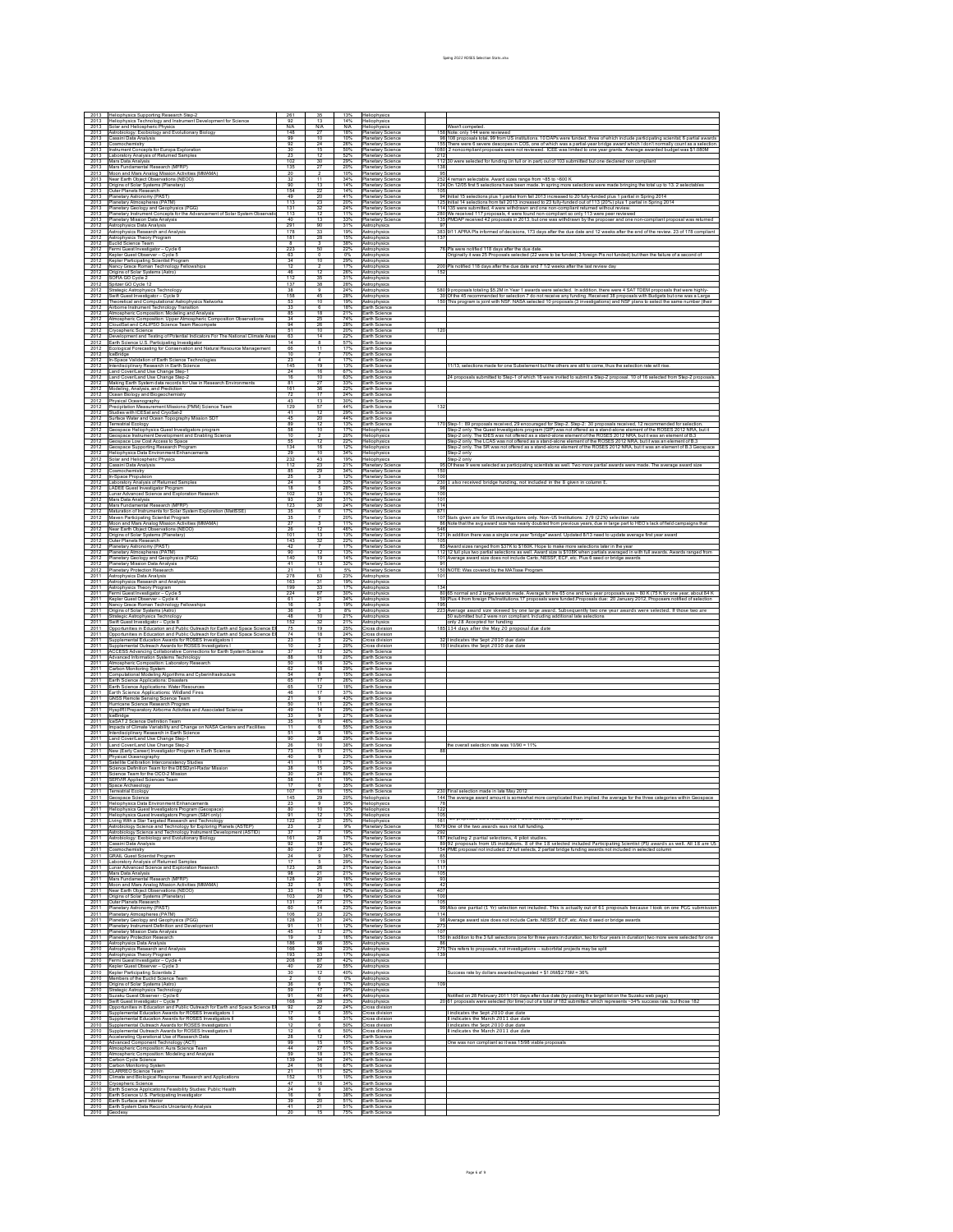| 2010                 | Seodetic Imaging                                                                                                              |                          |                               | 48%               | Earth Science                                                      |            |                                                                                                                                                                                                                                                        |
|----------------------|-------------------------------------------------------------------------------------------------------------------------------|--------------------------|-------------------------------|-------------------|--------------------------------------------------------------------|------------|--------------------------------------------------------------------------------------------------------------------------------------------------------------------------------------------------------------------------------------------------------|
| 2010<br>2010         | HyspIRI Preparatory Activities Using Existing Imagery<br>strument Incubator                                                   | 19<br>83                 | 16                            | 26%<br>19%        | Earth Science<br>arth Science                                      |            |                                                                                                                                                                                                                                                        |
| 2010                 | and Cover/Land Use Change                                                                                                     | 49                       |                               | 14%               | arth Science                                                       |            | The selection rate is for all proposers. There were only 25 step-2 proposals so the selection rate for step-2 proposers was 7/25 =                                                                                                                     |
| 2010<br>2010         | Modeling, Analysis, and Prediction                                                                                            | 15<br>96                 | 18                            | 40%<br>19%        | arth Science<br>arth Science                                       |            |                                                                                                                                                                                                                                                        |
| 2010                 | NASA Energy and Water Cycle Study<br>NPP Science Team for Climate Data Records                                                | 71                       | 34                            | 48%               | arth Science                                                       |            |                                                                                                                                                                                                                                                        |
| 2010<br>2010         | cean Salinity Field Campaign<br>cean Salinity Science Team                                                                    | 18<br>32                 | 7<br>11                       | 39%<br>34%        | arth Science<br>arth Science                                       |            |                                                                                                                                                                                                                                                        |
| 2010                 | outheast Asia Composition, Cloud, Climate Coupling Regional Study (SEAC4                                                      | 117                      | 66                            | 56%               | arth Science                                                       |            |                                                                                                                                                                                                                                                        |
| 2010<br>2010         | eospace Science<br>Heliophysics Data Environment Enhancements                                                                 | 119<br>18                | 10                            | 21%<br>56%        | leliophysics                                                       | <b>RR</b>  | 132 Avg new award in program year 1: LCAS = 220 K; IDP = N/A and Reg = 124 P                                                                                                                                                                           |
| 2010                 | <b>Ieliophysics Theory</b>                                                                                                    | 32                       | 10                            | 31%               | Heliophysics<br>Heliophysics                                       | 369        |                                                                                                                                                                                                                                                        |
| 2010<br>2010         | wing With a Star Targeted Research and Technology<br>olar and Heliospheric Physics                                            | 141<br>175               | 31<br>30                      | 22%<br>17%        | feliophysics<br>Heliophysics                                       | 155        | Avg new award in program year 1: LCAS = 326 K; IDP = 171 and Reg = 125 K                                                                                                                                                                               |
| 2010                 | Astrobiology Science and Technology for Exploring Planets (ASTEP                                                              | 37                       | 5                             | 14%               | <b>Planetary Science</b>                                           | 959        |                                                                                                                                                                                                                                                        |
| 2010<br>2010         | istrobiology Science and Technology Instrument Development (ASTID)<br>istrobiology: Exobiology and Evolutionary Biology       | 42<br>159                | 8<br>31                       | 19%<br>19%        | Planetary Science<br>Planetary Science                             | 279<br>160 | 37 proposals received. 1 declared non-compliant and returned. 136 reviewed; 32 fully selected; 6 partially selected; & 2 pilo                                                                                                                          |
| 2010                 | assini Data Analysis                                                                                                          | 79                       | 16                            | 20%               | anetary Science                                                    |            | 83 Triage letters sent after 140 days. Final Letters sent after 290 days. Selectables remain pending budget.                                                                                                                                           |
| 2010<br>2010         | smochemistry<br>1-Space Propulsion                                                                                            | 60<br>-12                | 24                            | 40%<br>25%        | <b>Planetary Science</b><br>Hanetary Science                       |            | 156 PME proposal not included. 24 full selects, 6 partial bridge funding awards not included in selected column<br>250 Each for a \$250K, 6 month Phase-I study effort "with the possibility to continue via down-select to Phase II and Phase III" as |
| 2010                 | aboratory Analysis of Returned Samples                                                                                        | 20                       | $\overline{a}$                | 45%               | Planetary Science                                                  | 337        |                                                                                                                                                                                                                                                        |
| 2010<br>2010         | unar Advanced Science and Exploration Research<br>Mars Data Analysis                                                          | 121<br>95                | 23<br>24                      | 19%<br>25%        | lanetary Science<br><b>Planetary Science</b>                       | 132<br>95  |                                                                                                                                                                                                                                                        |
| 2010                 | Mars Fundamental Research (MFRP)                                                                                              | 128                      | 25                            | 20%               | Hanetary Science                                                   | 112        |                                                                                                                                                                                                                                                        |
| 2010<br>2010         | Moon and Mars Analog Mission Activities (MMAMA)                                                                               | 16                       | $\overline{\mathbf{g}}$<br>29 | 38%               | <b>Planetary Science</b>                                           | 58         | lus two partial selections                                                                                                                                                                                                                             |
| 2010                 | <b>MSL Participating Scientists Program</b><br>Near Earth Object Observations (NEOO)                                          | 148<br>15                | $\overline{0}$                | 20%<br>0%         | lanetary Science<br><b>Planetary Science</b>                       |            | Ne were hoping to be able to fund with the anticipated plus-up to the NEOO program but we were under a CR that fiscal yes                                                                                                                              |
| 2010<br>2010         | Drigins of Solar Systems (Planetary)<br>uter Planets Research                                                                 | 93<br>123                | 17<br>29                      | 18%<br>24%        | Planetary Science<br><b>Planetary Science</b>                      | 102        | 80 One full PME not included here. Triage letters sent after 140 days, final letters sent after 290 days. Selectables remain pending                                                                                                                   |
| 2010                 | lanetary Astronomy (PAST)                                                                                                     | 45                       | 10                            | 22%               | lanetary Science                                                   |            | 89 only 9 full one was a partial (one year) award                                                                                                                                                                                                      |
| 2010<br>2010         | <b>Hanelary Atmospheres (PATM)</b><br>fanetary Geology and Geophysics (PGG                                                    | 93<br>106                | 25<br>30                      | 27%<br>28%        | <b>Planetary Science</b><br>Hanetary Science                       | 107        | 98 Max thinks that there were 9 additional partial selections this year                                                                                                                                                                                |
| 2010                 | lanetary Instrument Definition and Developme                                                                                  | 96                       | $\overline{11}$               | 11%               | Planetary Science                                                  | 269        |                                                                                                                                                                                                                                                        |
| 2010<br>2010         | lanetary Mission Data Analysis<br>Planetary Protection Research                                                               | 18                       | -6                            | 33%<br>25%        | lanetary Science<br><b>Planetary Science</b>                       | 80<br>160  |                                                                                                                                                                                                                                                        |
| 2009                 | Astrophysics Data Analysis                                                                                                    | 165                      | 73                            | 44%               | Astrophysics                                                       |            |                                                                                                                                                                                                                                                        |
| 2009<br>2009         | Astrophysics Research and Analysis<br>strophysics Theory Program                                                              | 143<br>200               | 45                            | 31%<br>19%        | strophysi<br>Astrophysics                                          |            | 250 This refers to proposals, not investigations -- suborbital projects may be splited 36 selected 10/21/2009. Addnl selection 2/23/2010                                                                                                               |
| 2009                 | ermi Guest Investigator - Cycle 3                                                                                             | 182                      | 77                            | 42%               | strophysic                                                         |            |                                                                                                                                                                                                                                                        |
| 2009<br>2009         | SALEX Guest investigator - Cycle 6<br>Gepler Guest Observer<br>$-Cycle2$                                                      | 81<br>54                 | 33<br>27                      | 41%<br>50%        | Astrophysics<br>strophysi                                          |            |                                                                                                                                                                                                                                                        |
| 2009                 | MOST U.S. Guest Observer - Cycle 2                                                                                            |                          |                               | 33%               | Astrophysics                                                       |            |                                                                                                                                                                                                                                                        |
| 2009<br>2009         | Ingins of Solar Systems (Astro)<br>SPICA Science Investigation Concept Studies                                                | 30                       | $\overline{a}$                | 30%<br>100%       | strophysic<br>Astrophysics                                         | 93         |                                                                                                                                                                                                                                                        |
| 2009                 | uzaku Guest Observer - Cycle 5                                                                                                | 88                       | 48                            | 55%               | strophysi                                                          |            |                                                                                                                                                                                                                                                        |
| 2009<br>2009         | vift Guest Investigator - Cycle 6<br>echnology Development for Exoplanet Missions                                             | 169<br>34                | 56                            | 33%<br>21%        | Astrophysics<br>strophysics                                        |            |                                                                                                                                                                                                                                                        |
| 2009                 | pportunities in Education and Public Outreach for Earth and Space Science El                                                  | 103                      |                               | 26%               | Cross division                                                     |            |                                                                                                                                                                                                                                                        |
| 2009<br>2009         | upplemental Education Awards for ROSES Investigators 1<br>upplemental Education Awards for ROSES Investigators II             | $10^{-}$<br>10           | 7                             | 70%<br>70%        | ross division<br>ross division                                     |            |                                                                                                                                                                                                                                                        |
| 2009                 | upplemental Outreach Awards for ROSES Investigators I                                                                         | $\overline{a}$           | 6                             | 67%               | ross division                                                      |            |                                                                                                                                                                                                                                                        |
| 2009<br>2009         | upplemental Outreach Awards for ROSES Investigators II<br>ACCESS Advancing Collaborative Connections for Earth System Science | 35                       | -6<br>$\overline{11}$         | 67%<br>31%        | Cross division<br>arth Science                                     |            |                                                                                                                                                                                                                                                        |
| 2009<br>2009         | ir Quality Applied Sciences Team                                                                                              | 48                       | 19<br>7                       | 40%               | arth Science                                                       |            |                                                                                                                                                                                                                                                        |
| 2009                 | Airborne Instrument Technology Transition<br>Imospheric CO2 Observations from Space                                           | 31<br>15                 |                               | 23%<br>47%        | arth Science<br>arth Science                                       |            |                                                                                                                                                                                                                                                        |
| 2009                 | Atmospheric Composition: Mid-Latitude Airborne Cirrus PropertiEarth Science                                                   | 26                       | 14                            | 54%               | arth Science                                                       |            |                                                                                                                                                                                                                                                        |
| 2009<br>2009         | tmospheric Composition: Modeling and Analysis<br>loudSat and CALIPSO Science Team Recompete                                   | 83                       | 18<br>33                      | 23%<br>40%        | arth Science<br>arth Science                                       |            |                                                                                                                                                                                                                                                        |
| 2009                 | arth Science for Decision Making: Gulf of Mexico Region                                                                       | 54                       | 13                            | 24%               | Earth Science                                                      |            |                                                                                                                                                                                                                                                        |
| 2009<br>2009         | SSP Venture-class Science Investigations: Earth Venture-1<br>llory Science Team                                               | 35<br>30                 | 5<br>14                       | 14%<br>47%        | arth Science<br>arth Science                                       |            |                                                                                                                                                                                                                                                        |
| 2009                 | lurricane Field Experiment                                                                                                    | 26                       | $\overline{11}$               | 42%               | arth Science                                                       |            |                                                                                                                                                                                                                                                        |
| 2009<br>2009         | lysplRI Preparatory Activities Using Existing Imagery<br>eBridge                                                              | 28<br>44                 | -6<br>22                      | 21%<br>50%        | arth Science<br>arth Science                                       |            |                                                                                                                                                                                                                                                        |
| 2009<br>2009         | ceBridge: Support for 2010 Activities                                                                                         | 6<br>112                 | 25                            | 83%               | arth Science                                                       |            |                                                                                                                                                                                                                                                        |
| 2009                 | Merdisciplinary Research in Earth Science<br>and Cover/Land Use Change                                                        | -62                      |                               | 22%<br>15%        | arth Science<br>arth Science                                       |            |                                                                                                                                                                                                                                                        |
| 2009<br>2009         | ew (Early Career) Investigator Program in Earth Science<br>cean Biology and Biogeochemistry                                   | 71<br>34                 | 18<br>-8                      | 25%<br>24%        | arth Science<br>arth Science                                       |            |                                                                                                                                                                                                                                                        |
| 2009                 | cean Vector Winds Science Team                                                                                                | 38                       | 20                            | 53%               | arth Science                                                       |            |                                                                                                                                                                                                                                                        |
| 2009<br>2009         | hysical Oceanography<br>ecipitation Scien                                                                                     | 32<br>126                | 12<br>58                      | 38%<br>46%        | arth Science<br>arth Science                                       |            |                                                                                                                                                                                                                                                        |
| 2009                 | temote Sensing Theory                                                                                                         | 112                      | 20                            | 18%               | arth Science                                                       |            |                                                                                                                                                                                                                                                        |
| 2009<br>2009         | pace Archaeology<br>tudiEarth Science with ICEarth Scienceat and CryoSat-2                                                    | 12<br>-37                | $\overline{6}$<br>15          | 50%<br>41%        | arth Science<br>arth Science                                       |            |                                                                                                                                                                                                                                                        |
| 2009                 | errEarth Sciencetrial Ecology                                                                                                 | RA                       | $\overline{12}$               | 19%               | arth Science                                                       |            |                                                                                                                                                                                                                                                        |
| 2009<br>2009         | The Science of Terra and Aqua<br>auses and Consequences of Solar Cycle 24 CCMSC                                               | 325<br>56                | 87<br>15                      | 27%<br>27%        | arth Science<br>Heliophysics                                       | 109        |                                                                                                                                                                                                                                                        |
| 2009                 | auses and Consequences of the Minimum of Solar Cycle 24                                                                       | 58                       | 15                            | 26%               | Heliophysics                                                       |            |                                                                                                                                                                                                                                                        |
| 2009<br>2009         | eospace Science<br>eliophysics Data Environment Enhancements                                                                  | $\overline{70}$<br>18    | 16<br>11                      | 23%<br>61%        | feliophysics<br>Heliophysics                                       | 150<br>67  | vg new award in program year 1: LCAS = 359 K; IDP = 147 K and Reg = 121 I                                                                                                                                                                              |
| 2009                 | Heliophysics Guest Investigators Program (Geospace)                                                                           | 74                       | 14                            | 19%               | Heliophysics                                                       | 114        |                                                                                                                                                                                                                                                        |
| 2009<br>2009         | leliophysics Guest Investigators Program (S&H only)<br>ring With a Star Targeted Research and Technology                      | 66<br>137                | 15<br>31                      | 23%<br>23%<br>17% | Heliophysics<br>feliophysics                                       | 103        |                                                                                                                                                                                                                                                        |
|                      | olar and Heliospheric Physics<br>strobiology: Exobiology and Evolutionary Biology                                             | 120<br>136               | 20                            |                   | Heliophysics                                                       | 129        | Avg new award in program year 1: LCAS = 330 K; IDP = 220 K and Reg = 113 K                                                                                                                                                                             |
| 2009                 |                                                                                                                               |                          |                               |                   |                                                                    |            |                                                                                                                                                                                                                                                        |
| 2009<br>2009         |                                                                                                                               | 80                       | 40<br>23                      | 29%<br>29%        | <b>Planetary Science</b><br>Planetary Science                      | 89         | 155 137 proposals received. 1 declared non-compliant and returned. 136 reviewed; 32 fully selected, 6 partially selected, & 2 pi                                                                                                                       |
| 2009                 | assini Data Analysis<br>smochemistry                                                                                          | 62                       | 29                            | 47%               | Planetary Science                                                  | 148        |                                                                                                                                                                                                                                                        |
| 2009<br>2009         | swn at Vesta Participating Scientists                                                                                         | 60<br>21                 | 18<br>12                      | 30%<br>57%        | lanetary Science<br><b>Planetary Science</b>                       | -62<br>215 |                                                                                                                                                                                                                                                        |
| 2009                 | aboratory Analysis of Returned Samples<br>unar Advanced Science and Exploration Research                                      | 96                       | 31                            | 32%               | Planetary Science                                                  | 104        |                                                                                                                                                                                                                                                        |
| 2009<br>2009         | lars Data Analysis<br>Mars Fundamental Research (MFRP)                                                                        | 105<br>131               | 39<br>26                      | 37%<br>20%        | <b>Planetary Science</b><br>lanetary Science                       | 102<br>96  |                                                                                                                                                                                                                                                        |
| 2009                 | Moon and Mars Analog Mission Activities (MMAMA)                                                                               | <b>NA</b>                | NA<br>11                      | <b>NA</b>         | <b>Planetary Science</b>                                           |            | NA Not Solicited in ROSES 2009                                                                                                                                                                                                                         |
| 2009<br>2009         | Vear Earth Object Observations (NEOO)<br>rigins of Solar Systems (Planetary)                                                  | 21<br>101                | 29                            | 52%<br>29%        | Hanetary Science<br>Planetary Science                              | 31<br>97   |                                                                                                                                                                                                                                                        |
| 2009<br>2009         | luter Planets Research                                                                                                        | 128<br>35                | 10                            | 20%<br>29%        | lanetary Science                                                   | -86<br>105 |                                                                                                                                                                                                                                                        |
| 2009                 | fanetary Astronomy (PAST)<br>lanetary Atmospheres (PATM)                                                                      | 96                       | 25                            | 26%               | <b>Planetary Science</b><br>Planetary Science                      | 97         |                                                                                                                                                                                                                                                        |
| 2009<br>2009         | <sup>9</sup> lanetary Geology and Geophysics (PGG)<br>lanetary Instrument Definition and Development                          | 114<br>110               | 36<br>15                      | 32%<br>14%        | <b>Planetary Science</b><br>lanetary Science                       | 7R<br>258  |                                                                                                                                                                                                                                                        |
| 2009                 | fanetary Mission Data Analysis                                                                                                | 41                       | 15                            | 37%               | <b>Planetary Science</b>                                           | 89         |                                                                                                                                                                                                                                                        |
| 2009<br>2008         | lanetary Protection Research                                                                                                  | 10<br>95                 | -6<br>34                      | 60%<br>36%        | Planetary Science                                                  | 137        |                                                                                                                                                                                                                                                        |
| 2008                 | Astrophysics Data Analysis<br>strophysics Research and Analysis                                                               | 137                      |                               | 27%               | strophysi<br>Astrophysics                                          |            | etters sent 10/20<br>267 Total proposed = 134 if you include Co-I proposals. 125 independent investigations proposed                                                                                                                                   |
| 2008<br>2008         | Astrophysics Theory Program<br>ermi Guest Investigator - Cycle 2                                                              | 177<br>198               | 39<br>81                      | 22%<br>41%        | strophysic<br>Astrophysics                                         | 111        | mails selecting 30 on 10/27/08 and nine additional selections were made in Feb. 2009<br>There is one foreign proposal                                                                                                                                  |
| 2008                 | SALEX Guest Investigator - Cycle 5                                                                                            | 70                       | 37                            | 53%               | strophysi                                                          |            | 3400ksec proposed, 1300 ksec selected                                                                                                                                                                                                                  |
| 2008<br>2008         | Cepler Guest Observer - Cycle 1                                                                                               | 19<br>12                 | 11<br>$\overline{4}$          | 58%<br>33%        | Astrophysics<br>strophysic                                         |            | Two were to foreign PIs                                                                                                                                                                                                                                |
| 2008                 | MOST U.S. Guest Observer- Cycle 1<br>uzaku Guest Observer - Cycle 4                                                           | 99<br>154                | 34                            | 34%               | Astrophysics                                                       |            |                                                                                                                                                                                                                                                        |
| 2008<br>2008         | wift Guest Investigator - Cycle 5<br>oplied Information Systems Research                                                      | 110                      | 57<br>12                      | 37%<br>11%        | strophysic<br>ross division                                        |            | 38 1 grant at 135 K, a bunch of grants at 38 and a few at 25 K and some smaller ones and 13 unfunded foreign<br>151 lemail sent March 27, 2009. Official letters went out 4/10/2009.                                                                   |
| 2008                 | Opportunities in Science Mission Directorate Education and Public Outreach                                                    | 74<br>94                 | 18                            | 24%<br>33%        | ross division                                                      |            | 132 Average total for the entire duration of the award was 426,000                                                                                                                                                                                     |
| 2008<br>2008         | <b>Drigins of Solar Systems</b><br>upplemental Education I (Dec 08 due date)                                                  | 16                       | 31<br>$\overline{6}$          | 38%               | Cross division<br>ross division                                    |            | This is the total for the entire cross division program both Astro and PSI                                                                                                                                                                             |
| 2008<br>2008         | upplemental Education II (April 09 due date)<br>Supplemental Outreach I (Dec 08 due date                                      | 12                       |                               | 33%<br><b>58%</b> | Cross division<br><b>Cross division</b>                            |            |                                                                                                                                                                                                                                                        |
| 2008                 | Supplemental Outreach II (April 09 due date)                                                                                  | 19<br><b>R5</b>          | 10                            | 53%<br>19%        | <b>Cross division</b>                                              |            |                                                                                                                                                                                                                                                        |
| 2008<br>2008         | Advanced Component Technology (ACT)<br>Advanced Information Systems Technology (AIST)                                         | 100                      | 16<br>-20                     | 20%               | Earth Science<br>arth Science                                      |            | udgets under negotiation, ~ 1M each over three years<br>I total dollar value over a three-vear period of approximately \$25 million                                                                                                                    |
| 2008                 | Almospheric Composition, field: Surface, Balloon, and Airborne Observations                                                   | 56                       | 37                            | 66%               | Earth Science                                                      |            |                                                                                                                                                                                                                                                        |
| 2008<br>2008         | Atmospheric Composition: Laboratory Research<br>Biodiversity                                                                  | 54                       | 19<br>9                       | 37%<br>17%        | Earth Science<br>arth Science                                      |            |                                                                                                                                                                                                                                                        |
| 2008                 | Carbon Cycle Science                                                                                                          | fferred this year        |                               |                   | arth Science                                                       |            |                                                                                                                                                                                                                                                        |
| 2008<br>2008         | nyospheric Science<br>lecision Support through Earth Science Research Results                                                 | ifferred this yea<br>142 | 36                            | 25%               | arth Science<br>Earth Science                                      |            | nitial selections announced: 4/24/2009, then addnl selections 5/12/2009                                                                                                                                                                                |
| 2008                 | Earth Science Applications Feasibility Studies                                                                                | R <sub>0</sub>           | 31                            | 39%               | Earth Science                                                      |            | hitial selections announced: 4/24/2009, then addnl selections 5/12/2009)                                                                                                                                                                               |
| 2008<br>2008         | arth Science for Decision Making: Gulf of Mexico Regior<br>Earth Science U.S. Participating Investigator                      | 69<br>16                 | 35<br>$\overline{\mathbf{g}}$ | 51%<br>38%        | arth Science<br>arth Science                                       |            | 26 selected in may, +9 more 8/20/09                                                                                                                                                                                                                    |
| 2008                 | eospace Science                                                                                                               | 118<br>51                | 30<br>17                      | 25%               | Earth Science                                                      |            |                                                                                                                                                                                                                                                        |
| 2008<br>2008         | Iurricane Science Research<br>CESat-II Science Definition Team                                                                | 38                       | 14                            | 33%<br>37%        | arth Science<br>arth Science                                       |            | 3 additional selections made 1/23/09<br>14 of 38 SDT selected; 1 Team Leader selected on 9/18/08                                                                                                                                                       |
| 2008                 | and Cover/Land Use Change                                                                                                     | 66                       | 18<br>52                      | 27%               | arth Science                                                       |            | Received 66 step1 proposals, out of which 48 proposals were invited to submit full proposals. Selected 18 proposals                                                                                                                                    |
| 2008<br>2008         | Modeling, Analysis, and Prediction<br>NASA Energy and Water Cycle Study - Water Quality                                       | 158<br>16                | $\overline{4}$                | 33%<br>25%        | arth Science<br>arth Science                                       |            |                                                                                                                                                                                                                                                        |
| 2008<br>2008         | cean Biology and Biogeochemistry                                                                                              | 50<br>41                 | 10<br>15                      | 20%<br>37%        | arth Science                                                       |            | intial selections 10/17/08 two more made 3/13                                                                                                                                                                                                          |
| 2008                 | cean Salinity Science Team<br>hysical Oceanography                                                                            | 26                       | -12                           | 46%               | arth Science<br>arth Science                                       |            |                                                                                                                                                                                                                                                        |
| 2008<br>2008         | SMAP Science Definition Team<br>Terrestrial Ecology                                                                           | 44                       | 14<br>20                      | 32%<br>26%        | arth Science<br>arth Science                                       |            | Results for subelements 182 (Decadal Survey Mission Preparation and Scoping Studies) only 9 selected 1/16/2009. Results for                                                                                                                            |
| 2008                 | eospace Science                                                                                                               | 96                       | 26                            | 27%               | Heliophysics                                                       |            | 146 Avg new award in program year 1: LCAS = 483 K; IDP = 102 K and Reg = 119 K                                                                                                                                                                         |
| 2008<br>2008         | uest Investigator Studies with C/NOFS<br>teliophysics Guest Investigators Program (Geospace)                                  | 22<br>62                 | 15                            | 23%<br>24%        | Heliophysics<br>Heliophysics                                       | 115        |                                                                                                                                                                                                                                                        |
| 2008<br>2008         | eliophysics Guest Investigators Program (S&H only)                                                                            | 70<br>105                | 26<br>34                      | 37%               | Heliophysics                                                       | 104        |                                                                                                                                                                                                                                                        |
| 2008                 | iving With a Star Targeted Research and Technology<br>wing With a Star Targeted Research and Technology: Strategic Capability |                          |                               | 32%<br>50%        | Heliophysics<br>Heliophysics                                       |            |                                                                                                                                                                                                                                                        |
| 2008<br>2008         | olar and Heliospheric Physics<br>olar Dynamics Observatory Science Center                                                     | 131                      | 35                            | 27%<br>25%        | Heliophysics<br>Heliophysics                                       |            | 146 Avg new award in program year 1: LCAS = 621 K; IDP = 133 K and Reg = 115                                                                                                                                                                           |
| 2008                 | Astrobiology Science and Technology Instrument Development (ASTID)                                                            | 72                       | $\overline{R}$                | 11%               | <b>Planetary Science</b>                                           | 250        | 700 5 years each at 700 K/year                                                                                                                                                                                                                         |
| 2008<br>2008         | Astrobiology: Exobiology and Evolutionary Biology                                                                             | 113<br>61                | 28<br>22                      | 25%<br>36%        | Planetary Science                                                  | 136<br>96  |                                                                                                                                                                                                                                                        |
| 2008                 | assini Data Analysis<br>oncept Studies for Human Tended Suborbital Science                                                    |                          |                               | 6%                | <b>Planetary Science</b><br>lanetary Science                       | 49         | additional selections made in June 2009                                                                                                                                                                                                                |
| 2008<br>2008         | smochemistry<br>upiter Data Analysis                                                                                          | 68<br>40                 | 31<br>14                      | 46%<br>35%        | <b>Planetary Science</b><br>Planetary Science                      | 153<br>101 |                                                                                                                                                                                                                                                        |
| 2008                 | nar Advanced Science and Exploration Research                                                                                 | 27                       | $\overline{11}$               | 41%               | Planetary Science                                                  | 92         |                                                                                                                                                                                                                                                        |
| 2008<br>2008         | unar and Planetary Science U.S. Participating Investigator (SALMON H1)<br>Mars Data Analysis                                  | 88                       | $\overline{3}$                | 29%<br>36%        | Hanetary Science<br>Planetary Science                              | 128        | selected doesn't inclue one in the selectable category. Grant sizes range from 50-259 <b>P</b><br>86 Additional selection 8/12/09                                                                                                                      |
| 2008<br>2008         | Mars Fundamental Research (MFRP)                                                                                              | 94<br>38                 | $\overline{11}$               | 22%<br>29%        | Planetary Science                                                  | 109<br>51  |                                                                                                                                                                                                                                                        |
| 2008                 | Moon and Mars Analog Mission Activities (MMAMA).<br>Near Earth Object Observations (NEOO)                                     | 15                       |                               | 33%               | <b>Planetary Science</b><br>lanetary Science                       | 325        | lus two partial selections                                                                                                                                                                                                                             |
| 2008<br>2008         | Drigins of Solar Systems (Planetary)<br>Outer Planets Research                                                                | 73<br>110                | 19<br>24                      | 26%<br>22%        | <b>Planetary Science</b><br>Hanetary Science                       |            | 101 PSD only<br>112 Additional selections were made in Sept 09 and again in Nov. Some selectables may remain. 110 proposals were received but                                                                                                          |
| 2008                 | fanetary Astronomy (PAST)                                                                                                     | 46                       | 18                            | 39%               | <b>Planetary Science</b>                                           | 125        |                                                                                                                                                                                                                                                        |
| 2008<br>2008         | lanetary Atmospheres (PATM)<br><b>Planetary Geology and Geophysics (PGG)</b>                                                  | 81<br>114                | 32<br>30                      | 40%<br>26%        | lanetary Science<br><b>Planetary Science</b>                       | 125        | additional selections made in early Feb 2009<br>81 2 additional selections made in June 2009                                                                                                                                                           |
| 2008<br>2008<br>2008 | Planetary Instrument Definition and Development<br>Planetary Mission Data Analysis<br>Planetary Protection Research           | 95<br>28                 | 16<br>$\overline{11}$         | 17%<br>39%<br>40% | Planetary Science<br><b>Planetary Science</b><br>Planetary Science | 244        | 116 New awards in 2009 range from less than 50 to over 200 K                                                                                                                                                                                           |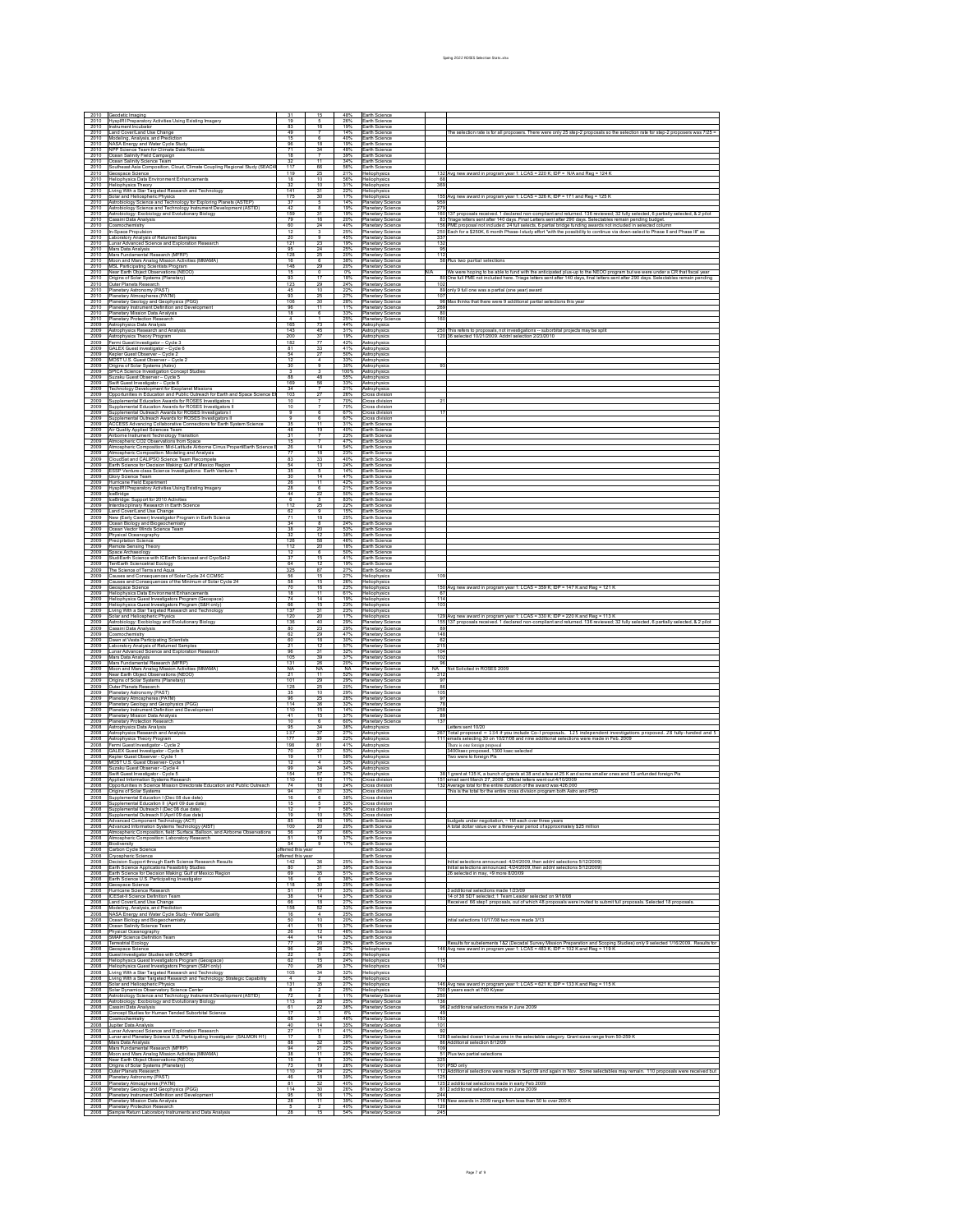| 2007                                                                                              | strophysics Data Analysis<br>strophysics Research and Analysis                                                                                                                                                                                                                  |                                 |                                |                              |                                                                    |            |                                                                                                                                                                                                                                       |
|---------------------------------------------------------------------------------------------------|---------------------------------------------------------------------------------------------------------------------------------------------------------------------------------------------------------------------------------------------------------------------------------|---------------------------------|--------------------------------|------------------------------|--------------------------------------------------------------------|------------|---------------------------------------------------------------------------------------------------------------------------------------------------------------------------------------------------------------------------------------|
| 2007<br>2007                                                                                      | strophysics Strategic Mission Concept Studies                                                                                                                                                                                                                                   | 151<br>43                       | 19                             | 27%<br>44%                   | Astrophysis<br>Astrophysic                                         |            | 680 Approximate. \$12 million total in FY 08 and 09, grants from \$250,000 to \$1 millio                                                                                                                                              |
| 2007<br>2007                                                                                      | Astrophysics Oddugle Research<br>Astrophysics Theory Program<br>FUSE Guest Investigator -- Cycle 9<br>FUSE Legacy Science Program                                                                                                                                               | 184<br>Cancelled                | 37<br>Cancelled                | 20%<br>Cancelled Astrophysic | Astrophysic                                                        | 112        | ancelled                                                                                                                                                                                                                              |
| 2007<br>2007                                                                                      | SALEX Guest Investigator -- Cycle 4                                                                                                                                                                                                                                             | Cancelled<br>100                | Cancelled<br>35                | Cancelled Astrophysic<br>35% | Astrophysic                                                        |            | ancellec                                                                                                                                                                                                                              |
| 2007<br>2007                                                                                      | <b>LAST Cycle I</b><br>epler Participating Scientists                                                                                                                                                                                                                           | 167<br>37                       | 44<br>$\overline{8}$           | $\frac{26\%}{22\%}$          | Astrophysic<br>Astrophysic                                         |            |                                                                                                                                                                                                                                       |
| 2007<br>2007                                                                                      | ızaku Guest Observer -- Cycle 3                                                                                                                                                                                                                                                 | 120<br>144                      | 79<br>49                       | 66%<br>34%                   | Astrophysic<br>Astrophysics                                        |            |                                                                                                                                                                                                                                       |
| 2007<br>2007                                                                                      | iwift Guest Investigator -- Cycle 4<br>\pplied Information Systems Research<br>igins of Solar Systems                                                                                                                                                                           | Deferred<br>104                 | Deferred<br>27                 | Deferred<br>26%              | cross division<br><b>Cross division</b>                            | 87         | Deferred                                                                                                                                                                                                                              |
| 2007<br>2007                                                                                      | celerating Operational Use of Research Data                                                                                                                                                                                                                                     | 16<br>31                        | 10                             | 38%<br>32%                   | Earth Science<br>Earth Science                                     |            | budgets being negotiated                                                                                                                                                                                                              |
| 2007                                                                                              | .<br>ICCESS Advancing Collaborative Connections for Earth System Science<br>Virborne Instrument Technology Transition                                                                                                                                                           | 35<br>76                        | 39                             | 14%<br>51%                   | Earth Science                                                      |            | 320 two year awards                                                                                                                                                                                                                   |
| 2007<br>2007                                                                                      | Imospheric Composition: Aura Science Team<br>mospheric Composition: Science Advisory Group for the Glory Science Miss                                                                                                                                                           | 12                              | $\overline{12}$                | 100%                         | Earth Science<br>Earth Science                                     |            | 42 Selected 7/13/07                                                                                                                                                                                                                   |
| 2007<br>2007                                                                                      | arbon Cycle Science<br>nyospheric Science                                                                                                                                                                                                                                       | 113<br>54                       | 35<br>20                       | 31%<br>37%                   | Earth Science<br>Earth Science                                     |            | 245 The average 3-year grant size is \$734K (year by year averages: Yr1-\$245K, Yr2-\$252K, Yr3-\$236K). The range in grant size<br>Budgets under negotiation. It is currently estimated that total funding for the selected investig |
| 2007<br>2007                                                                                      | lecision Support through Earth Science Research Results<br>Earth Surface and Interior<br>EarthScope: The InSAR and Geodetic Imaging Component                                                                                                                                   | 120<br>58                       | 33<br>$\overline{21}$          | 28%<br>36%                   | Earth Science<br>Earth Science                                     |            |                                                                                                                                                                                                                                       |
| 2007<br>2007                                                                                      |                                                                                                                                                                                                                                                                                 | 20<br>78                        | 12<br>21                       | 60%<br>27%                   | Earth Science<br>Earth Science                                     | 1049       | 6 Million total over the life of the awards                                                                                                                                                                                           |
| 2007<br>2007                                                                                      | <b>JASA Energy and Water Cycle Study</b>                                                                                                                                                                                                                                        | 77<br>48                        | 17<br>10                       | 22%<br>21%                   | Earth Science<br>arth Science                                      |            |                                                                                                                                                                                                                                       |
| 2007<br>2007                                                                                      | Vew (Early Career) Investigator Program in Earth Science<br>Joean Biology and Biogeochemistry                                                                                                                                                                                   | 78                              | 18                             | 23%<br>13%                   | Earth Science<br>Earth Science                                     |            |                                                                                                                                                                                                                                       |
| 2007                                                                                              | cean Surface Topography Science Team                                                                                                                                                                                                                                            | 60                              | 27                             | 45%                          | Earth Science                                                      |            |                                                                                                                                                                                                                                       |
| 2007<br>2007                                                                                      | hysical Oceanography<br>pace Archaeology                                                                                                                                                                                                                                        | 37<br>17                        | 11<br>$\overline{7}$           | 30%<br>41%                   | Earth Science<br>Earth Science                                     |            | 265 total over the duration of the grant                                                                                                                                                                                              |
| 2007<br>2007                                                                                      | errestrial Ecology<br>errestrial Hydrology<br>errestrial Hydrology<br>ropospheric Chemistry: Arctic Research of the Composition of the T                                                                                                                                        | 59<br>49                        | 10<br>$\overline{9}$           | 17%<br>18%                   | Earth Science<br>Earth Science                                     |            |                                                                                                                                                                                                                                       |
| 2007<br>2007                                                                                      | find Lidar Science                                                                                                                                                                                                                                                              | 73<br>13                        | 41<br>5                        | 56%<br>38%                   | Earth Science<br>Earth Science                                     | 150        |                                                                                                                                                                                                                                       |
| 2007<br>2007                                                                                      | eospace Science<br>eliophysics Guest Investigators Program (Geospace                                                                                                                                                                                                            | 85<br>64                        | 32<br>20                       | 38%<br>31%                   | leliophysics                                                       |            | 158 Avg new award in program year 1 for Geospace SR&t is 158 but it breaks out as follows: LCAS = 448 K; IDP = 109 K and Reg<br>120 This number is approximate. Average was 116 for S&H portion (not Geospace)                        |
| 2007<br>2007                                                                                      | eliophysics Guest Investigators Program (S&H only)                                                                                                                                                                                                                              | 80<br>25                        | 29<br>10                       | 36%<br>40%                   | Heliophysics<br>Heliophysics<br>Heliophysics                       |            | 121 solar only<br>431 The averages of awards for FY2009 and 2010 are \$436K                                                                                                                                                           |
| 2007<br>2007                                                                                      | eliophysics Theory<br>iving With a Star Space Environment Testbeds                                                                                                                                                                                                              | Cancelled<br>163                | Cancelled<br>51                | Cancelled  <br>31%           | leliophysics                                                       | 110        | cancelled                                                                                                                                                                                                                             |
| 2007                                                                                              | wing With a Star Targeted Research and Technology<br>ving with a Star Targeted Research and Technology: Strategic Capability                                                                                                                                                    | Deferred                        | Deferred                       | Deferred                     | Heliophysics<br>leliophysics                                       |            | Deferred                                                                                                                                                                                                                              |
| 2007<br>2007                                                                                      | olar and Heliospheric Physics<br>Triual Observatories for Heliophysics Data                                                                                                                                                                                                     | 78<br>28                        | 28<br>18                       | 36%<br>64%                   | Heliophysics<br>leliophysics                                       |            | 191 Avg new award in program year 1 for SHP SR&T is 191 but it breaks out as follows: LCAS = 490 K; IDP = 154 K<br>94 Approved amounts were \$1,695k, \$1,537k & \$1,267k in FY9, 10, & 11 respectively                               |
| 2007<br>2007                                                                                      | strobiology Science and Technology for Exploring Planets (ASTEP)<br>strobiology Science and Technology Instrument Development (ASTID                                                                                                                                            | 54<br>97                        | 7<br>$\overline{17}$           | 13%<br>18%                   | Planetary Science<br>Planetary Science                             |            | 148 but the average planned per year awarded amount integrated over all four years is ~ 120 K<br>301 Average Duration of Awards: 3.25 years                                                                                           |
| 2007<br>$\frac{2007}{2007}$                                                                       | strobiology: Exobiology and Evolutionary Biology<br>assini Data Analysis                                                                                                                                                                                                        | 113                             | 33<br>41                       | 29%<br>53%                   | <b>Planetary Science</b><br><b>Planetary Science</b>               |            | 167 Avg of 471 K total if funded for all three years as budgeted.                                                                                                                                                                     |
| 2007<br>2007                                                                                      | :osmochemistry<br>liscovery and Scout Mission Capabilities Expansion                                                                                                                                                                                                            | 58<br>40                        | 27                             | 47%<br>23%                   | <b>Planetary Science</b><br><b>Planetary Science</b>               | 260        | 154 Does not include PME. \$4.151 M in new awards, \$14.4 M total awarded in 2007                                                                                                                                                     |
| 2007<br>2007                                                                                      | )<br>iscovery Data Analysis<br>fellowships for Early Career Researchers                                                                                                                                                                                                         | 30                              | 15                             | 50%                          | Planetary Science<br>Planetary Science                             |            | 137 Program officer notes that \$2,051,942 was total for an average of \$136,796 per award. "This is a little high due to a few large                                                                                                 |
| 2007                                                                                              | Fellowships for Early Career Researchers<br>LRO Participating Scientists                                                                                                                                                                                                        |                                 | 24                             |                              | Planetary Science                                                  |            |                                                                                                                                                                                                                                       |
| 2007<br>2007                                                                                      | unar Advanced Science and Exploration Research                                                                                                                                                                                                                                  | 56<br>162                       | 43                             | 43%<br>27%                   | <b>Planetary Science</b><br>Planetary Science                      | 109        |                                                                                                                                                                                                                                       |
| 2007<br>2007                                                                                      | Mars Data Analysis<br>Mars Fundamental Research (MFRP)                                                                                                                                                                                                                          | 78<br>101                       | 33<br>40                       | 42%<br>40%                   | Planetary Science<br><b>Planetary Science</b>                      |            | ou<br>_99   5 addnl selection letters went out 3/28/08<br>450   4 remain selectable. The 7 awards are worth a total of \$9.2M over three years, with an average of \$450,000 each for the                                             |
| 2007<br>2007                                                                                      | lars Instrument Development Project                                                                                                                                                                                                                                             | 63<br>21                        | $\overline{11}$                | 11%<br>52%                   | Planetary Science                                                  | 63         |                                                                                                                                                                                                                                       |
| 2007<br>2007                                                                                      | Moon and Mars Analog Mission Activities (MMAMA)<br>Vear Earth Object Observations (NEOO)<br>Cuter Planets Research                                                                                                                                                              | 18<br>120                       | 44                             | 17%<br>37%                   | Planetary Science<br>Planetary Science<br><b>Planetary Science</b> |            | 304 364 is the average for all awards old and new<br>85 11 more awards were selected on 2/6/2009, bringing the total up to 44/120. Thes                                                                                               |
| 2007<br>2007                                                                                      | lanetary Astronomy (PAST)                                                                                                                                                                                                                                                       | 61<br>81                        | 34<br>27                       | 56%<br>33%                   | <b>Planetary Science</b><br><b>Planetary Science</b>               | 104        | 83 103 is the average for all awards old and new                                                                                                                                                                                      |
| 2007                                                                                              | Manetary Atmospheres (PATM)<br>Manetary Atmospheres (PATM)<br>Manetary Geology and Geophysics (PGG)                                                                                                                                                                             | 120<br>115                      | 40<br>15                       | 33%<br>13%                   | Planetary Science                                                  |            |                                                                                                                                                                                                                                       |
| 2007<br>2007                                                                                      | .<br>Manetary Instrument Definition and Development<br>Manetary Protection Research                                                                                                                                                                                             | 13                              |                                | 38%                          | <b>Planetary Science</b><br><b>Planetary Science</b>               |            | 247 The start of 2 awards delayed until Year 2<br>120 Total value of the selected proposals ~ 2.6 M                                                                                                                                   |
| 2007<br>2006                                                                                      | ample Return Laboratory Instruments and Data Analysis<br>strophysics Data Analysis                                                                                                                                                                                              | 10<br>99                        | 35                             | 70%<br>35%<br>27%            | Planetary Science<br>Astrophysics                                  | 366        |                                                                                                                                                                                                                                       |
| 2006<br>2006                                                                                      | strophysics Research and Analysis<br>strophysics Research and Analysis                                                                                                                                                                                                          | 143<br>179                      | 39<br>55                       | 31%                          | Astrophysics<br>Astrophysics                                       |            | 298 There were two versions of this in ROSES-200                                                                                                                                                                                      |
| 2006<br>2006                                                                                      | strophysics Theory Program<br>leyond Einstein Foundation Science                                                                                                                                                                                                                | 118<br>56                       | 20<br>12                       | 17%<br>21%                   | Astrophysics<br>Astrophysic                                        | 135        |                                                                                                                                                                                                                                       |
| 2006<br>2006                                                                                      | USE Guest Investigator -- Cycle 8<br>SALEX Guest Investigator -- Cycle 3                                                                                                                                                                                                        | 108<br>76                       | 68<br>32                       | 63%<br>42%                   | Astrophysic<br>Astrophysics                                        |            |                                                                                                                                                                                                                                       |
| 2006<br>2006                                                                                      | tigins of Solar Systems (Astro)<br>uzaku Guest Observer -- Cycle 2                                                                                                                                                                                                              | 20<br>156                       | $\overline{9}$<br>81           | 45%<br>52%                   | Astrophysics<br>Astrophysics                                       |            | 28 (US Pls only)                                                                                                                                                                                                                      |
| 2006<br>2006                                                                                      | iwift Guest Investigator -- Cycle 3<br>upplied Information Systems Research                                                                                                                                                                                                     | 88<br>160                       | 45<br>33                       | 51%<br>21%                   | Astrophysics                                                       |            |                                                                                                                                                                                                                                       |
| 2006                                                                                              | encept Studies for Lunar Sortie Science Opportunities<br>istory of Scientific Exploration of Earth and Space                                                                                                                                                                    | 77                              | 14                             | 18%                          | <b>Cross division</b><br>ross division                             | 100        |                                                                                                                                                                                                                                       |
| 2006<br>2006                                                                                      | pportunities in Science Mission Directorate Education and Public Outreach                                                                                                                                                                                                       | 41<br>80                        | 12<br>16                       | 29%<br>20%                   | cross division<br>Cross division                                   |            |                                                                                                                                                                                                                                       |
| 2006<br>2006                                                                                      | dvancing Collaborative Connections for Earth System Science (ACCESS)<br>lmospheric Composition: Modeling and Analysis<br>Imospheric Composition: Research and Modeling-A (Ground Net.)                                                                                          | 14<br>64                        | 13                             | 14%<br>20%                   | arth Science<br>Earth Science                                      |            | 150 Selected 10/30/06<br>138 The average grant size is: \$137878, \$146822, \$144376, per year for<br>833 Selected 12/8/06                                                                                                            |
| 2006<br>2006                                                                                      |                                                                                                                                                                                                                                                                                 | 19<br>51                        | 20                             | 32%<br>39%                   | arth Science<br>Earth Science                                      |            |                                                                                                                                                                                                                                       |
| 2006<br>2006                                                                                      | Imospheric Composition: Research and Modeling-B<br>Imospheric Composition: Tropical Composition, Cloud, and Clii                                                                                                                                                                | 79<br>322                       | 56<br>125                      | 71%<br>39%                   | arth Science<br>Earth Science                                      |            | 214 Selected 2/7/07. First year funding<br>200 approximate                                                                                                                                                                            |
| 2006<br>2006                                                                                      | Earth System Science Research using Data and Products from TERRA, AQUA<br>INSS Remote Sensing Science Team                                                                                                                                                                      | 18<br>127                       | 33                             | 39%<br>26%                   | Earth Science<br>Earth Science                                     |            | 354 Selected 12/6/06                                                                                                                                                                                                                  |
| 2006<br>2006                                                                                      | iterdisciplinary Research in Earth Science<br>iternational Polar Year<br>ternational Polar Year Education and Public Outreach                                                                                                                                                   | 93<br>24                        | 34<br>$\overline{9}$           | 37%<br>38%                   | Earth Science<br>Earth Science                                     |            | 176 Selected 5/17/07<br>100 Selected 5/17/07. Second year funding                                                                                                                                                                     |
| 2006<br>2006                                                                                      | laking Earth System data records for Use in Research Environment                                                                                                                                                                                                                | 86<br>28                        | 29<br>$\overline{12}$          | 34%<br>43%                   | Earth Science<br>Earth Science                                     |            | 183 Selected 6/4/07                                                                                                                                                                                                                   |
| 2006                                                                                              | Cean Biology and Biogeochemistry<br>Yecipitation Science<br>ecompetition of the GRACE Science Team                                                                                                                                                                              | 127                             | 55                             | 43%                          | Earth Science                                                      |            | 145 Selected 10/30/06                                                                                                                                                                                                                 |
| 2006<br>2006                                                                                      | eospace Science                                                                                                                                                                                                                                                                 | 32<br>94                        | 22<br>24                       | 69%<br>26%                   | Earth Science<br>leliophysics                                      | 136        |                                                                                                                                                                                                                                       |
| 2006<br>2006                                                                                      | Heliophysics Guest Investigators<br>sliophysics Guest Investigators                                                                                                                                                                                                             | 92<br>96                        | 26<br>25                       | 28%<br>26%                   | Heliophysics<br>feliophysics                                       |            | geospace only<br>106 solar only                                                                                                                                                                                                       |
| 2006<br>2006                                                                                      | lernational Heliophysical Year Research<br>wing With a Star Targeted Research and Technology                                                                                                                                                                                    | 29<br>150                       | $\overline{9}$<br>42           | 31%<br>28%                   | Heliophysics<br>leliophysics                                       |            |                                                                                                                                                                                                                                       |
| 2006<br>2006                                                                                      | iving with a Star Targeted Research and Technology: Strategic Capability<br>Jolar and Heliospheric Physics                                                                                                                                                                      | $\overline{\phantom{a}}$<br>118 | т<br>33                        | 14%<br>28%                   | Heliophysics<br>Heliophysics                                       |            |                                                                                                                                                                                                                                       |
| 2006<br>2006                                                                                      | Share and Honogeneiter Hyano<br>Tritual Observatories for Heliophysics Data<br>Istrobiology: Exobiology and Evolutionary Biology                                                                                                                                                | 33<br>103                       | 13                             | 39%<br>22%                   | Heliophysics<br><b>Planetary Science</b>                           | 117        | 82 82 is approximate. Approved amounts were 1,069k in FY 08 \$ 396k in FY 09 and \$ 358k in FY 10                                                                                                                                     |
| 2006<br>2006                                                                                      | assini Data Analysis<br>smochemistry                                                                                                                                                                                                                                            | 71<br>75                        | $\frac{23}{27}$<br>36          | 38%<br>48%                   | Planetary Science                                                  | 95<br>127  |                                                                                                                                                                                                                                       |
| 2006<br>2006                                                                                      | Iiscovery Data Analysis<br>ars Data Analysis                                                                                                                                                                                                                                    | 41<br>100                       | 24<br>23                       | 59%<br>23%                   | <b>Planetary Science</b><br><b>Planetary Science</b>               | 92         |                                                                                                                                                                                                                                       |
| 2006                                                                                              | Mars Fundamental Research (MFRP)                                                                                                                                                                                                                                                | 126<br>$\overline{71}$          | 35<br>$\overline{17}$          | 28%                          | anetary Science<br><b>Planetary Science</b>                        | 89         |                                                                                                                                                                                                                                       |
| 2006<br>2006                                                                                      | Mars Reconnaissance Orbiter Participating Scientists<br>MESSENGER Mission Participating Scientists<br>Near Earth Object Observations (NEOO)                                                                                                                                     | 52                              | 23                             | 24%<br>44%                   | <b>Planetary Science</b><br>Planetary Science                      | -50        |                                                                                                                                                                                                                                       |
| 2006<br>2006                                                                                      | higins of Solar Systems (Planetary)                                                                                                                                                                                                                                             | 14<br>73                        | 25                             | 36%<br>34%                   | anetary Science<br>Planetary Science                               | 344<br>62  |                                                                                                                                                                                                                                       |
| 2006<br>2006                                                                                      | uter Planets Research<br>lanetary Astronomy (PAST)                                                                                                                                                                                                                              | 51<br>52                        | 13<br>19                       | 25%<br>37%                   | anetary Science<br>Planetary Science                               |            |                                                                                                                                                                                                                                       |
| 2006<br>2006                                                                                      | Planetary Atmospheres (PATM)                                                                                                                                                                                                                                                    | 63<br>99                        | 48                             | 33%<br>48%                   | anetary Science<br><b>Planetary Science</b>                        | 108<br>67  |                                                                                                                                                                                                                                       |
| 2006<br>2006                                                                                      | Planetary Geology and Geophysics (PGG)<br>Planetary Instrument Definition and Development                                                                                                                                                                                       | 104<br>22                       | 18                             | 17%<br>18%                   | Planetary Science<br><b>Planetary Science</b>                      | 231<br>130 |                                                                                                                                                                                                                                       |
| 2006                                                                                              | Planetary Protection Research<br>Sample Return Laboratory Instruments and Data Analysis                                                                                                                                                                                         | 18<br>30                        | $\overline{22}$                | 33%<br>73%                   | <b>Planetary Science</b><br>Planetary Science                      | 107        |                                                                                                                                                                                                                                       |
|                                                                                                   | Stardust Sample Analysis<br>Astro E2/Suzaku Guest Observer - Cycle 1 Resolicitation                                                                                                                                                                                             | 158                             | 59                             | 37%                          | Astrophysics                                                       |            |                                                                                                                                                                                                                                       |
| $\begin{array}{r} 2006 \\ 2006 \\ 2005 \\ 2005 \\ 2005 \\ \hline 2006 \\ \hline 0006 \end{array}$ | strophysics Research and Analysis<br>strophysics Theory Program                                                                                                                                                                                                                 | 160<br>128                      | 45<br>20                       | 28%<br>16%                   | Astrophysics<br>Astrophysics                                       |            |                                                                                                                                                                                                                                       |
| 2005<br>2005                                                                                      | Beyond Einstein Foundation Science<br>oncept Studies for the Joint Dark Energy Mission                                                                                                                                                                                          | 54                              | 6                              | 11%<br>50%                   | Astrophysics<br>Astrophysics                                       | 118        |                                                                                                                                                                                                                                       |
| 2005<br>2005                                                                                      | FUSE Guest Investigator - Cycle 7<br>GALEX Guest Investigator - Cycle 2                                                                                                                                                                                                         | 81<br>64                        | 49<br>25                       | 60%<br>39%                   | Astrophysics<br>Astrophysics                                       |            |                                                                                                                                                                                                                                       |
| 2005<br>2005                                                                                      | Rossi X-ray Timing Explorer Guest Observer – Cycle 11<br>Swift Guest Investigator – Cycle 2                                                                                                                                                                                     | 131<br>67                       | 59<br>33                       | 45%<br>49%                   | Astrophysics<br>Astrophysics                                       |            |                                                                                                                                                                                                                                       |
| 2005<br>2005                                                                                      | errestrial Planet Finder / Foundation Science<br>errestrial Planet Finder Coronagraph / Instrument Concept Studies                                                                                                                                                              | 25<br>13                        | 3                              | 12%<br>38%                   | Astrophysics                                                       |            |                                                                                                                                                                                                                                       |
| 2005                                                                                              | pplied Information Systems Research                                                                                                                                                                                                                                             | 174                             | 33                             | 19%                          | Astrophysics<br>Cross division                                     |            |                                                                                                                                                                                                                                       |
| 2005<br>2005                                                                                      | terdisciplinary Exploration Science<br>Inigins of Solar Systems                                                                                                                                                                                                                 | 100<br>98                       | 31                             | 3%<br>32%                    | <b>Cross division</b><br>ross division                             | 66         |                                                                                                                                                                                                                                       |
| 2005<br>2005                                                                                      | dvanced Component Technology<br>Advanced Information Systems Technology<br>Advanced Information Systems Technology<br>Advancing Collaborative Connections for Earth-Sun System Science                                                                                          | 92<br>99                        | 14<br>28                       | 15%<br>28%                   | Earth Science<br>Earth Science                                     |            | 375 Selected 6/21/06                                                                                                                                                                                                                  |
| 2005<br>2005                                                                                      | Imospheric Composition- A (Ozone Monitoring Instrument; OMI)                                                                                                                                                                                                                    | 50<br>12                        | 16<br>8                        | 32%<br>67%                   | Earth Science<br>Earth Science                                     |            | 194 Selected 10/14/05<br>113 Selected 3/31/06                                                                                                                                                                                         |
| 2005<br>2005                                                                                      | Imospheric Composition- B (Kinetics)                                                                                                                                                                                                                                            | 23<br>67                        | 16<br>30                       | 70%<br>45%                   | Earth Science<br>Earth Science                                     |            | 188 Selected 11/14/0<br>110 Selected 3/31/06                                                                                                                                                                                          |
| 2005<br>2005                                                                                      | Almospheric Composition-C<br>CloudSat and CALIPSO Science Team and Modeling/Analysis of A-Trai                                                                                                                                                                                  | 120<br>94                       | 40<br>33                       | 33%<br>35%                   | Earth Science<br>Earth Science                                     |            | 150 Selected 5/22/07<br>Selected 4/7/06                                                                                                                                                                                               |
| 2005                                                                                              | Decision Support through Earth-Sun Science Research Results<br>Earth Surface and Interior<br>calul Summer and anti-called Satellite (ICESat) and Cryosat                                                                                                                        | 71<br>$\overline{71}$           | 35                             | 49%<br>27%                   | Earth Science                                                      |            | 86 Selected 8/1/07                                                                                                                                                                                                                    |
| 2005<br>2005                                                                                      | and Cover/Land Use Change (LCLUC)                                                                                                                                                                                                                                               | 83                              | 19                             | 17%                          | Earth Science<br>Earth Science                                     |            | 216 Selected 4/17/06<br>143 Selected 11/4/05. 83 Step-2 proposals were submitted, there were 173 Step-1                                                                                                                               |
| 2005<br>2005                                                                                      | arge Scale Biosphere-Atmosphere Experiment in Amazonia (LBA).<br>IASA African Monsoon Multidisciplinary Activities (NAMMA)                                                                                                                                                      | 37<br>49                        | 22<br>23                       | 59%<br>47%                   | Earth Science<br>Earth Science                                     |            | 286 Selected 9/1/05<br>96 Selected 3/31/06. The award amount is the average over 3 years Jack Kaye notes higher at start, then declining                                                                                              |
| 2005<br>2005                                                                                      | NASA Energy and Water Cycle Study (NEWS)<br>ew (Early Career) Investigator Program in Earth Science                                                                                                                                                                             | 50<br>84                        | -5<br>25                       | 10%<br>30%                   | Earth Science<br>Earth Science                                     |            | 200 Selected 12/29/06<br>100 Selected 5/8/08                                                                                                                                                                                          |
| 2005<br>2005                                                                                      | <b>North American Carbon Program</b><br>Doean Biology and Biogeochemistry                                                                                                                                                                                                       | 79<br>22                        | 12                             | 15%<br>32%                   | Earth Science<br>Earth Science                                     |            | 225 Selected 6/29/06<br>243 Selected 4/7/08                                                                                                                                                                                           |
| 2005<br>2005                                                                                      | Icean Vector Winds Science Team<br>emote Sensing Science for Carbon and Climate                                                                                                                                                                                                 | 57<br>44                        | $\overline{22}$<br>10          | 39%<br>23%                   | Earth Science<br>Earth Science                                     |            | 205 Selected 4/4/06<br>180 Selected 4/4/06                                                                                                                                                                                            |
| 2005                                                                                              | errestrial Ecology and Biodiversity                                                                                                                                                                                                                                             | 34                              | $\overline{12}$                | 21%                          | Earth Science                                                      |            | 143 Selected 4/17/06                                                                                                                                                                                                                  |
| 2005<br>2005                                                                                      | errestrial Hydrology<br>Seospace Science                                                                                                                                                                                                                                        | 59<br>156                       | 27                             | 20%<br>17%                   | Earth Science<br>Heliophysics                                      |            | 125 Selected 5/1/07                                                                                                                                                                                                                   |
| 2005<br>2005                                                                                      | wing With a Star Targeted Research and Technology<br>ximia wini is Star Targeled Research and Technology: NASA/NSF Partnership<br>Jwing With a Star Targeled Research and Technology: NASA/NSF Partnership<br>Aagnetospheric Multiscale Mission Interdisciplinary Science Teams | 163<br>18                       | 51<br>$\overline{\phantom{a}}$ | 31%<br>33%                   | Heliophysics<br>Heliophysics                                       |            |                                                                                                                                                                                                                                       |
| 2005<br>2005                                                                                      |                                                                                                                                                                                                                                                                                 | 18<br>150                       | 18                             | 17%<br>12%                   | Heliophysics                                                       |            |                                                                                                                                                                                                                                       |
| 2005<br>2005                                                                                      | Solar and Heliospheric Physics<br>/irtual Observatories for Solar and Space Physics Data                                                                                                                                                                                        | $\overline{17}$<br>24           | 16                             | 65%<br>67%                   | Heliophysics<br>Heliophysics<br><b>Planetary Science</b>           | 48         | Funds sent out in FY 08 & 09 were \$1,952k & \$1,376k respectively                                                                                                                                                                    |
| 2005<br>2005                                                                                      | 001 Mars Odyssey Participating Scientists<br>istrobiology Science and Technology for Exploring Planets (ASTEP)                                                                                                                                                                  | 88<br>88                        | $\overline{0}$                 | 0%<br>0%                     | Planetary Science<br><b>Planetary Science</b>                      | 17A<br>N/A |                                                                                                                                                                                                                                       |
| 2005                                                                                              | <b>Istrobiology Science and Technology Instrument Development (ASTID)</b><br>Istrobiology: Exobiology and Evolutionary Biology                                                                                                                                                  | 160                             | 28                             | 18%                          | <b>Planetary Science</b>                                           | 133        |                                                                                                                                                                                                                                       |
| 2005<br>2005                                                                                      | osmochemistry<br>Iscovery Data Analysis                                                                                                                                                                                                                                         | 84<br>21                        | 43<br>14                       | 51%<br>67%                   | <b>Planetary Science</b><br><b>Planetary Science</b>               | 130        |                                                                                                                                                                                                                                       |
| 2005<br>2005                                                                                      | Mars Data Analysis<br>Mars Exploration Rovers (MER) Participating Scientists                                                                                                                                                                                                    | 96<br>35                        | $\overline{27}$                | 28%<br>23%                   | <b>Planetary Science</b><br><b>Planetary Science</b>               | 67         |                                                                                                                                                                                                                                       |
| 2005                                                                                              | Mars Fundamental Research (MFRP)<br>2005 Mars Fundamental Research (MFRP)<br>2005 Near Earth Object Observations (NEOO)                                                                                                                                                         | 120                             | 37                             | 31%<br>50%                   | <b>Planetary Science</b><br>Planetary Science                      | 80<br>257  |                                                                                                                                                                                                                                       |